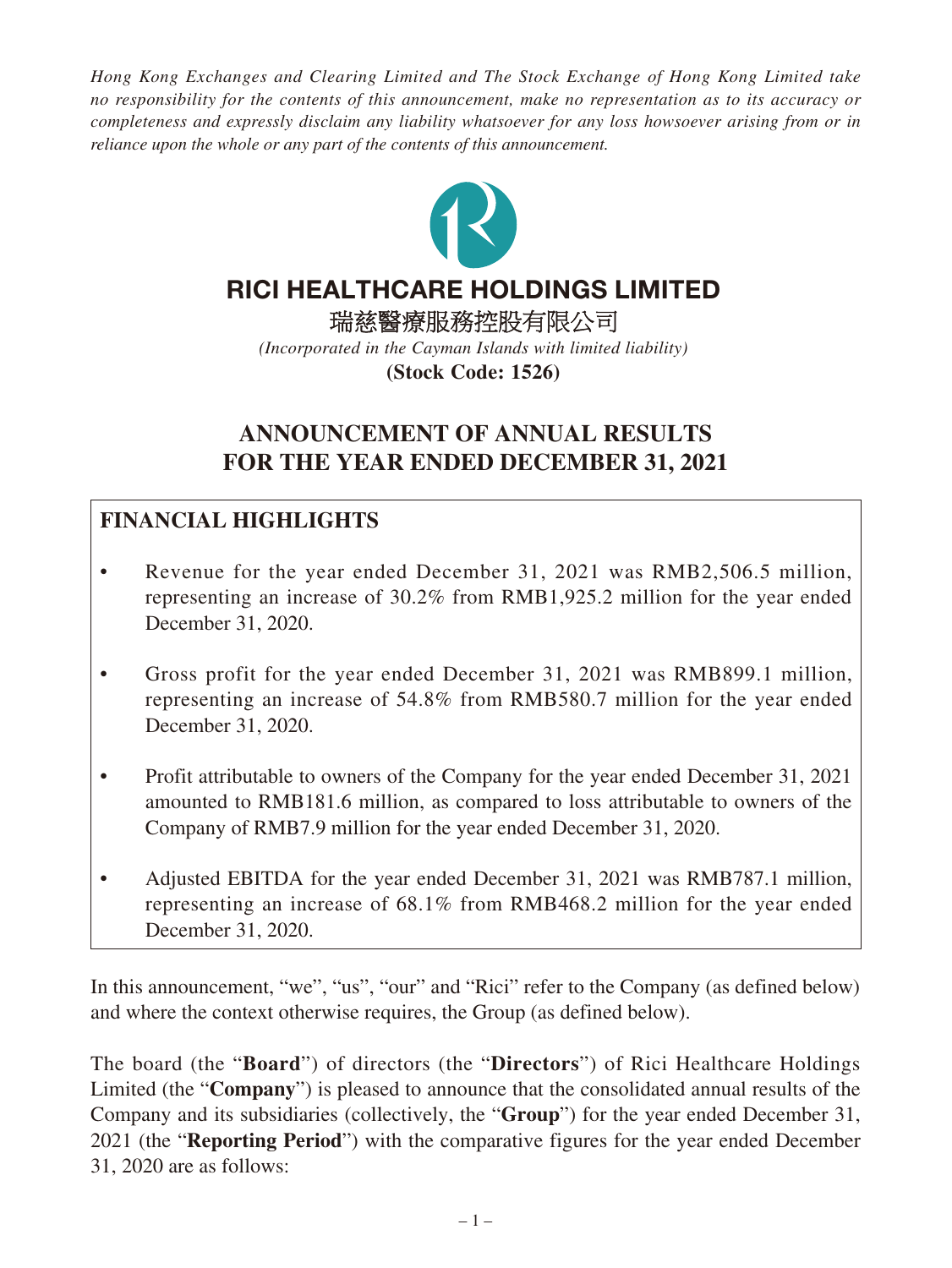# **CONSOLIDATED STATEMENT OF PROFIT OR LOSS**

*For the year ended December 31, 2021*

|                                                                                      |             | <b>Year ended 31 December</b> |                |
|--------------------------------------------------------------------------------------|-------------|-------------------------------|----------------|
|                                                                                      | <b>Note</b> | 2021                          | 2020           |
|                                                                                      |             | <b>RMB'000</b>                | <b>RMB'000</b> |
| <b>Revenue</b>                                                                       | 15          | 2,506,522                     | 1,925,190      |
| Cost of sales                                                                        | 16          | (1,607,397)                   | (1,344,526)    |
| <b>Gross profit</b>                                                                  |             | 899,125                       | 580,664        |
| Distribution costs and selling expenses                                              | 16          | (281, 342)                    | (226,319)      |
| Administrative expenses                                                              | 16          | (248, 437)                    | (294, 154)     |
| Net impairment (losses)/reversals                                                    |             |                               |                |
| on financial assets                                                                  | 16          | (1,801)                       | 1,340          |
| Other income                                                                         |             | 21,870                        | 23,325         |
| Other losses                                                                         |             | (6,035)                       | (9,076)        |
|                                                                                      |             |                               |                |
| <b>Operating profit</b>                                                              |             | 383,380                       | 75,780         |
| <b>Finance costs</b>                                                                 | 17          | (163, 685)                    | (193, 842)     |
| Finance income                                                                       | 17          | 6,979                         | 8,464          |
|                                                                                      |             |                               |                |
| Finance costs — net                                                                  | 17          | (156,706)                     | (185,378)      |
| Share of results of investments accounted                                            |             |                               |                |
| for using equity method                                                              |             | 803                           | 775            |
| Profit/(loss) before income tax                                                      |             | 227,477                       | (108, 823)     |
| Income tax (expense)/credit                                                          | 18          | (101, 372)                    | 16,326         |
|                                                                                      |             |                               |                |
| Profit/(loss) for the year                                                           |             | 126,105                       | (92, 497)      |
| Profit/(loss) attributable to:                                                       |             |                               |                |
| Owners of the Company                                                                |             | 181,553                       | (7,876)        |
| Non-controlling interests                                                            |             | (55, 448)                     | (84, 621)      |
|                                                                                      |             |                               |                |
|                                                                                      |             | 126,105                       | (92, 497)      |
| Earnings/(loss) per share for profit/(loss)<br>attributable to owners of the Company |             |                               |                |
| - Basic and diluted                                                                  | 19          | <b>RMB0.11</b>                | RMB(0.00)      |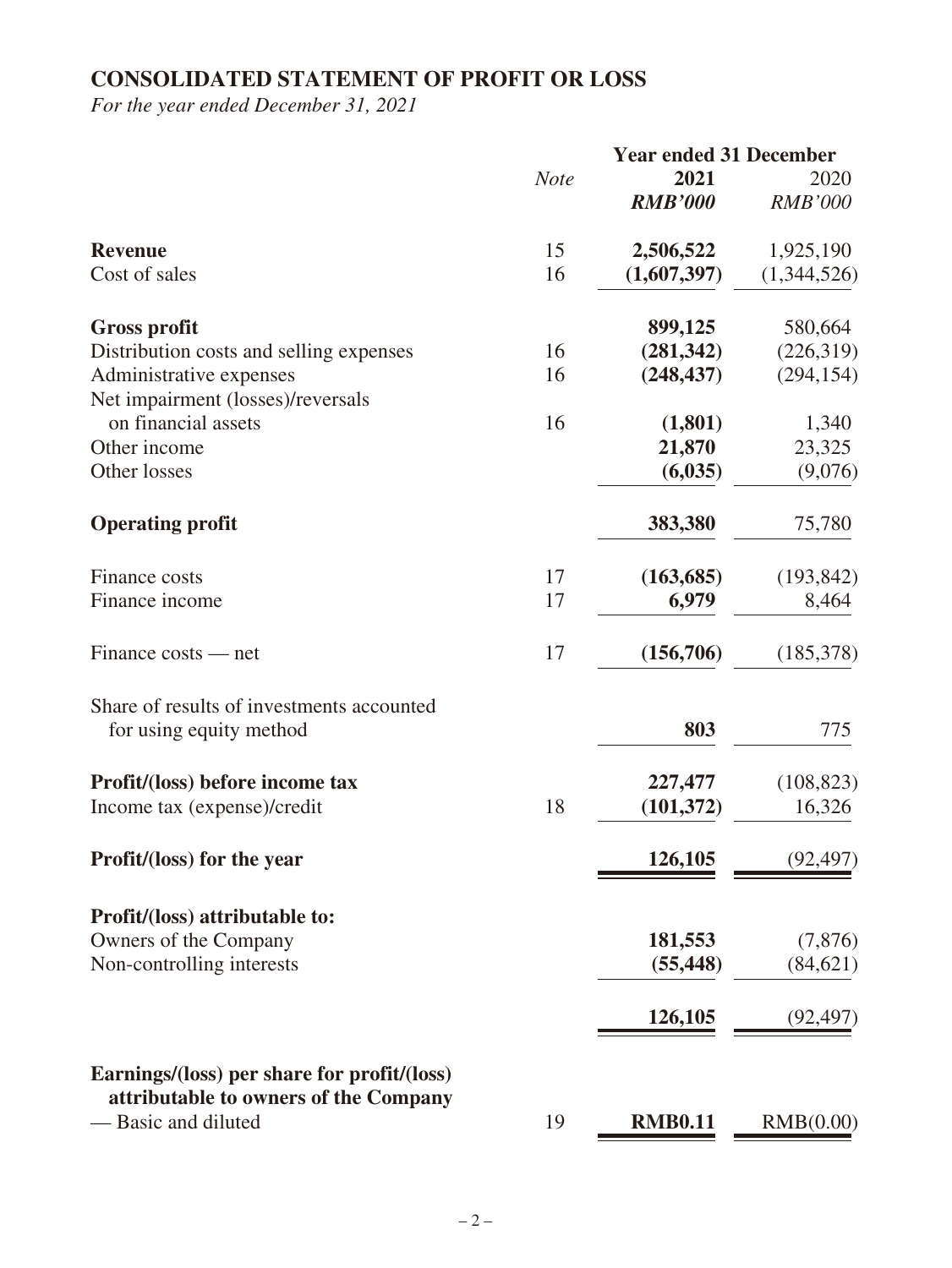# **CONSOLIDATED STATEMENT OF COMPREHENSIVE INCOME**

*For the year ended December 31, 2021*

|                                                    | <b>Year ended 31 December</b> |                |
|----------------------------------------------------|-------------------------------|----------------|
|                                                    | 2021                          | 2020           |
|                                                    | <b>RMB'000</b>                | <b>RMB'000</b> |
| <b>Profit/(loss) for the year</b>                  | 126,105                       | (92, 497)      |
| Other comprehensive income, or loss                |                               |                |
| Total comprehensive income/(loss) for the year     | 126,105                       | (92, 497)      |
| Total comprehensive income/(loss) attributable to: |                               |                |
| Owners of the Company                              | 181,553                       | (7,876)        |
| Non-controlling interests                          | (55, 448)                     | (84, 621)      |
|                                                    | 126,105                       | (92, 497)      |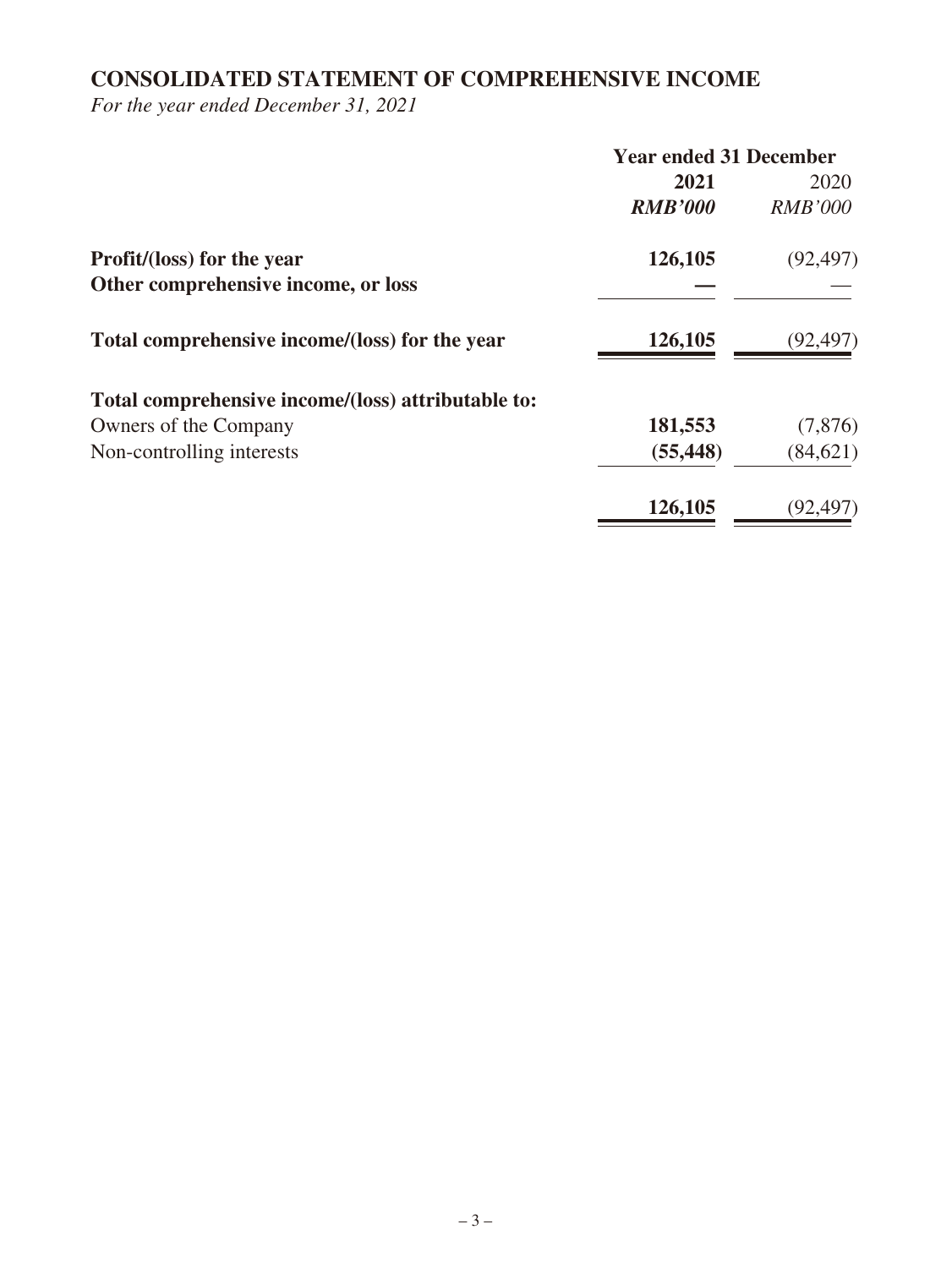# **CONSOLIDATED BALANCE SHEET**

*As at December 31, 2021*

|                                                       |                | <b>As at 31 December</b> |                |
|-------------------------------------------------------|----------------|--------------------------|----------------|
|                                                       | <b>Note</b>    | 2021                     | 2020           |
|                                                       |                | <b>RMB'000</b>           | <b>RMB'000</b> |
| <b>ASSETS</b>                                         |                |                          |                |
| <b>Non-current assets</b>                             |                |                          |                |
| Property and equipment                                |                | 1,498,990                | 1,242,707      |
| Right-of-use assets                                   | $\overline{4}$ | 1,275,275                | 1,357,374      |
| Intangible assets                                     |                | 10,871                   | 11,078         |
| Investments accounted for using equity method         |                | 8,703                    | 7,900          |
| Financial assets at fair value through profit or loss |                | 1,500                    | 4,500          |
| Deposits for long-term leases                         |                | 44,324                   | 39,589         |
| Deferred tax assets                                   | 5              | 213,488                  | 235,022        |
| Prepayments                                           | 9              | 41,310                   | 105,270        |
|                                                       |                | 3,094,461                | 3,003,440      |
| <b>Current assets</b>                                 |                |                          |                |
| Inventories                                           |                | 50,994                   | 43,712         |
| Trade receivables                                     | 6              | 346,319                  | 282,653        |
| Other receivables                                     | 7              | 48,876                   | 33,159         |
| Prepayments                                           | 9              | 37,525                   | 28,152         |
| Amounts due from related parties                      |                | 5,909                    | 5,872          |
| Cash and cash equivalents                             | 8              | 771,264                  | 561,819        |
| Restricted cash                                       | 8              | 180,851                  | 252,187        |
|                                                       |                | 1,441,738                | 1,207,554      |
| <b>Total assets</b>                                   |                | 4,536,199                | 4,210,994      |
|                                                       |                |                          |                |
| <b>EQUITY</b>                                         |                |                          |                |
| <b>Equity attributable to owners of the Company</b>   |                |                          |                |
| Share capital                                         | 10             | 1,065                    | 1,065          |
| Reserves                                              |                | 676,435                  | 504,744        |
|                                                       |                | 677,500                  | 505,809        |
| <b>Non-controlling interests</b>                      |                | (90, 074)                | (173,369)      |
| <b>Total equity</b>                                   |                | 587,426                  | 332,440        |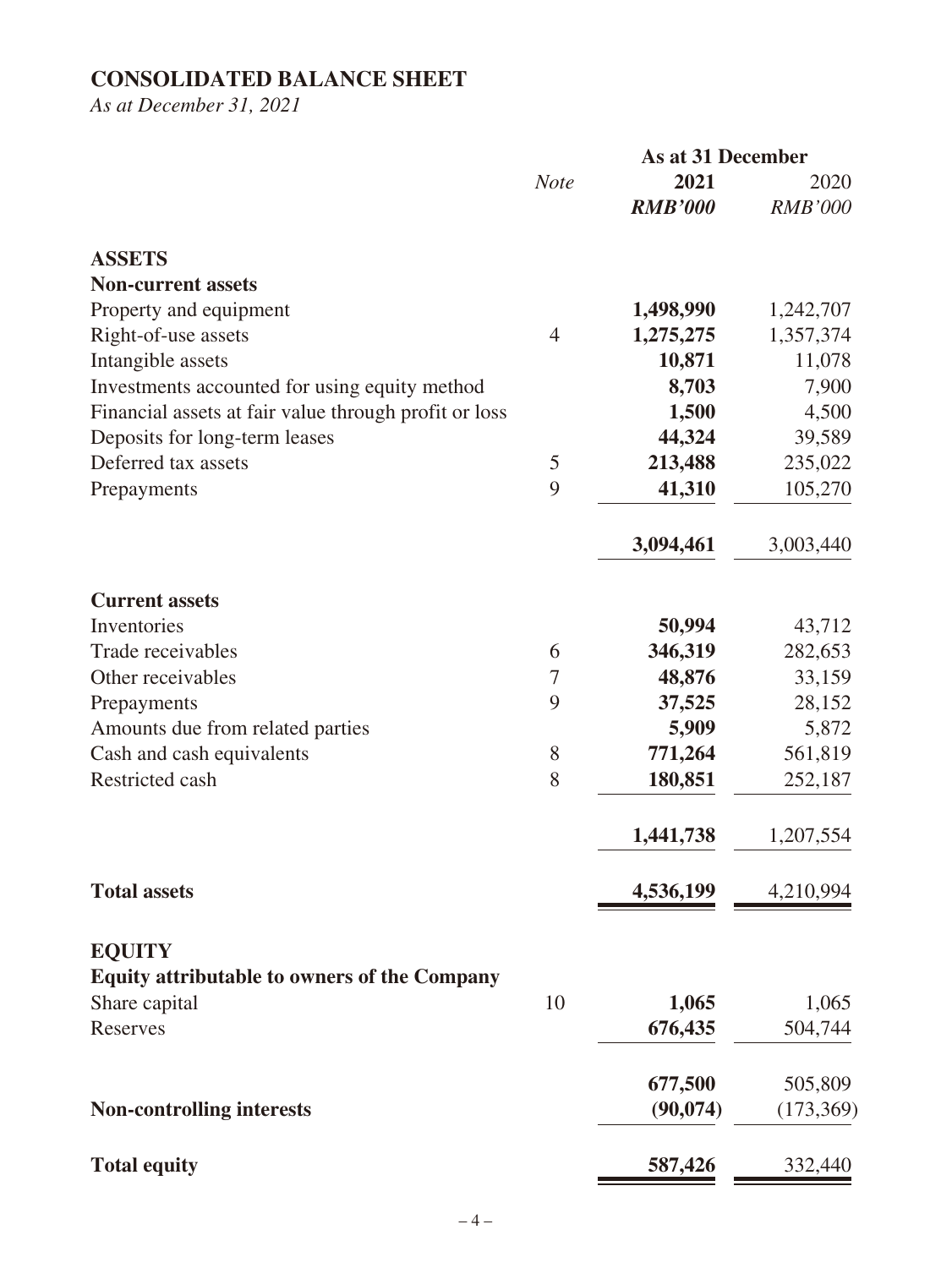|                                     |             | <b>As at 31 December</b> |                |  |
|-------------------------------------|-------------|--------------------------|----------------|--|
|                                     | <b>Note</b> | 2021                     | 2020           |  |
|                                     |             | <b>RMB'000</b>           | <b>RMB'000</b> |  |
| <b>LIABILITIES</b>                  |             |                          |                |  |
| <b>Non-current liabilities</b>      |             |                          |                |  |
| <b>Borrowings</b>                   | 11          | 474,721                  | 546,279        |  |
| Lease liabilities                   | 12          | 1,204,422                | 1,257,170      |  |
| Other financial liabilities         |             | 145,464                  | 129,879        |  |
| Deferred income                     |             | 94,076                   |                |  |
|                                     |             | 1,918,683                | 1,933,328      |  |
| <b>Current liabilities</b>          |             |                          |                |  |
| <b>Borrowings</b>                   | 11          | 774,202                  | 738,913        |  |
| Lease liabilities                   | 12          | 289,952                  | 266,784        |  |
| <b>Contract liabilities</b>         | 13          | 405,294                  | 292,690        |  |
| Trade and other payables            | 14          | 500,729                  | 599,848        |  |
| Amounts due to related parties      |             | 134                      | 134            |  |
| Income tax payables                 |             | 54,174                   | 23,237         |  |
| Deferred income                     |             | 5,605                    | 23,620         |  |
|                                     |             | 2,030,090                | 1,945,226      |  |
| <b>Total liabilities</b>            |             | 3,948,773                | 3,878,554      |  |
| <b>Total equity and liabilities</b> |             | 4,536,199                | 4,210,994      |  |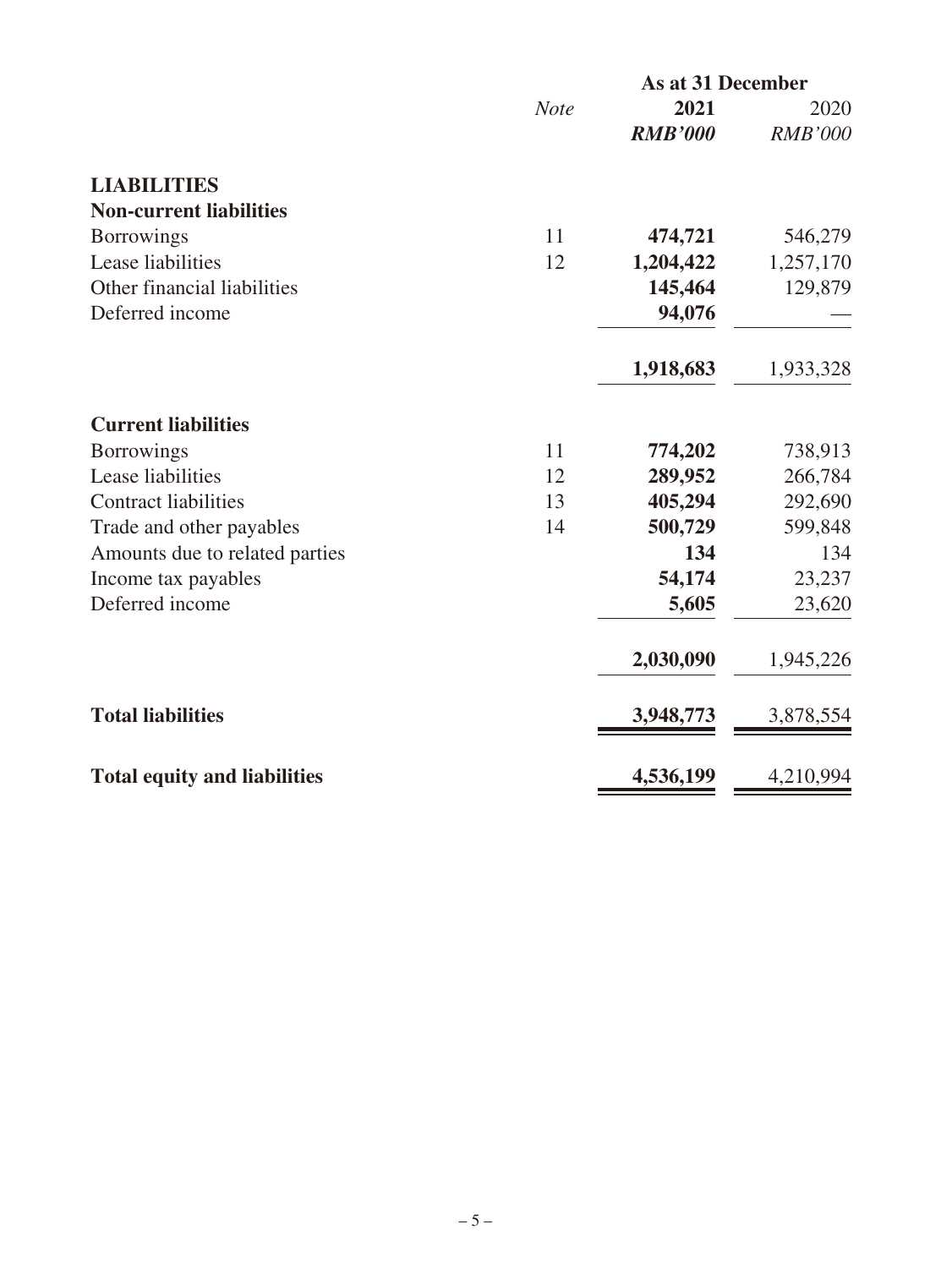## **NOTES TO THE CONSOLIDATED FINANCIAL STATEMENTS**

*For the year ended 31 December 2021*

#### **1 GENERAL INFORMATION**

Rici Healthcare Holdings Limited (the "**Company**") was incorporated in the Cayman Islands as an exempted company with limited liability under the Companies Law (2013 Revision) of the Cayman Islands on 11 July 2014. The address of the Company's registered office is 4th Floor, Harbour Place, 103 South Church Street, P.O. Box 10240, Grand Cayman KY1-1002, Cayman Islands.

The Company, an investment holding company and its subsidiaries (collectively, the "**Group**") are principally engaged in the provision of general hospital services, specialty hospital services and medical examination services in the People's Republic of China ("**PRC**").

The Company's shares have been listed on the Main Board of The Stock Exchange of Hong Kong Limited since 6 October 2016.

These consolidated financial statements are presented in thousands of Renminbi ("**RMB'000**"), unless otherwise stated.

#### **2 SUMMARY OF SIGNIFICANT ACCOUNTING POLICIES**

The annual results set out in this announcement do not constitute the consolidated financial statements of the Group for the year ended December 31, 2021 but are extracted from these financial statements, which have been prepared in accordance with all applicable Hong Kong Financial Reporting Standards ("**HKFRSs**") and the disclosure requirements of the Hong Kong Companies Ordinance Cap. 622. The consolidated financial statements have been prepared under the historical cost convention, except for certain financial assets and liabilities which are measured at fair value.

The preparation of financial statements in conformity with HKFRSs requires the use of certain critical accounting estimates. It also requires management to exercise its judgement in the process of applying the Group's accounting policies.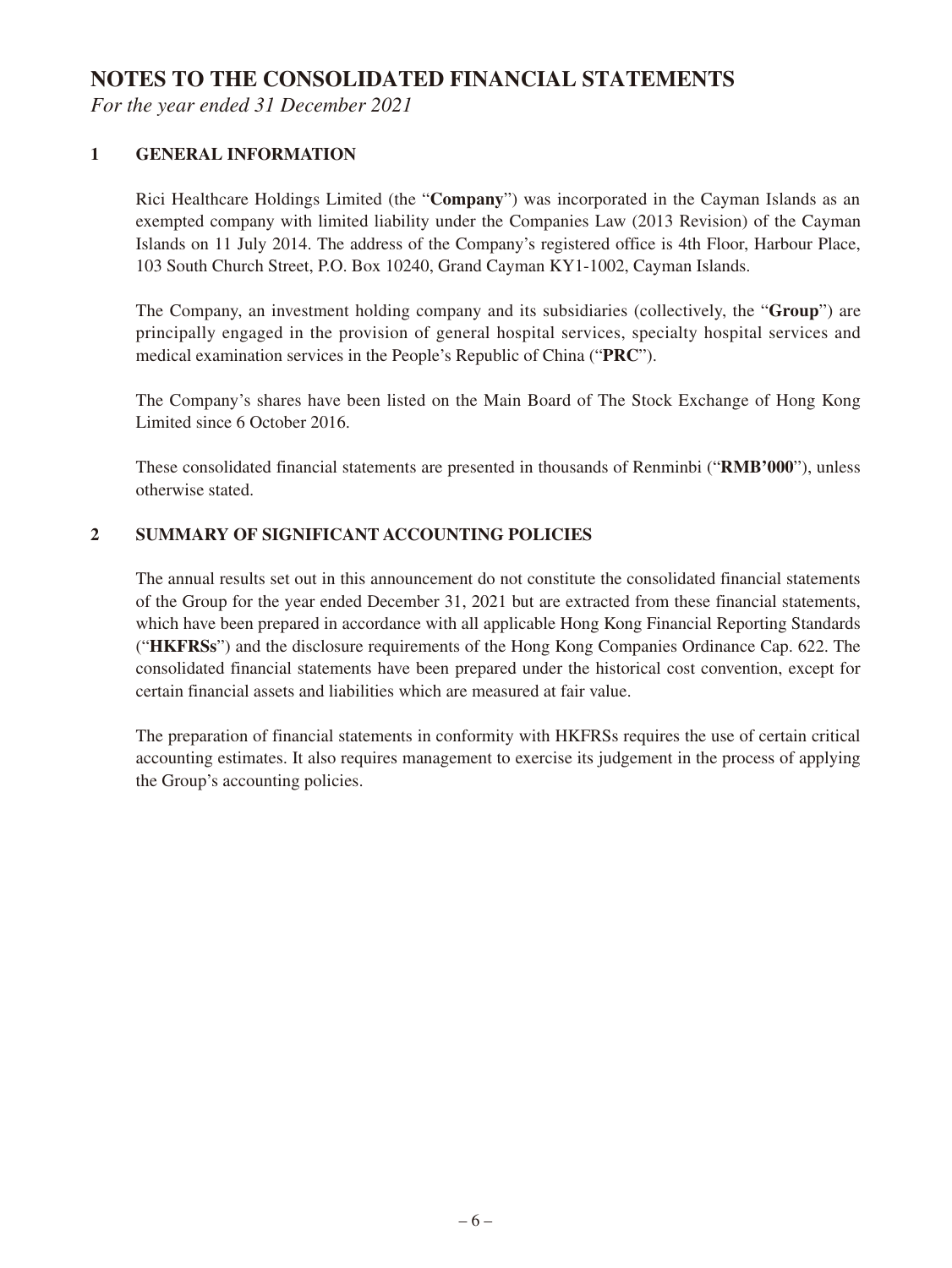#### *(a) Going concern*

As at 31 December 2021, the Group's current liabilities exceeded its current assets by RMB588,352,000. Contract liabilities and deferred income included in current liabilities of the Group as at 31 December 2021 amounting to RMB410,899,000 are not expected to create cash outflow for the Group. The Group meets its day-to-day working capital requirements depending on cash flows generated from operating activities, bank borrowings, and uncommitted credit facilities provided by banks in PRC. Based on the Group's past experience and good credit standing, the directors are confident on future operating cash flows and that the Group's bank financing could be renewed and/or extended for at least another twelve months upon maturity, if necessary. The directors therefore are of the opinion that it is appropriate to adopt the going concern basis in preparing the consolidated financial statements.

#### *(b) New and amended standards adopted by the Group*

- Amendments to HKFRS 9, HKAS 39, HKFRS 7, HKFRS 4 and HKFRS 16 Regarding interest rate benchmark reform — Phase 2
- 2021 Amendments to HKFRS16 Regarding COVID-19 Related Rent Concessions beyond 30 June 2021

The amendments listed above did not have any impact on the amounts recognised in prior years and are not expected to significantly affect the current or future years.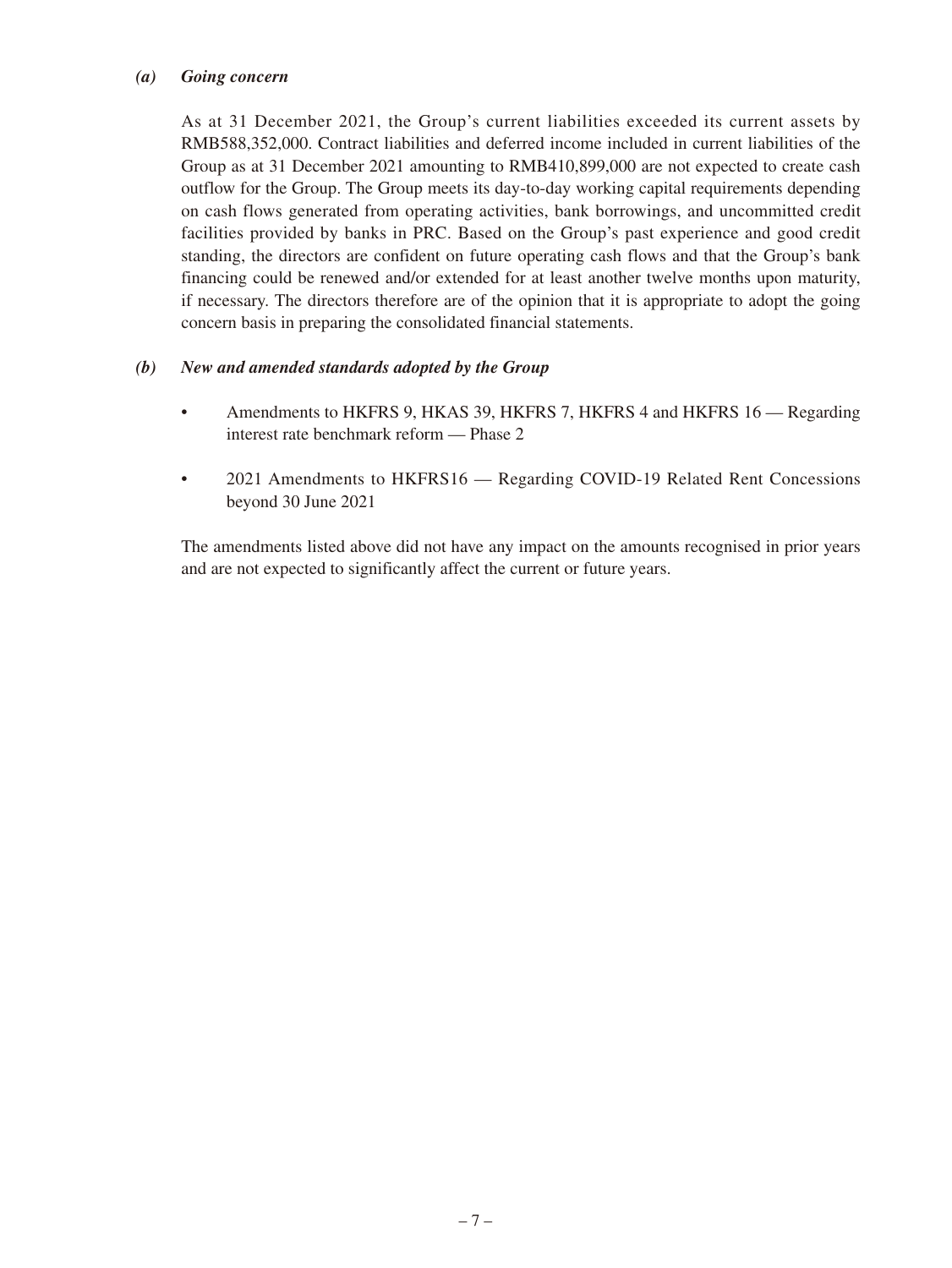#### *(c) New standards and interpretations not yet adopted*

Certain new accounting standards and amendments of HKFRSs have been published but are not mandatory for 31 December 2021 and have not been early adopted by the Group.

|                                                               |                                                                                                                                                       | <b>Effective for annual</b><br>periods beginning<br>on or after                                                                              |
|---------------------------------------------------------------|-------------------------------------------------------------------------------------------------------------------------------------------------------|----------------------------------------------------------------------------------------------------------------------------------------------|
| Amendments to HKAS 1 and<br><b>HKFRS</b> Practice Statement 2 | Regarding disclosure of accounting 1 January 2023<br>policies                                                                                         |                                                                                                                                              |
| Amendments to HKAS 8                                          | Regarding definition of accounting 1 January 2023<br>estimates                                                                                        |                                                                                                                                              |
| Amendments to HKAS 12                                         | Regarding deferred tax related to<br>assets and liabilities arising from<br>a single transaction                                                      | 1 January 2023                                                                                                                               |
| HK Interpretation 5 (2020)                                    | Regarding presentation of financial<br>statements — classification by<br>the borrower of a term loan that<br>contains a repayment on demand<br>clause | Applied when an<br>entity applies<br>"Classification of<br>Liabilities as Current<br>or Non-current -<br>Amendments to<br>HKAS <sup>1"</sup> |
| Amendments to HKAS 1                                          | Regarding classification of<br>liabilities as current or non-<br>current                                                                              | 1 January 2023<br>(deferred from<br>1 January 2022)                                                                                          |
| Amendments to HKAS 16                                         | Regarding property, plant and<br>equipment: proceeds before<br>intended use                                                                           | 1 January 2022                                                                                                                               |
| Amendments to HKAS 37                                         | Regarding onerous contracts —<br>cost of fulfilling a contract                                                                                        | 1 January 2022                                                                                                                               |
| Annual Improvements to HKFRS<br><b>Standards 2018-2020</b>    |                                                                                                                                                       | 1 January 2022                                                                                                                               |
| Amendments to HKFRS 3                                         | Regarding reference to the<br>conceptual framework                                                                                                    | 1 January 2022                                                                                                                               |
| <b>HKFRS 17</b>                                               | Insurance contracts                                                                                                                                   | 1 January 2023<br>(deferred from<br>1 January 2021)                                                                                          |
| Amendments to HKFRS 10 and<br>HKAS <sub>28</sub>              | Regarding sale or contribution of<br>assets between an investor and<br>its associate or joint venture                                                 | To be determined                                                                                                                             |
| Revised Accounting Guideline 5                                | Regarding merger accounting for<br>common control combinations<br>(AG 5)                                                                              | 1 January 2022                                                                                                                               |

These new standard and amendments described above are either currently not relevant to the Group or are not expected to have material impact on the Group in the current or future reporting periods and on foreseeable future.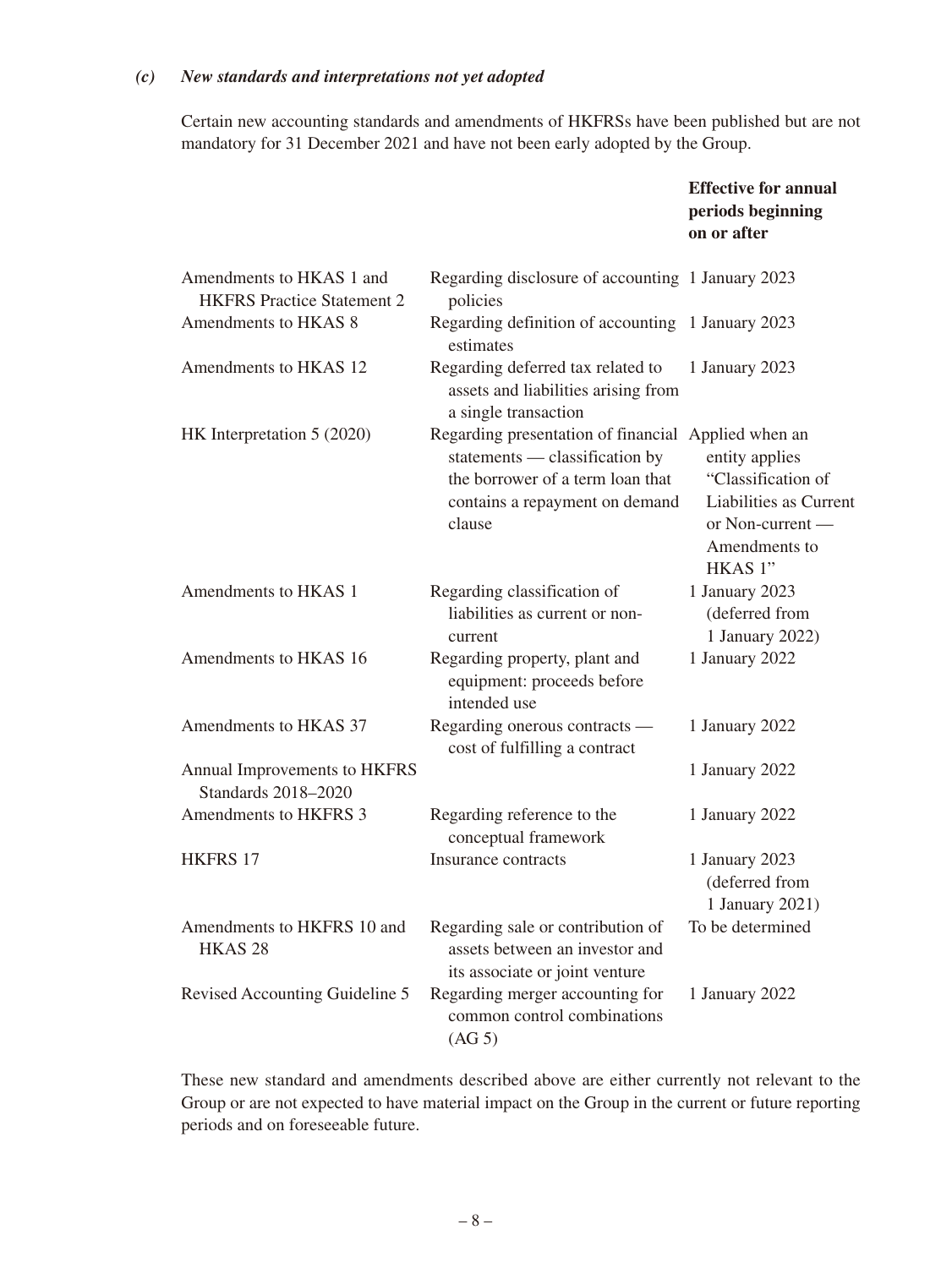#### **3 SEGMENT INFORMATION**

Management has determined the operating segments based on the information reviewed by the chief operating decision-maker ("**CODM**") for the purpose of corporate planning, allocating resources and assessing performance.

Management considers the business from a business perspective, and assesses the performance of the business segment based on segment profit without allocation of administrative expenses, interest income, interest expenses, other finance expense and income tax expense.

The amounts provided to management with respect to total assets and total liabilities are measured consistent with that of the financial statements. These assets are allocated based on the operation of segments. Certain assets and liabilities related to some companies with corporate function are not allocated into segments. Elimination of revenue are mainly inter-segment service charges related to general hospital business.

The Group manages its business by three operating segments based on their services, which is consistent with the way in which information is reported internally to the Group's CODM for the purpose of resources allocation and performance assessment. The principal assets employed by the Group are located in the PRC, and accordingly, no geographical segment analysis has been prepared.

#### **(a) General hospital**

The business of this segment is in Nantong, a city of Jiangsu Province. Revenue from this segment is derived from general hospital services provided by Nantong Rich Hospital Co., Ltd. ("**Nantong Rich Hospital**"), and hemodialysis services provided by Nantong Rich Hemodialysis Centre Co., Ltd.

#### **(b) Medical examination centres**

The business of this segment is in Shanghai City, Jiangsu Province and other provinces in China. Revenue from this segment is derived from medical examination services.

#### **(c) Specialty hospitals**

The business of this segment is in Shanghai City and Jiangsu Province. Revenue from this segment is derived from specialty hospital services and maternal and child nursing services.

The following table presents revenue and profit information regarding the Group's operation segments for the year ended 31 December 2021 and 2020, and the segment assets and liabilities at the respective balance sheet dates.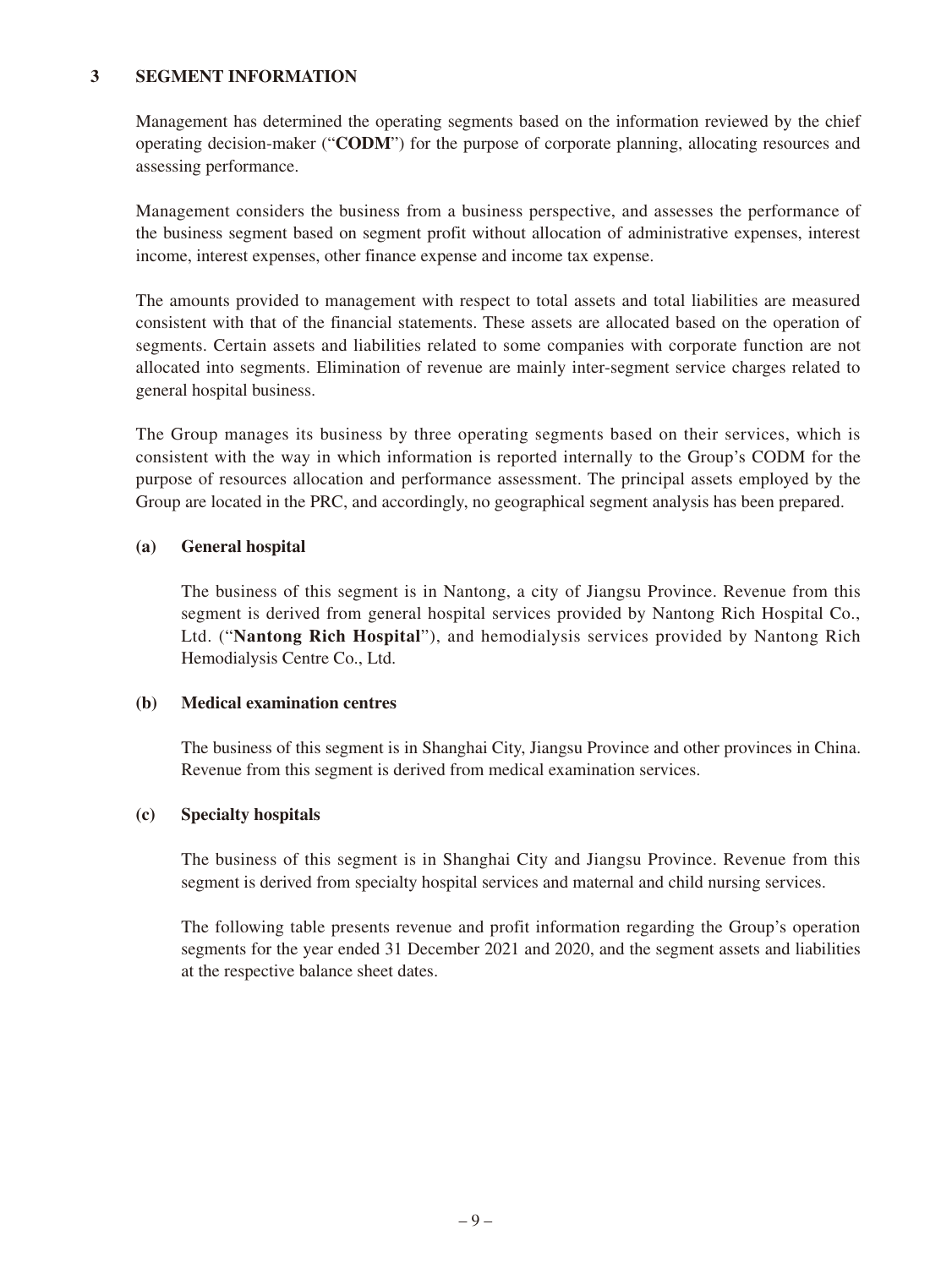Sales between segments are carried out at arm's length and are eliminated on consolidation. The revenue from external parties is measured in the same way as in the statement of profit or loss.

|                                        | General<br>hospital<br>RMB'000 | <b>Medical</b><br>examination<br>centres<br>RMB'000 | <b>Specialty</b><br>hospitals<br>RMB'000 | <b>Unallocated</b><br>RMB'000 | Elimination<br>RMB'000 | <b>Total</b><br>RMB'000 |
|----------------------------------------|--------------------------------|-----------------------------------------------------|------------------------------------------|-------------------------------|------------------------|-------------------------|
| For the year ended<br>31 December 2021 |                                |                                                     |                                          |                               |                        |                         |
| Revenue                                | 704,209                        | 1,696,363                                           | 129,315                                  |                               | (23, 365)              | 2,506,522               |
| Timing of revenue recognition          |                                |                                                     |                                          |                               |                        |                         |
| At a point in time                     | 704,209                        | 1,696,363                                           | 84,356                                   |                               | (23,365)               | 2,461,563               |
| Over time                              |                                |                                                     | 44,959                                   |                               |                        | 44,959                  |
|                                        | 704,209                        | 1,696,363                                           | 129,315                                  |                               | (23, 365)              | 2,506,522               |
| Segment profit/(loss)                  | 174,974                        | 558,739                                             | (115,916)                                | (14)                          |                        | 617,783                 |
| Administrative expenses                |                                |                                                     |                                          |                               |                        | (248, 437)              |
| Net impairment losses on               |                                |                                                     |                                          |                               |                        |                         |
| financial assets<br>Interest income    |                                |                                                     |                                          |                               |                        | (1,801)<br>6,979        |
| Interest expenses                      |                                |                                                     |                                          |                               |                        | (155, 180)              |
| Net exchange losses                    |                                |                                                     |                                          |                               |                        | (8,505)                 |
| Profit before income tax               |                                |                                                     |                                          |                               |                        | 227,477                 |
| Income tax expense                     |                                |                                                     |                                          |                               |                        | (101, 372)              |
| Profit for the year                    |                                |                                                     |                                          |                               |                        | 126,105                 |

|                                                                           | <b>General</b><br>hospital<br><b>RMB'000</b> | <b>Medical</b><br>examination<br>centres<br><b>RMB'000</b> | <b>Specialty</b><br>hospitals<br><i>RMB'000</i> | <b>Unallocated</b><br>RMB'000 | <b>Elimination</b><br>RMB'000 | <b>Total</b><br>RMB'000 |
|---------------------------------------------------------------------------|----------------------------------------------|------------------------------------------------------------|-------------------------------------------------|-------------------------------|-------------------------------|-------------------------|
| As at 31 December 2021                                                    |                                              |                                                            |                                                 |                               |                               |                         |
| Segment assets                                                            | 1,606,219                                    | 3,115,328                                                  | 838,013                                         | 839,222                       | (1,862,583)                   | 4,536,199               |
| Segment liabilities                                                       | 992,851                                      | 2,770,110                                                  | 929,265                                         | 236,495                       | (979, 948)                    | 3,948,773               |
| <b>Other information</b>                                                  |                                              |                                                            |                                                 |                               |                               |                         |
| Addition to property and equipment,<br>right-of-use assets and intangible |                                              |                                                            |                                                 |                               |                               |                         |
| assets                                                                    | 274,919                                      | 302,908                                                    | 14,832                                          |                               |                               | 592,659                 |
| Depreciation and amortisation                                             | 28,203                                       | 279,450                                                    | 76,858                                          |                               |                               | 384,511                 |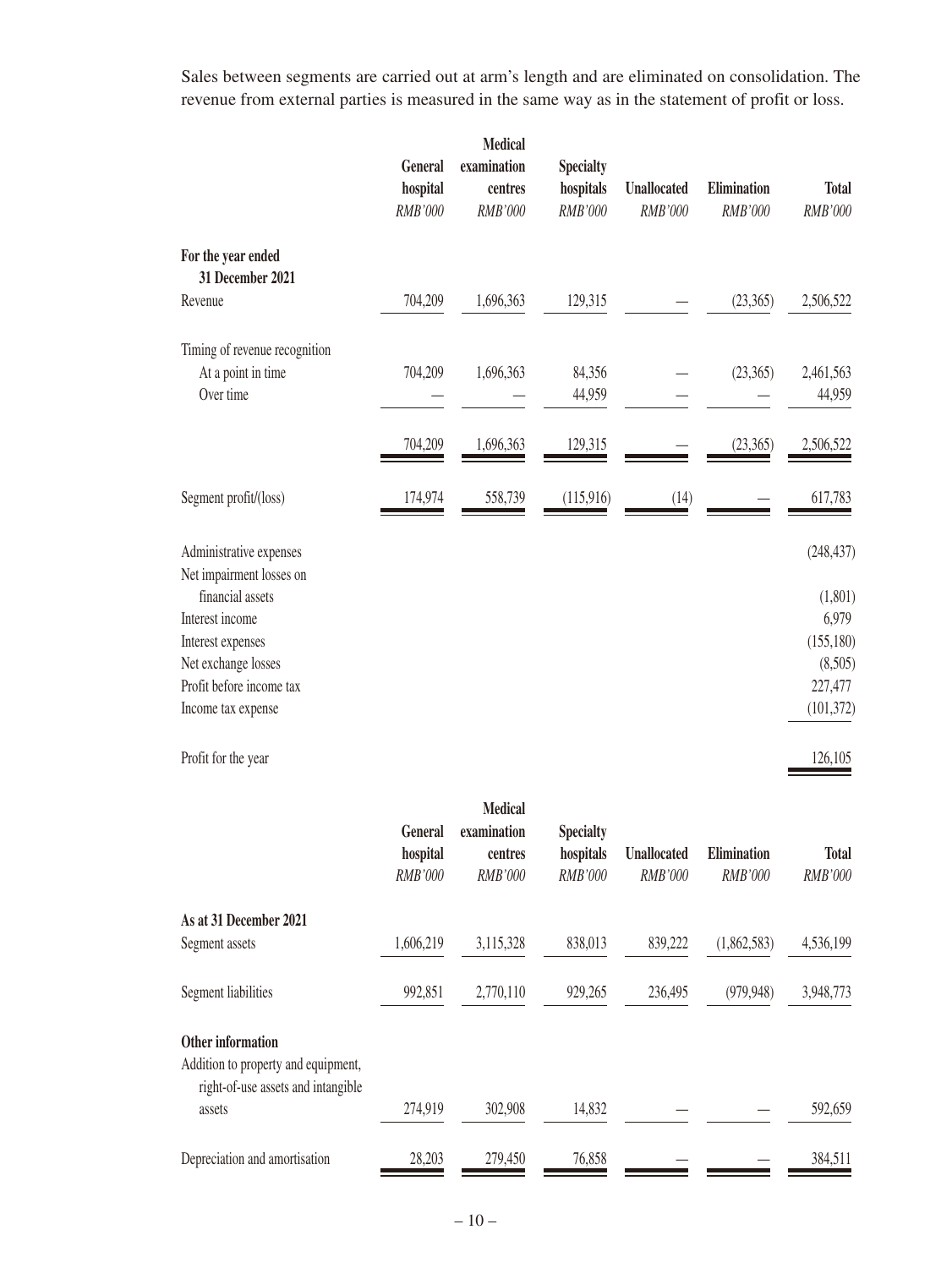|                                                        | General<br>hospital | <b>Medical</b><br>examination<br>centres | <b>Specialty</b><br>hospitals | <b>Unallocated</b> | Elimination | <b>Total</b> |
|--------------------------------------------------------|---------------------|------------------------------------------|-------------------------------|--------------------|-------------|--------------|
|                                                        | RMB'000             | RMB'000                                  | RMB'000                       | RMB'000            | RMB'000     | RMB'000      |
| For the year ended<br>31 December 2020                 |                     |                                          |                               |                    |             |              |
| Revenue                                                | 579,927             | 1,278,598                                | 94,959                        |                    | (28, 294)   | 1,925,190    |
| Timing of revenue recognition                          |                     |                                          |                               |                    |             |              |
| At a point in time                                     | 579,927             | 1,278,598                                | 56,733                        |                    | (28, 294)   | 1,886,964    |
| Over time                                              |                     |                                          | 38,226                        |                    |             | 38,226       |
|                                                        | 579,927             | 1,278,598                                | 94,959                        |                    | (28, 294)   | 1,925,190    |
| Segment profit/(loss)                                  | 155,681             | 310,391                                  | (111, 627)                    | (100)              |             | 354,345      |
| Administrative expenses<br>Net impairment reversals on |                     |                                          |                               |                    |             | (294, 154)   |
| financial assets                                       |                     |                                          |                               |                    |             | 1,340        |
| Interest income                                        |                     |                                          |                               |                    |             | 8,464        |
| Interest expenses                                      |                     |                                          |                               |                    |             | (167, 602)   |
| Net exchange losses                                    |                     |                                          |                               |                    |             | (26,240)     |
| Loss before income tax                                 |                     |                                          |                               |                    |             | (108, 823)   |
| Income tax credit                                      |                     |                                          |                               |                    |             | 16,326       |
| Loss for the year                                      |                     |                                          |                               |                    |             | (92, 497)    |

|                                              | <b>General</b><br>hospital<br><b>RMB'000</b> | <b>Medical</b><br>examination<br>centres<br>RMB'000 | <b>Specialty</b><br>hospitals<br>RMB'000 | <b>Unallocated</b><br>RMB'000 | <b>Elimination</b><br>RMB'000 | <b>Total</b><br>RMB'000 |
|----------------------------------------------|----------------------------------------------|-----------------------------------------------------|------------------------------------------|-------------------------------|-------------------------------|-------------------------|
| As at 31 December 2020                       |                                              |                                                     |                                          |                               |                               |                         |
| Segment assets                               | 1,489,219                                    | 2,936,255                                           | 748,039                                  | 828,211                       | (1,790,730)                   | 4,210,994               |
| Segment liabilities                          | 936,505                                      | 2,884,753                                           | 884,553                                  | 241,204                       | (1,068,461)                   | 3,878,554               |
| Other information                            |                                              |                                                     |                                          |                               |                               |                         |
| Addition to property and equipment,          |                                              |                                                     |                                          |                               |                               |                         |
| right-of-use assets and intangible<br>assets | 207,751                                      | 81,925                                              | 7,247                                    |                               |                               | 296,923                 |
| Depreciation and amortisation                | 23,919                                       | 277,413                                             | 70,208                                   |                               |                               | 371,540                 |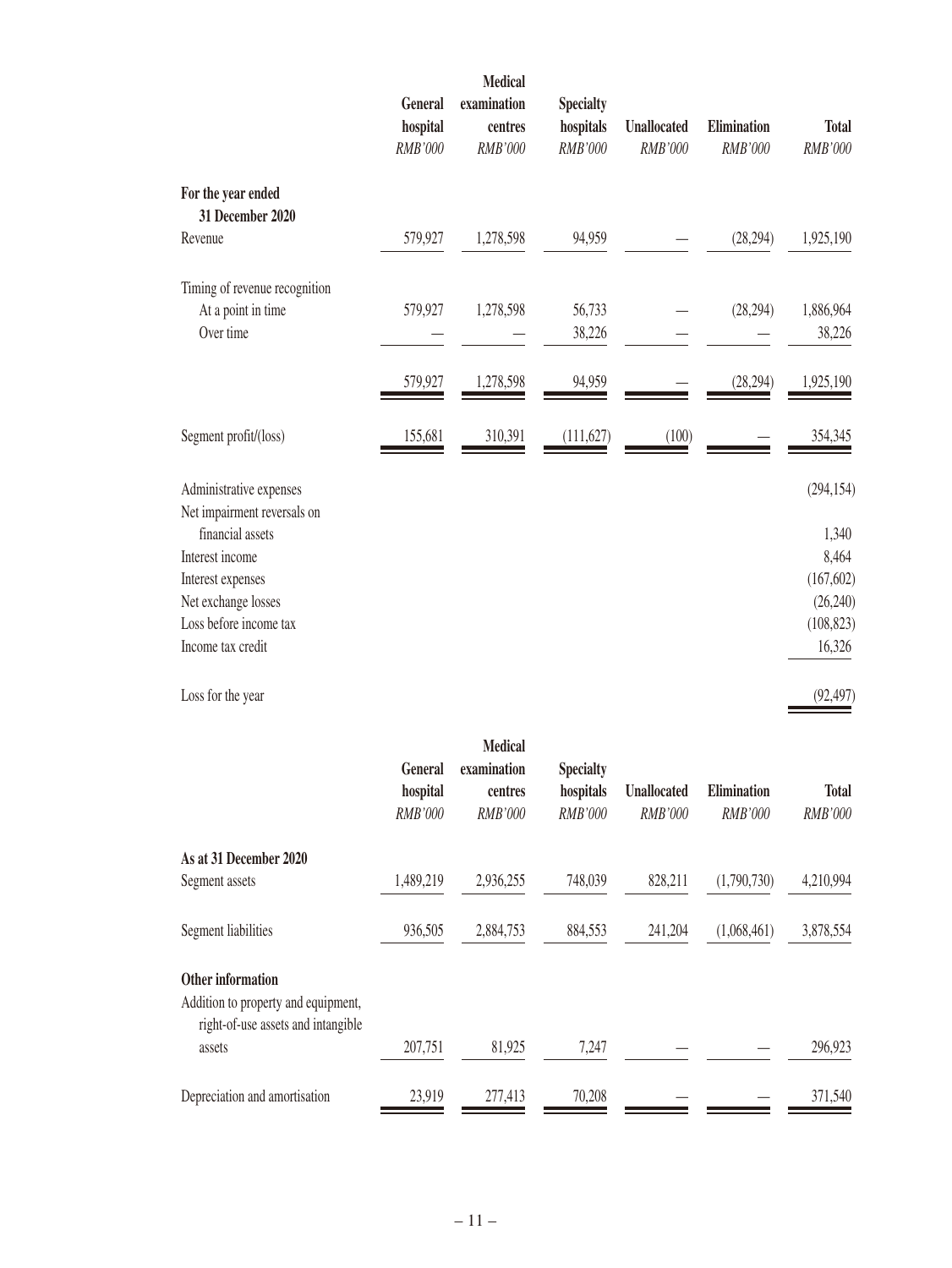#### **4 RIGHT-OF-USE ASSETS**

|                 |                | As at 31 December |  |  |
|-----------------|----------------|-------------------|--|--|
|                 | 2021           | 2020              |  |  |
|                 | <b>RMB'000</b> | <b>RMB'000</b>    |  |  |
| Properties      | 1,251,864      | 1,291,328         |  |  |
| Equipment       | 20,413         | 62,948            |  |  |
| Land use rights | 2,998          | 3,098             |  |  |
|                 |                |                   |  |  |

**1,275,275** 1,357,374

|                                    | <b>Properties</b><br><b>RMB'000</b> | <b>Equipment</b><br><b>RMB'000</b> | <b>Land use</b><br>rights<br><b>RMB'000</b> | <b>Total</b><br><b>RMB'000</b> |
|------------------------------------|-------------------------------------|------------------------------------|---------------------------------------------|--------------------------------|
| At 31 December 2020                |                                     |                                    |                                             |                                |
| Cost                               | 1,654,809                           | 78,624                             | 4,698                                       | 1,738,131                      |
| Accumulated depreciation           | (363, 481)                          | (15,676)                           | (1,600)                                     | (380, 757)                     |
| Net book amount                    | 1,291,328                           | 62,948                             | 3,098                                       | 1,357,374                      |
| <b>Year ended 31 December 2021</b> |                                     |                                    |                                             |                                |
| Opening net book amount            | 1,291,328                           | 62,948                             | 3,098                                       | 1,357,374                      |
| <b>Additions</b>                   | 189,143                             |                                    |                                             | 189,143                        |
| Transfer                           |                                     | (35, 726)                          |                                             | (35, 726)                      |
| Revaluation                        | (15,256)                            |                                    |                                             | (15,256)                       |
| Disposal                           | (14, 597)                           |                                    |                                             | (14, 597)                      |
| Depreciation                       | (198, 754)                          | (6,809)                            | (100)                                       | (205, 663)                     |
| Closing net book amount            | 1,251,864                           | 20,413                             | 2,998                                       | 1,275,275                      |
| At 31 December 2021                |                                     |                                    |                                             |                                |
| Cost                               | 1,784,702                           | 32,445                             | 4,698                                       | 1,821,845                      |
| Accumulated depreciation           | (532, 838)                          | (12, 032)                          | (1,700)                                     | (546, 570)                     |
| Net book amount                    | 1,251,864                           | 20,413                             | 2,998                                       | 1,275,275                      |

(a) As at 31 December 2021, land with a total carrying amount of RMB2,998,000 (31 December 2020: Nil) were pledged for the Group's borrowings.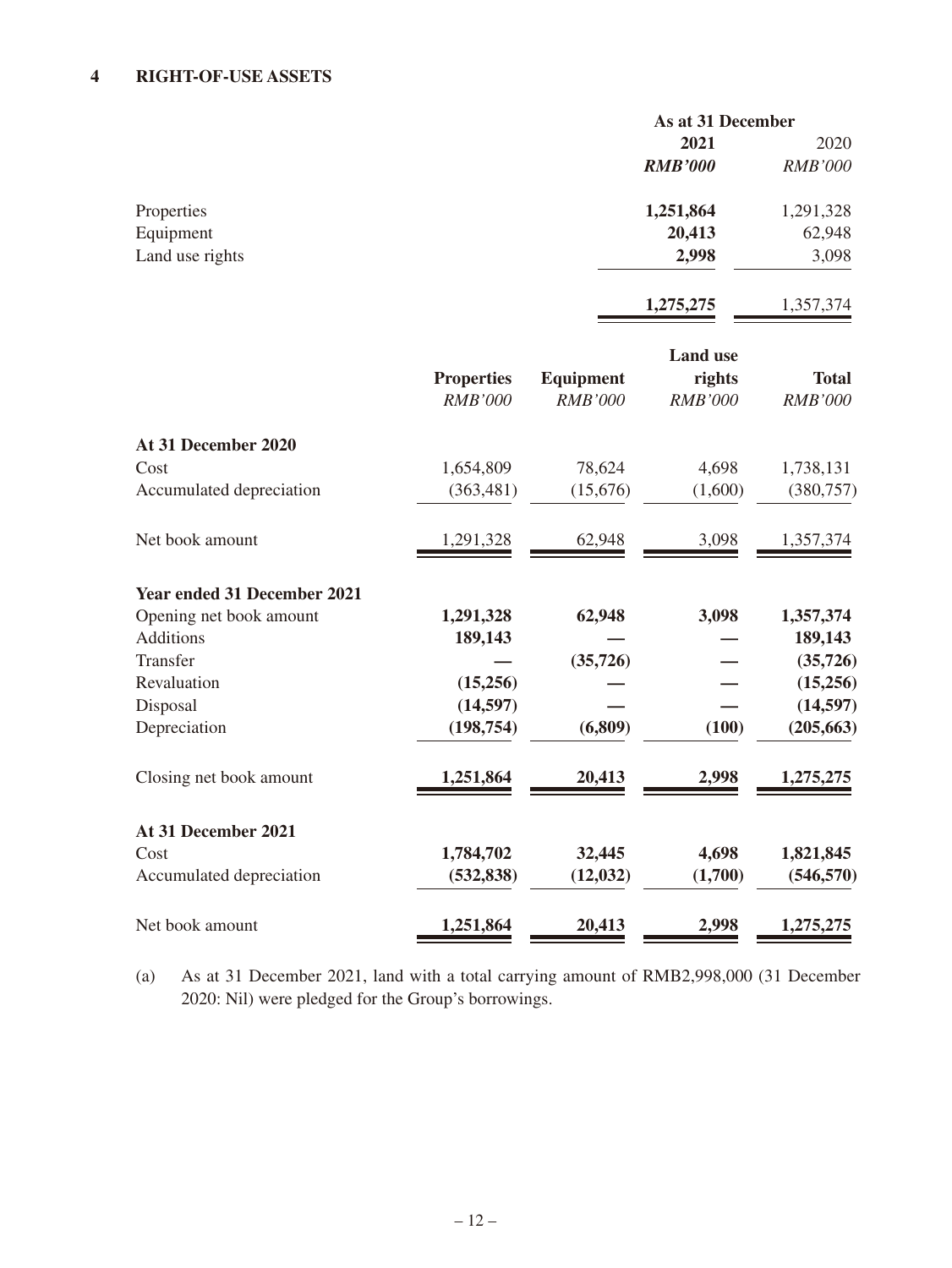### **5 DEFERRED TAX ASSETS**

|                                                              | As at 31 December |                |
|--------------------------------------------------------------|-------------------|----------------|
|                                                              | 2021              | 2020           |
|                                                              | <b>RMB'000</b>    | <b>RMB'000</b> |
| The balance comprises temporary differences attributable to: |                   |                |
| Tax losses                                                   | 138,572           | 167,553        |
| Right-of-use assets and lease liabilities                    | 41,592            | 36,188         |
|                                                              | 180,164           | 203,741        |
| Others                                                       |                   |                |
| Share option scheme                                          | 24,834            | 20,684         |
| Loss allowances for financial assets                         | 3,059             | 3,323          |
| Deferred income                                              | 1,401             | 3,950          |
| Impairment of property and equipment                         | 1,597             | 548            |
| Others                                                       | 2,433             | 2,776          |
|                                                              | 33,324            | 31,281         |
| Total deferred tax assets                                    | 213,488           | 235,022        |
|                                                              |                   |                |

#### **6 TRADE RECEIVABLES**

|                      | As at 31 December |                |
|----------------------|-------------------|----------------|
|                      | 2021              | 2020           |
|                      | <b>RMB'000</b>    | <b>RMB'000</b> |
| Trade receivables    | 359,616           | 297,014        |
| Less: Loss allowance | (13,297)          | (14,361)       |
|                      | 346,319           | 282,653        |

As at 31 December 2021 and 2020, the fair value of trade receivables of the Group approximated to their carrying amounts.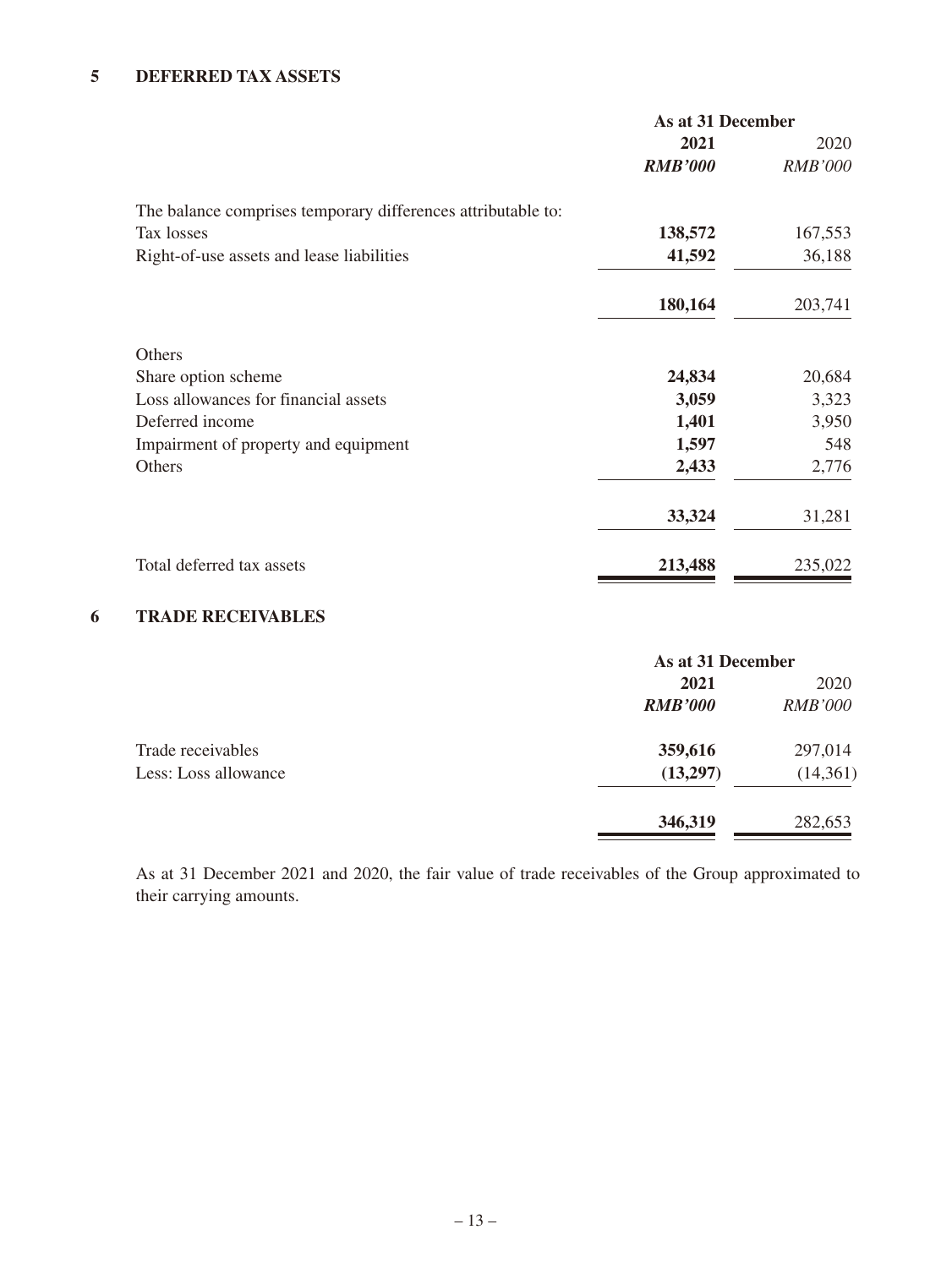The aging analysis of trade receivables based on the date the relevant services were rendered are as follows:

|                      | As at 31 December |                |
|----------------------|-------------------|----------------|
|                      | 2021              | 2020           |
|                      | <b>RMB'000</b>    | <i>RMB'000</i> |
| Trade receivables    |                   |                |
| — Up to 6 months     | 340,296           | 274,740        |
| — 6 months to 1 year | 11,258            | 10,350         |
| $-1$ to 2 years      | 4,423             | 7,703          |
| $-2$ to 3 years      | 977               | 1,191          |
| — Over 3 years       | 2,662             | 3,030          |
|                      | 359,616           | 297,014        |

#### **7 OTHER RECEIVABLES**

|                                                    | As at 31 December |                |
|----------------------------------------------------|-------------------|----------------|
|                                                    | 2021              | 2020           |
|                                                    | <b>RMB'000</b>    | <i>RMB'000</i> |
| Loans to non-controlling interests of subsidiaries | 16,000            |                |
| Deposits                                           | 13,095            | 13,041         |
| Advances to staff                                  | 6,049             | 5,990          |
| Prepaid value-added tax recoverable and refundable | 4,667             | 6,242          |
| Interest receivables                               | 1,772             | 843            |
| Note receivable                                    | 400               |                |
| Others                                             | 8,649             | 7,160          |
|                                                    | 50,632            | 33,276         |
| Less: Loss allowance                               | (1,756)           | (117)          |
|                                                    | 48,876            | 33,159         |

The carrying amounts of the Group's other receivables are denominated in RMB.

As at 31 December 2021 and 2020, the fair value of other receivables of the Group approximated to their carrying amounts.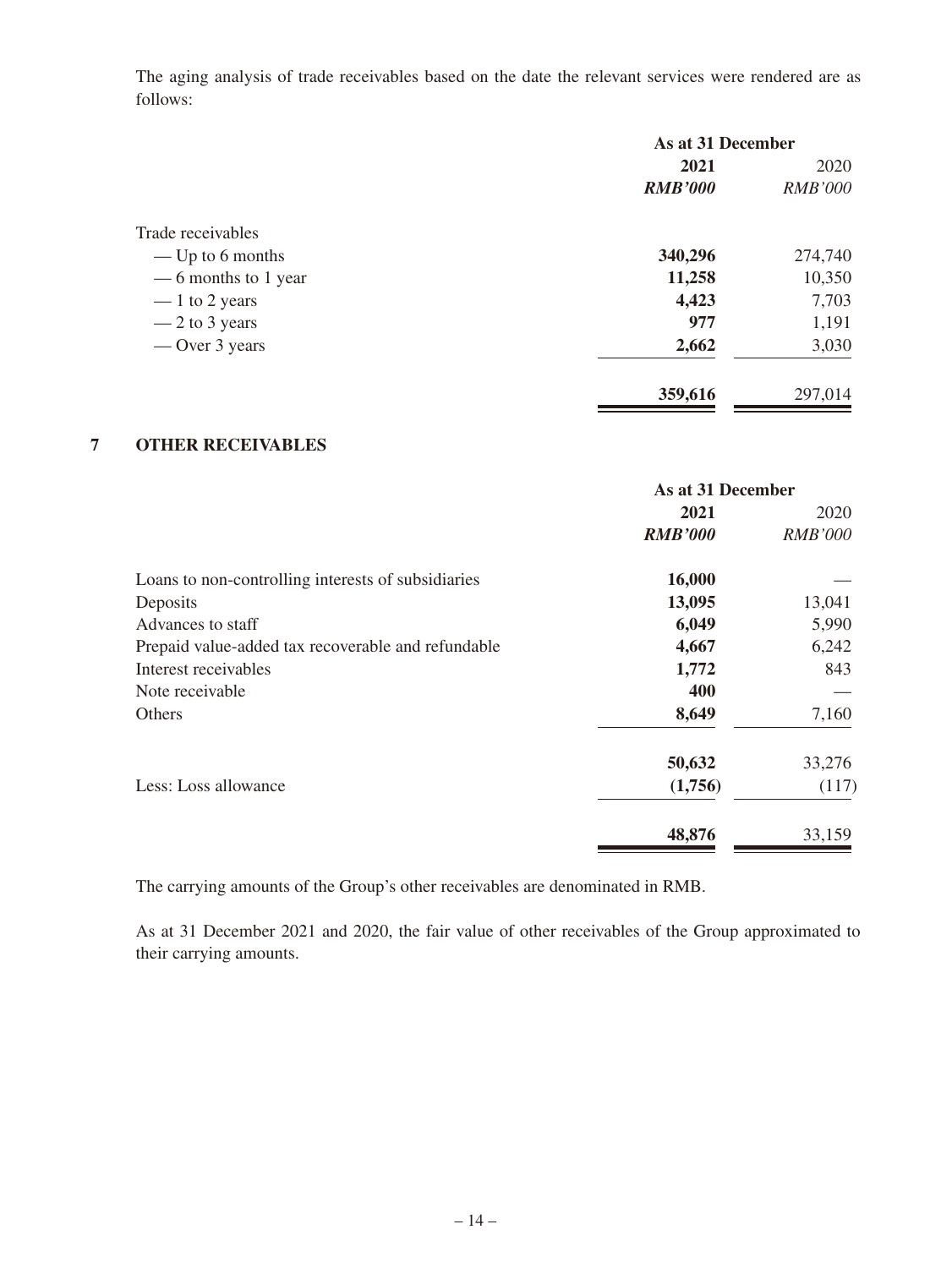#### **8 CASH AND BANK BALANCES**

#### **(a) Cash and cash equivalents**

|                          | As at 31 December |                |
|--------------------------|-------------------|----------------|
|                          | 2021              | 2020           |
|                          | <b>RMB'000</b>    | <i>RMB'000</i> |
| Cash at bank and on hand |                   |                |
| — Denominated in RMB     | 626,408           | 429,393        |
| — Denominated in USD     | 141,940           | 129,021        |
| — Denominated in HKD     | 2,916             | 3,405          |
|                          | 771,264           | 561,819        |

#### **(b) Restricted cash**

As at 31 December 2021, fixed deposits of USD10,250,000 (equivalent to RMB65,351,000) and RMB115,500,000 (31 December 2020: USD38,650,000, equivalent to RMB252,187,000) were pledged at banks for the Group's borrowings of RMB170,000,000 (31 December 2020: RMB220,000,000).

#### **9 PREPAYMENTS**

|                                           | As at 31 December |                |
|-------------------------------------------|-------------------|----------------|
|                                           | 2021              | 2020           |
|                                           | <b>RMB'000</b>    | <b>RMB'000</b> |
| Non-current:                              |                   |                |
| Prepayment for property and equipment     | 41,310            | 105,270        |
| <b>Current:</b>                           |                   |                |
| Prepayment for consumables                | 10,662            | 7,424          |
| Prepayment for equity transaction with    |                   |                |
| non-controlling interests of subsidiaries |                   | 8,833          |
| Others                                    | 26,863            | 11,895         |
|                                           | 37,525            | 28,152         |
| <b>Total prepayments</b>                  | 78,835            | 133,422        |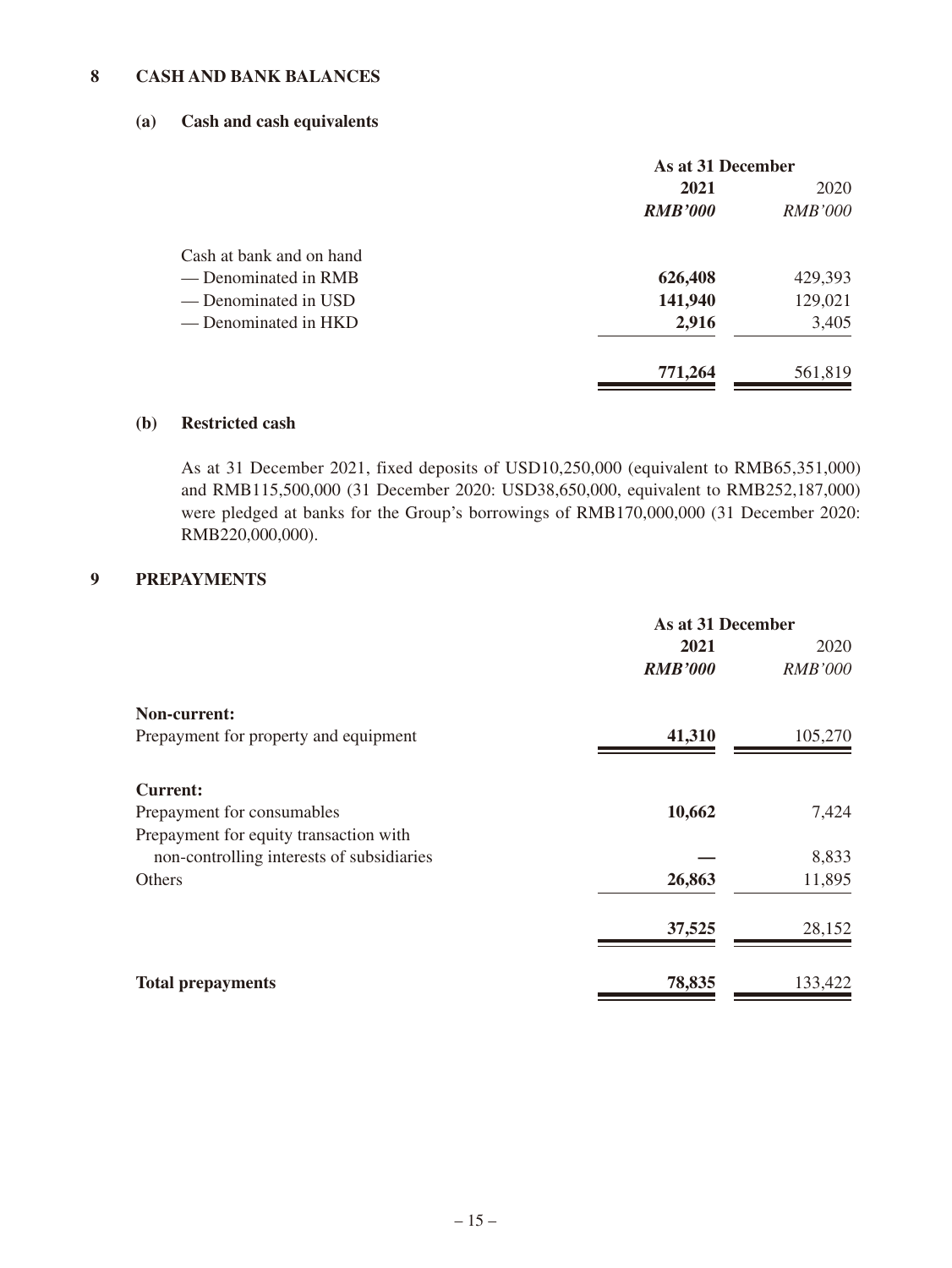### **10 SHARE CAPITAL**

Ordinary shares, issued and fully paid:

|                                 | Number of<br>ordinary shares | <b>Share</b><br>capital<br><b>RMB'000</b> |
|---------------------------------|------------------------------|-------------------------------------------|
| As at 31 December 2021 and 2020 | 1,590,324,000                | 1,065                                     |

#### **11 BORROWINGS**

|                                                 | As at 31 December |                |
|-------------------------------------------------|-------------------|----------------|
|                                                 | 2021              | 2020           |
|                                                 | <b>RMB'000</b>    | <b>RMB'000</b> |
| Non-current:                                    |                   |                |
| Bank borrowings — secured and/or guaranteed     | 501,497           | 526,557        |
| Other borrowings — secured and guaranteed       | 99,926            | 93,085         |
| Less: Current portion of non-current borrowings | (126,702)         | (73,363)       |
|                                                 | 474,721           | 546,279        |
| <b>Current:</b>                                 |                   |                |
| Bank borrowings — secured and/or guaranteed     | 647,500           | 665,550        |
| Add: Current portion of non-current borrowings  | 126,702           | 73,363         |
|                                                 | 774,202           | 738,913        |
| <b>Total borrowings</b>                         | 1,248,923         | 1,285,192      |

All the borrowings are denominated in RMB and their fair value approximated to their carrying amounts.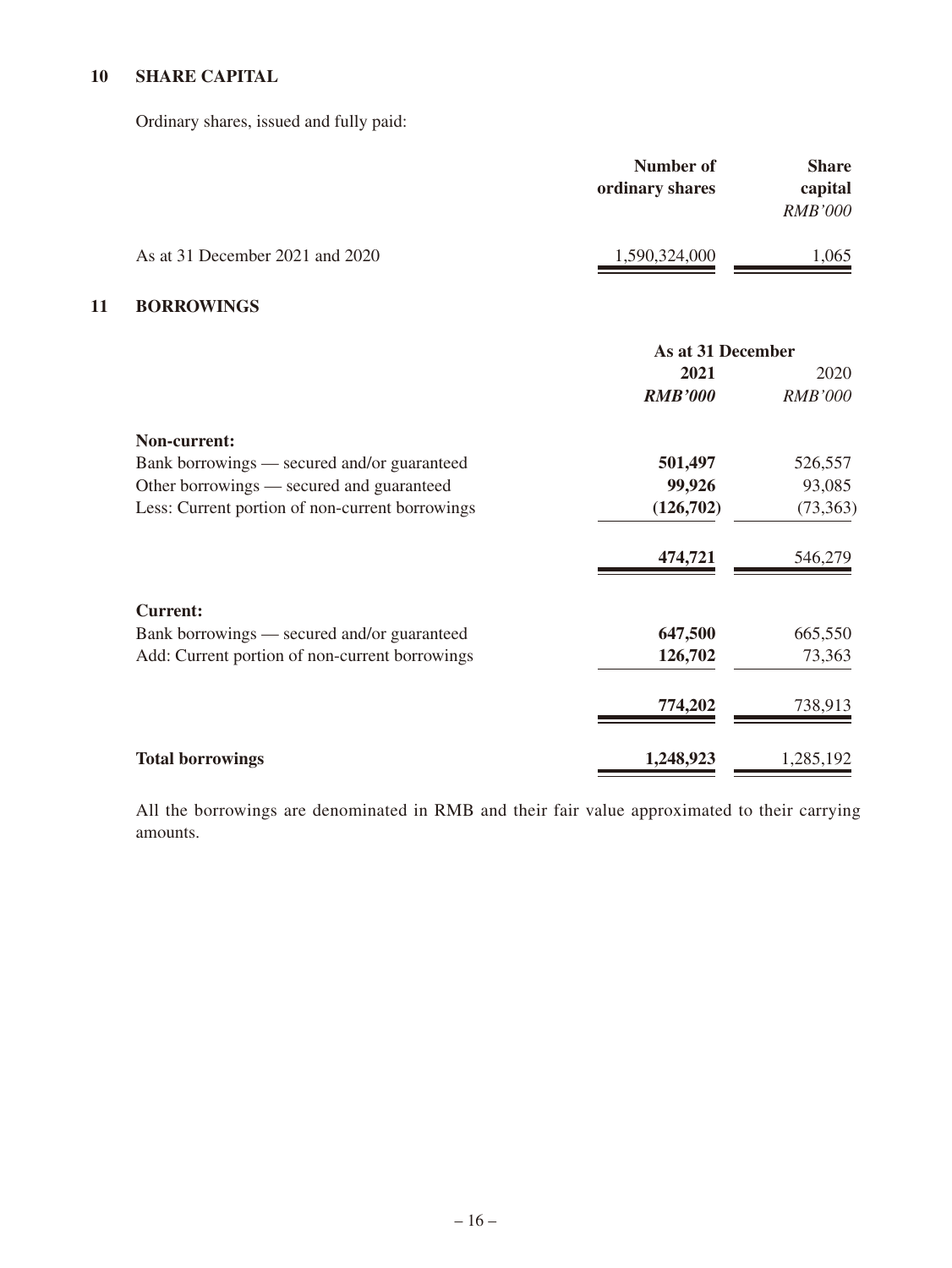#### **12 LEASE LIABILITIES**

|                                              | As at 31 December |                |
|----------------------------------------------|-------------------|----------------|
|                                              | 2021              | 2020           |
|                                              | <b>RMB'000</b>    | <b>RMB'000</b> |
| Present value of the minimum lease payments: |                   |                |
| Within 1 year                                | 289,952           | 266,784        |
| After 1 year but within 2 years              | 242,742           | 228,313        |
| After 2 years but within 5 years             | 534,478           | 525,785        |
| After 5 years                                | 427,202           | 503,072        |
|                                              | 1.494.374         | 1,523,954      |

### **13 CONTRACT LIABILITIES**

|                                             | As at 31 December |                |
|---------------------------------------------|-------------------|----------------|
|                                             | 2021              | 2020           |
|                                             | <b>RMB'000</b>    | <i>RMB'000</i> |
| Sales of medical examination cards          | 309,476           | 191,742        |
| Advances from medical examination customers | 91,248            | 86,558         |
| Advances from hospital patients             | 4,570             | 14,390         |
|                                             | 405,294           | 292,690        |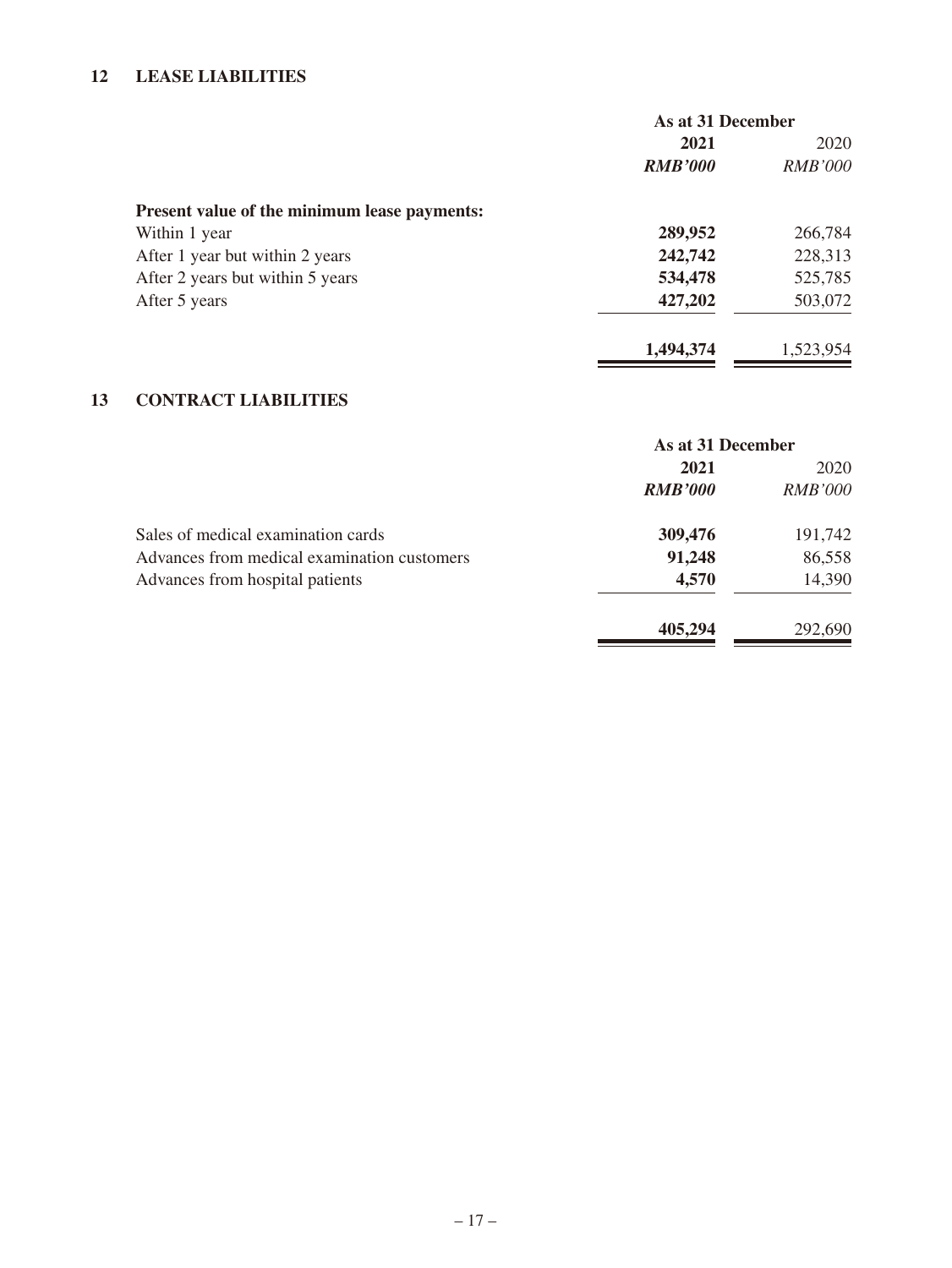#### **14 TRADE AND OTHER PAYABLES**

|                                                          | As at 31 December |                |
|----------------------------------------------------------|-------------------|----------------|
|                                                          | 2021              | 2020           |
|                                                          | <b>RMB'000</b>    | <b>RMB'000</b> |
| Trade payables due to third parties (b)                  | 189,173           | 163,397        |
| Staff salaries and welfare payables                      | 101,527           | 131,634        |
| Payables for purchase of property and equipment          | 92,469            | 83,834         |
| Deposits payable                                         | 22,833            | 20,414         |
| Accrued taxes other than income tax                      | 10,558            | 10,943         |
| Accrued professional service fees                        | 2,280             | 2,430          |
| Interest payables                                        | 1,576             | 2,256          |
| Accrued advertising expenses                             | 1,116             | 1,924          |
| Loans from non-controlling interests of subsidiaries (a) |                   | 94,258         |
| Others                                                   | 79,197            | 88,758         |
|                                                          | 500,729           | 599,848        |

(a) Balance represents loans from the non-controlling interests of subsidiaries, which are unsecured. As at 2020, loans from non-controlling interests bore the interest rate at 8% per annum. In 2021, the minority shareholder of Changzhou Rich Obstetrics & Gynecology Hospital Co., Ltd. ("**Changzhou Rich Hospital**") and Wuxi Rich Obstetrics, Gynecology & Pediatric Hospital Co., Ltd. ("**Wuxi Rich Obstetrics & Gynecology Hospital**") transferred the borrowings of RMB119,618,000 to capital contribution.

The carrying amounts of the Group's trade and other payables are denominated in RMB.

(b) The aging analysis of the trade payables based on invoice date is as follows:

|                      | As at 31 December |                |
|----------------------|-------------------|----------------|
|                      | 2021              | 2020           |
|                      | <b>RMB'000</b>    | <b>RMB'000</b> |
| — Up to $3$ months   | 113,696           | 114,533        |
| $-3$ to 6 months     | 40,788            | 25,678         |
| — 6 months to 1 year | 13,614            | 5,952          |
| $-1$ to 2 years      | 8,019             | 5,078          |
| $-2$ to 3 years      | 1,289             | 2,702          |
| — Over 3 years       | 11,767            | 9,454          |
|                      | 189,173           | 163,397        |

The trade and other payables are usually paid within 60 days of recognition. As at 31 December 2021 and 2020, fair value of all trade and other payables of the Group approximated to their carrying amounts.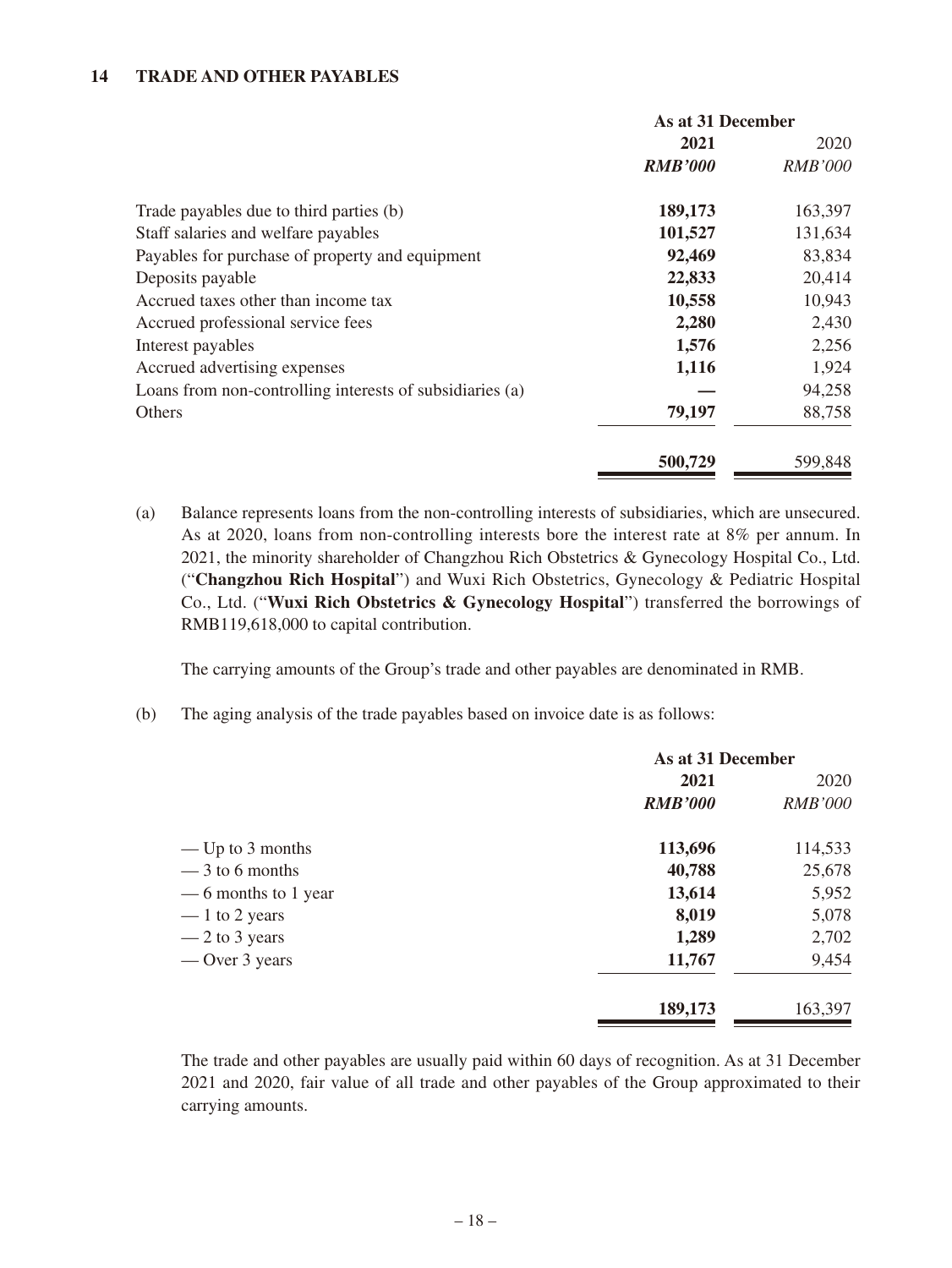## **15 REVENUE**

Revenue of the Group consists of the following:

|                                       | <b>Year ended 31 December</b> |                |
|---------------------------------------|-------------------------------|----------------|
|                                       | 2021                          | 2020           |
|                                       | <b>RMB'000</b>                | <b>RMB'000</b> |
| <b>General hospital</b>               |                               |                |
| Outpatient pharmaceutical revenue     | 67,105                        | 49,817         |
| Outpatient service revenue            | 90,805                        | 64,139         |
| Inpatient pharmaceutical revenue      | 275,724                       | 239,170        |
| Inpatient service revenue             | 247,210                       | 198,507        |
| <b>Medical examination centres</b>    |                               |                |
| Examination service revenue           | 1,694,789                     | 1,275,521      |
| Management service revenue and others | 1,574                         | 3,077          |
| <b>Specialty hospitals</b>            |                               |                |
| Outpatient pharmaceutical revenue     | 13,407                        | 3,918          |
| Outpatient service revenue            | 36,955                        | 25,089         |
| Inpatient pharmaceutical revenue      | 1,105                         | 989            |
| Inpatient service revenue             | 77,848                        | 64,963         |
|                                       | 2,506,522                     | 1,925,190      |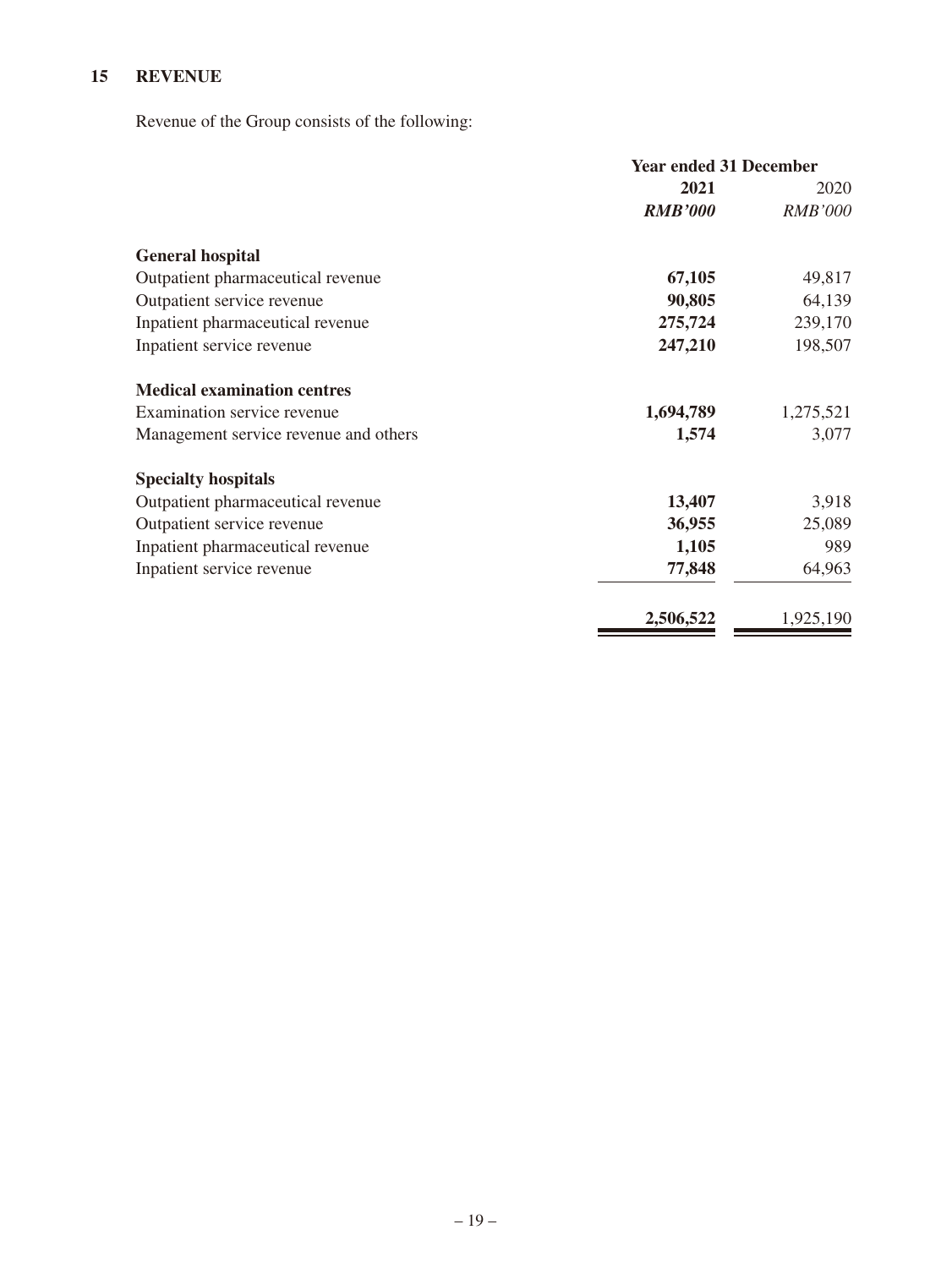|                                                       | <b>Year ended 31 December</b> |                |
|-------------------------------------------------------|-------------------------------|----------------|
|                                                       | 2021                          | 2020           |
|                                                       | <b>RMB'000</b>                | <b>RMB'000</b> |
| Employee benefit expenses                             | 922,567                       | 794,480        |
| Depreciation and amortisation                         | 384,511                       | 371,540        |
| Pharmaceutical costs                                  | 234,962                       | 177,116        |
| Outsourced testing expenses                           | 163,776                       | 125,619        |
| Medical consumables costs                             | 139,879                       | 119,228        |
| Utility expenses                                      | 75,042                        | 65,748         |
| Advertising expenses                                  | 71,810                        | 39,555         |
| Office expenses                                       | 31,775                        | 35,674         |
| Professional service charges                          | 26,071                        | 64,381         |
| <b>Entertainment expenses</b>                         | 16,907                        | 10,658         |
| Maintenance expenses                                  | 16,075                        | 12,879         |
| Travel expenses                                       | 9,018                         | 8,665          |
| Labour union dues                                     | 4,846                         | 3,232          |
| Stamp duty and other taxes                            | 4,054                         | 3,245          |
| Short-term or low-value operating lease rentals       | 3,421                         | 5,706          |
| Auditor's remuneration                                |                               |                |
| - Audit services                                      | 2,280                         | 2,321          |
| - Non-audit services                                  | 317                           | 587            |
| Laundry expenses                                      | 2,154                         | 2,268          |
| Net impairment losses/(reversals) on financial assets | 1,801                         | (1,340)        |
| Security costs                                        | 1,471                         | 1,342          |
| Revaluation of lease contract                         | (2, 642)                      |                |
| Impairment losses on property and equipment           |                               | 18,076         |
| COVID-19-related rent concessions                     |                               | (21,764)       |
| Other expenses                                        | 28,882                        | 24,443         |
|                                                       | 2,138,977                     | 1,863,659      |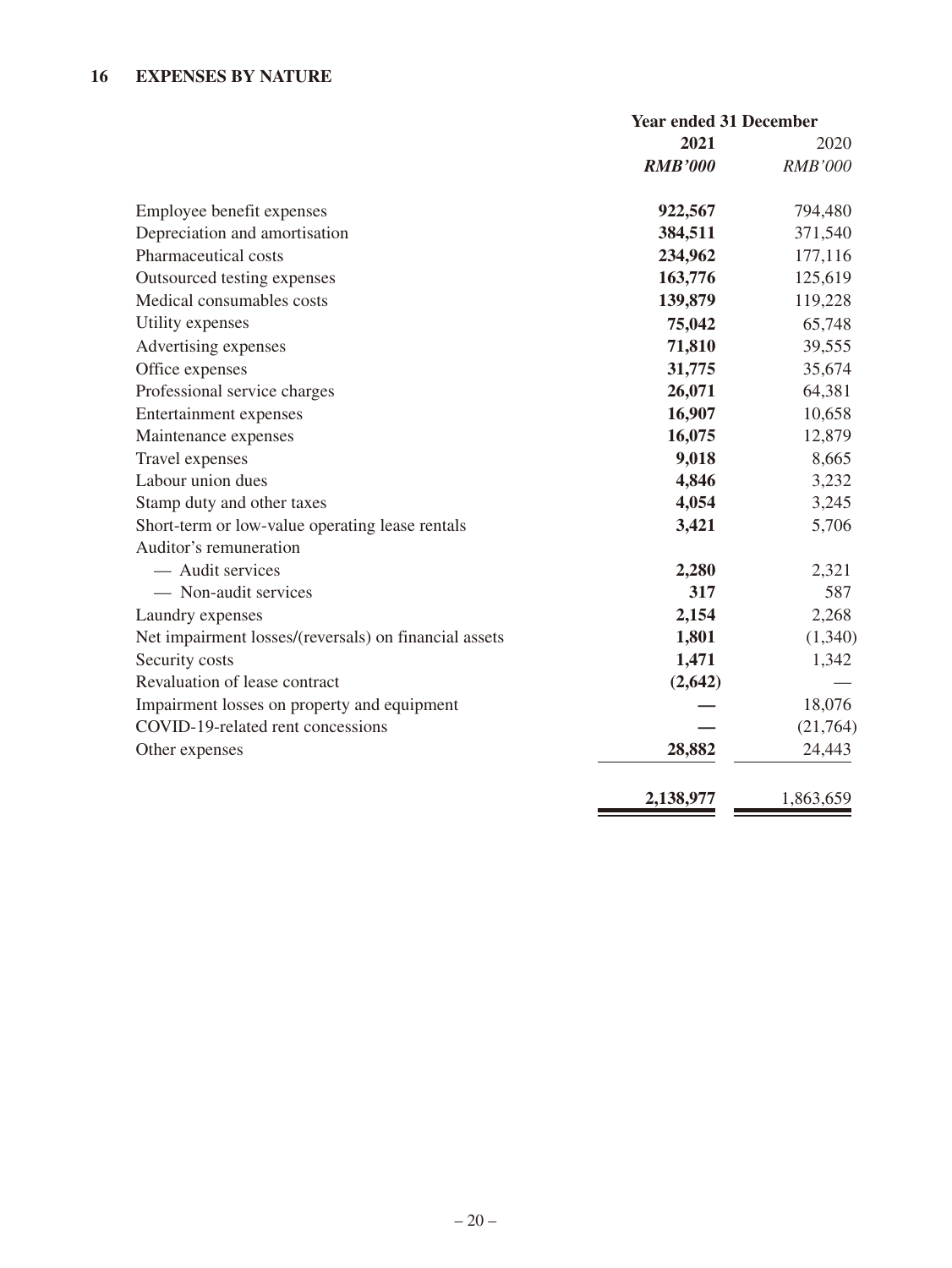#### **17 FINANCE COSTS — NET**

|                                         | <b>Year ended 31 December</b> |                |
|-----------------------------------------|-------------------------------|----------------|
|                                         | 2021                          | 2020           |
|                                         | <b>RMB'000</b>                | <b>RMB'000</b> |
| Interest on lease liabilities           | (93, 840)                     | (102,963)      |
| Interest on borrowings                  | (72, 290)                     | (72, 549)      |
| Interest on other financial liabilities | (15,585)                      | (13,952)       |
|                                         | (181,715)                     | (189, 464)     |
| Amount capitalised                      | 26,535                        | 21,862         |
|                                         | (155, 180)                    | (167,602)      |
| Net exchange losses                     | (8,505)                       | (26,240)       |
| <b>Finance costs</b>                    | (163, 685)                    | (193, 842)     |
| Interest income                         | 6,979                         | 8,464          |
| <b>Finance income</b>                   | 6,979                         | 8,464          |
| Finance costs — net                     | (156,706)                     | (185,378)      |

#### **18 INCOME TAX EXPENSE/(CREDIT)**

The amount of income tax expense/(credit) recognised in the consolidated statement of profit or loss represents:

|                                                | <b>Year ended 31 December</b> |                |
|------------------------------------------------|-------------------------------|----------------|
|                                                | 2021                          | 2020           |
|                                                | <b>RMB'000</b>                | <i>RMB'000</i> |
| Current income tax                             |                               |                |
| — Current year                                 | 80,046                        | 39,225         |
| — Adjustments for current tax of prior periods | (208)                         | (293)          |
| Deferred income tax (Note 5)                   | 21,534                        | (55,258)       |
| Income tax expense/(credit)                    | 101,372                       | (16,326)       |

On 16 March, 2007, the National People's Congress approved the Corporate Income Tax Law of the People's Republic of China (the "**CIT Law**") which became effective on 1 January 2008. Under the CIT Law, the CIT rate applicable to the most of the Group's subsidiaries located in mainland China from 1 January 2008 is 25%. In 2021, the CIT rate applicable to some of the subsidiaries in mainland China is 15%.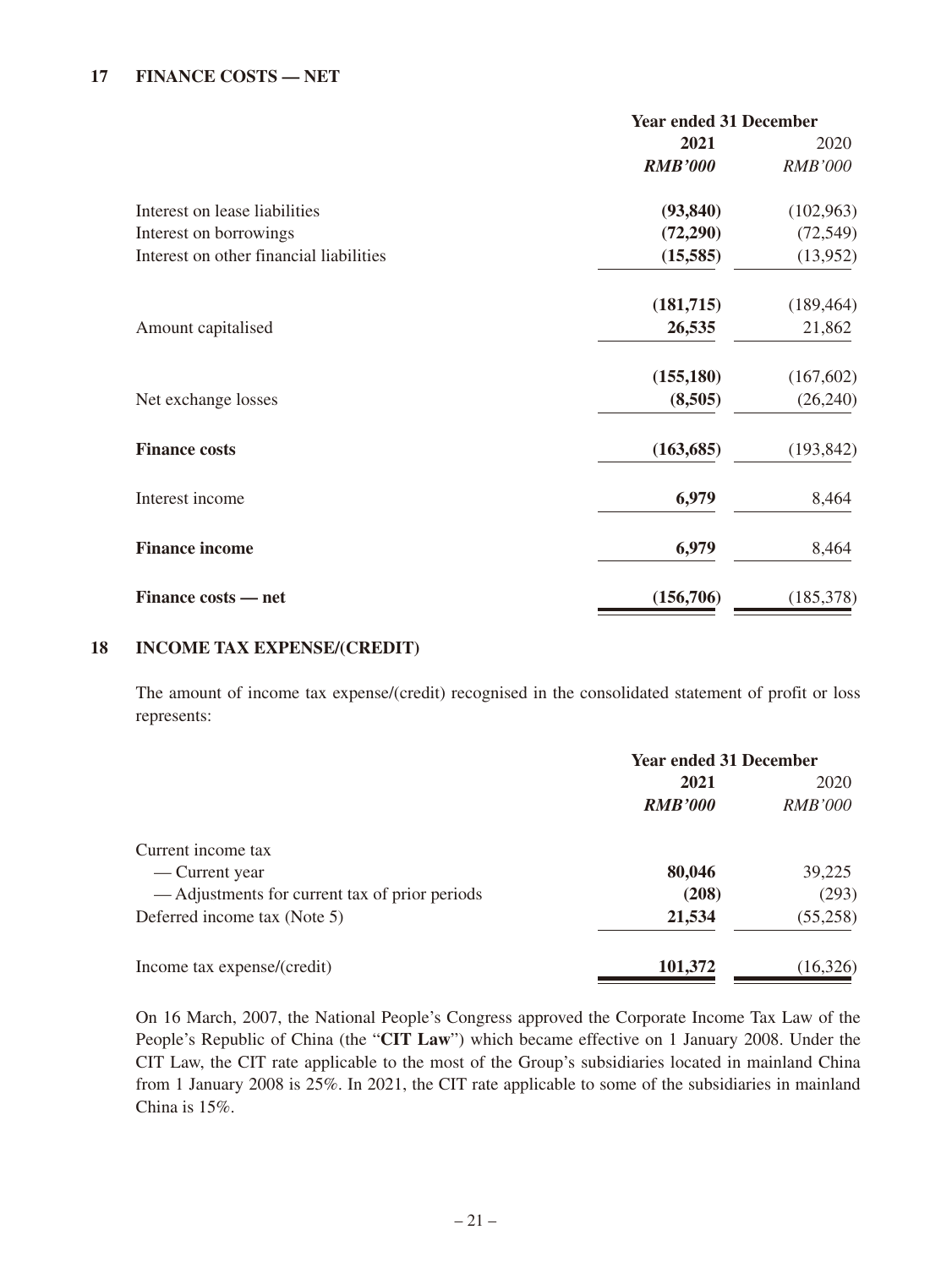#### **19 EARNINGS/(LOSS) PER SHARE**

#### **(a) Basic**

Basic earnings/(loss) per share is calculated by dividing:

- the earnings/(loss) attributable to owners of the Company, excluding any costs of servicing equity other than ordinary shares.
- by the weighted average number of ordinary shares outstanding during the financial year, adjusted for bonus elements in ordinary shares issued during the year and excluding shares held for share option schemes.

|                                                     | <b>Year ended 31 December</b> |               |
|-----------------------------------------------------|-------------------------------|---------------|
|                                                     | 2021                          | 2020          |
| Net earnings/(loss) attributable to owners of       |                               |               |
| the Company (RMB'000)                               | 181,553                       | (7,876)       |
| Weighted average number of ordinary shares in issue | 1,590,324,000                 | 1,590,324,000 |
| Basic earnings/(loss) per share $(RMB)$             | 0.11                          | (0.00)        |

#### **(b) Diluted**

Diluted earnings/(loss) per share adjusts the figures used in the determination of basic earnings/ (loss) per share to take into account:

- the after income tax effect of interest and other financing costs associated with dilutive potential ordinary shares, and
- the weighted number of ordinary shares in issue for the potential dilutive effect caused by the share options granted under the share option scheme assuming they were exercised.

For the year ended 31 December 2021 and 2020, as the average market share price of the Company's share was lower than assumed exercise price including the fair value of any services to be supplied to the Group in the future under the share option arrangement, there would be no dilutive impact.

#### **20 DIVIDEND**

No dividend had been declared or paid during the year (2020:Nil) and the Board has resolved not to propose any final dividend for the year ended 31 December 2021 (2020: Nil).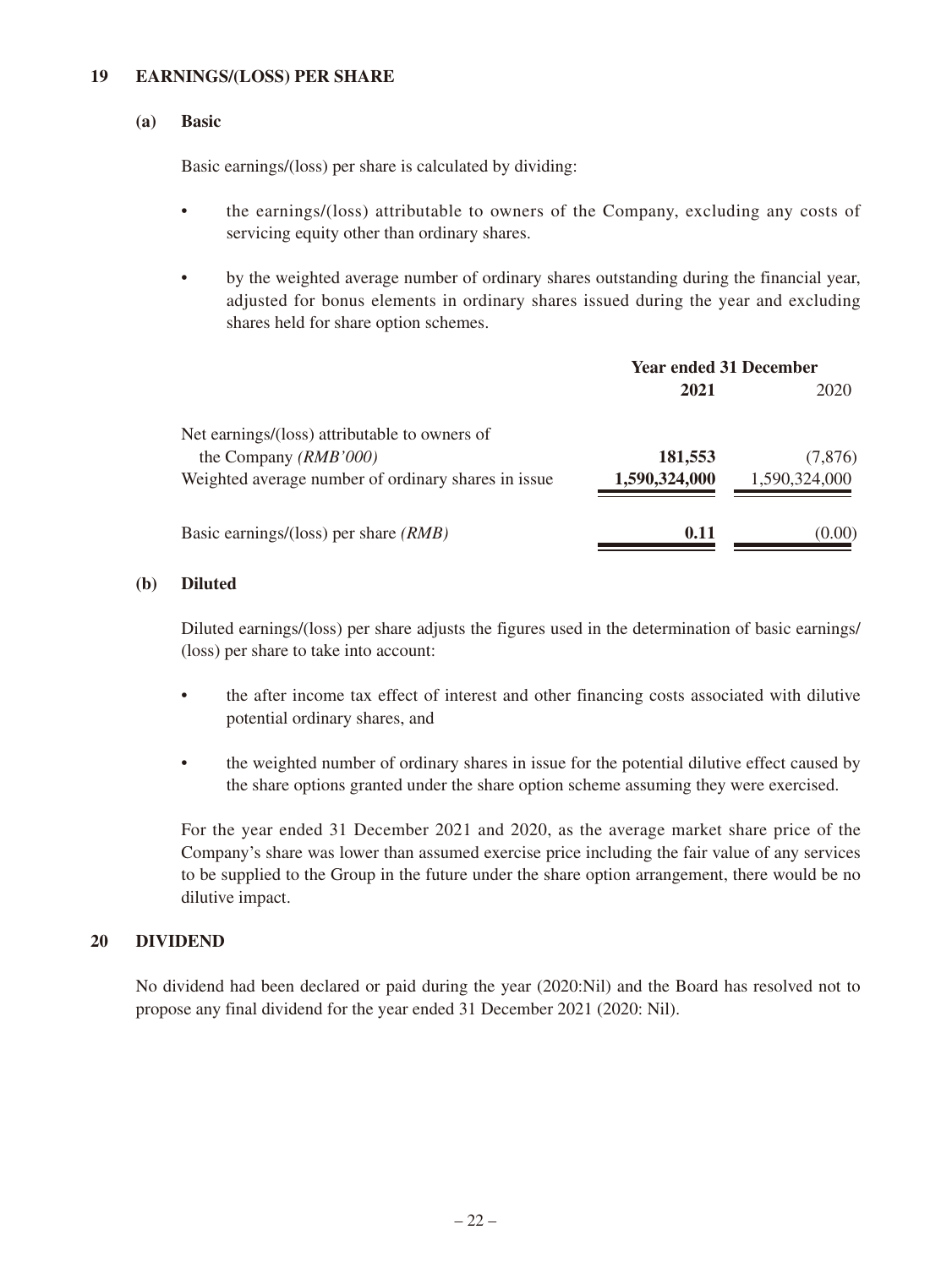# **MANAGEMENT DISCUSSION AND ANALYSIS**

### **Business Overview and Strategic Outlook**

# **Industry Overview**

2021 is the first year of the 14th Five-Year Plan Period (「十四五」規劃), during which China will push forward with the further development of the health sector. The pandemic in 2020 accelerated the industry integration. Leading medical institutions not only recovered quickly from the pandemic, but are also expected to gain larger market share from the smallto-middle size competitors' exits and grow larger and stronger.

For the general hospital industry, benefiting from the government's policies encouraging the development of privately-run medical services, residents' growing demand for healthcare services, increasingly improved medical insurance system, and application of information technologies, private hospitals have been put on a fast track to vigorous development. According to the National Health Commission of the PRC (中國國家衛生健康委員會), as of the end of November 2021, there were approximately 36,000 hospitals in China, comprising 12,000 public hospitals and 25,000 private hospitals, representing a decrease of 38 public hospitals and an increase of 1,377 private hospitals, respectively, as compared to the end of November 2020. During the first eleven months of 2021, the total number of patient visits in China reached 3.8 billion, representing a year-on-year increase of 27.8%, of which 3.22 billion and 580 million visits took place in public and private hospitals, respectively, representing a year-on-year increase of 28.3% and 24.8%, respectively.

For the medical examination industry, although the revival of the pandemic in certain areas interfered with short-term development of the industry in the second half of 2021, the pandemic did not change the increasing demand for the medical examination in the long run. With the shift of medical model to prevention-oriented health management, the whole society is paying more and more attention to the prevention of severe infectious diseases and the early screening of chronic disease risks. In addition, as the traditional medical examination industry was in the peak season in the second half of 2021, the market demand for medical examination services was delayed but gradually unleashed. The results of the companies in the industry were back to the trend of recovery.

In terms of the OGP industry, the third-child policy and the supporting measures were introduced in the Reporting Period, and the local government formulated concrete implementation plans. The policy will gradually deliver its effect. The pandemic did not dampen demand for high-end gynecological and paediatric services. The relevant demand in the Yangtze River Delta region increased significantly. Increasingly more importance will be attached to the health quality of women of childbearing age and newborns in the long run. As medium and high-end women's and children's products are still in short supply, consumer demand for private high-end products is expected to have room for growth.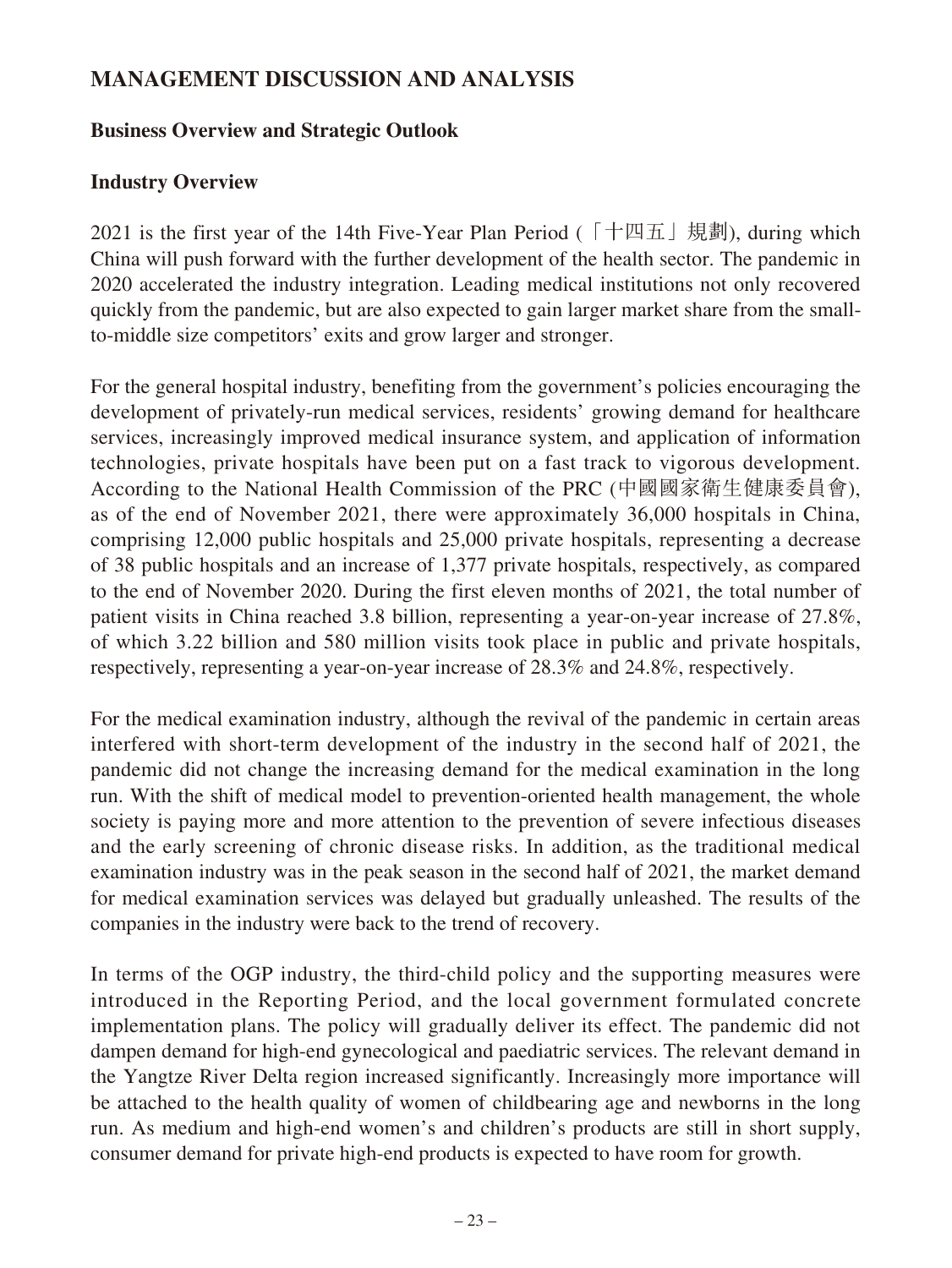#### *General Hospital Business*

Nantong Rich Hospital is the only high-level general hospital in the Nantong Economic and Technological Development Zone. It is currently a Class III Grade B general hospital and also a designated hospital for medical insurance reimbursement and a National Standardized Medical Residency Training Coordination Base. Nantong Rich Hospital led the establishment of the Alliance for Gastrointestinal Cancer in March 2021. At the same time, it officially started to operate with a new name as Nantong Rich Cancer Hospital (南通瑞慈 腫瘤醫院) in addition to its original name as Nantong Rich Hospital during the Reporting Period. Nantong Rich Hospital launched the outpatient service for COVID-19 vaccination in April 2021 and provided 37,420 vaccinations throughout the Reporting Period. During the repeated COVID-19 outbreak in Jiangsu Province in July 2021, Nantong Rich Hospital accepted the tasks of performing nucleic acid testing and providing medical treatment during the nucleic acid monitoring. It conducted about 211,085 nucleic acid tests in 2021, showing the important role that a privately-run hospital can play in the fight against the epidemic and fulfil its social responsibility. The second phase expansion project of Nantong Rich Hospital proceeded smoothly. Its OGP building had been decorated as of December 31, 2021 and is expected to be put into operation in the second half of 2022. The inpatient complex building and warehousing activity center are being decorated. Such facilities are also expected to become operational in the second half of 2022. While expanding itself, the hospital prioritized the enhancement of its capacity for scientific research and innovation and promotion of its continuous development. During the Reporting Period, the hospital made remarkable achievements in scientific research and new breakthroughs in the buildingup of specialities. The hospital vigorously carried out three new technology and projects at the national, provincial and municipal levels, and 23 ongoing research projects. The hospital also attaches importance to quality management. During the Reporting Period, physicians and pharmacists in Nantong Rich Hospital won several awards from the local medical doctor association and pharmaceutical association. As of December 31, 2021, it had 1,078 in-service employees, including 311 doctors, 111 medical technicians and 517 nurses. Currently, the hospital has one National Key Clinical Specialty (pediatric surgery), one Provincial Key Specialty (pediatrics), six Municipal Key Clinical Specialties (including pediatrics, cardiothoracic surgery, cardiovascular medicine, general surgery, neurology, and anesthesiology), and one Municipal Key Specialty (pediatric internal medicine).

During the Reporting Period, due to the local repeated COVID-19 outbreaks, Nantong Rich Hospital arranged and carried out various work such as efforts to prevent and control the epidemic and to ensure medical quality and safety by prioritizing epidemic prevention and control and upholding the service tenet of "being patient-oriented". It also kept improving service quality and management capabilities, thereby achieving obvious economic and social benefits. During the Reporting Period, Nantong Rich Hospital provided services for 357,611 outpatient visits (2020: 331,813) and 29,395 inpatient visits (2020: 25,587), representing a year-on-year increase of 7.8% and 14.9%, respectively.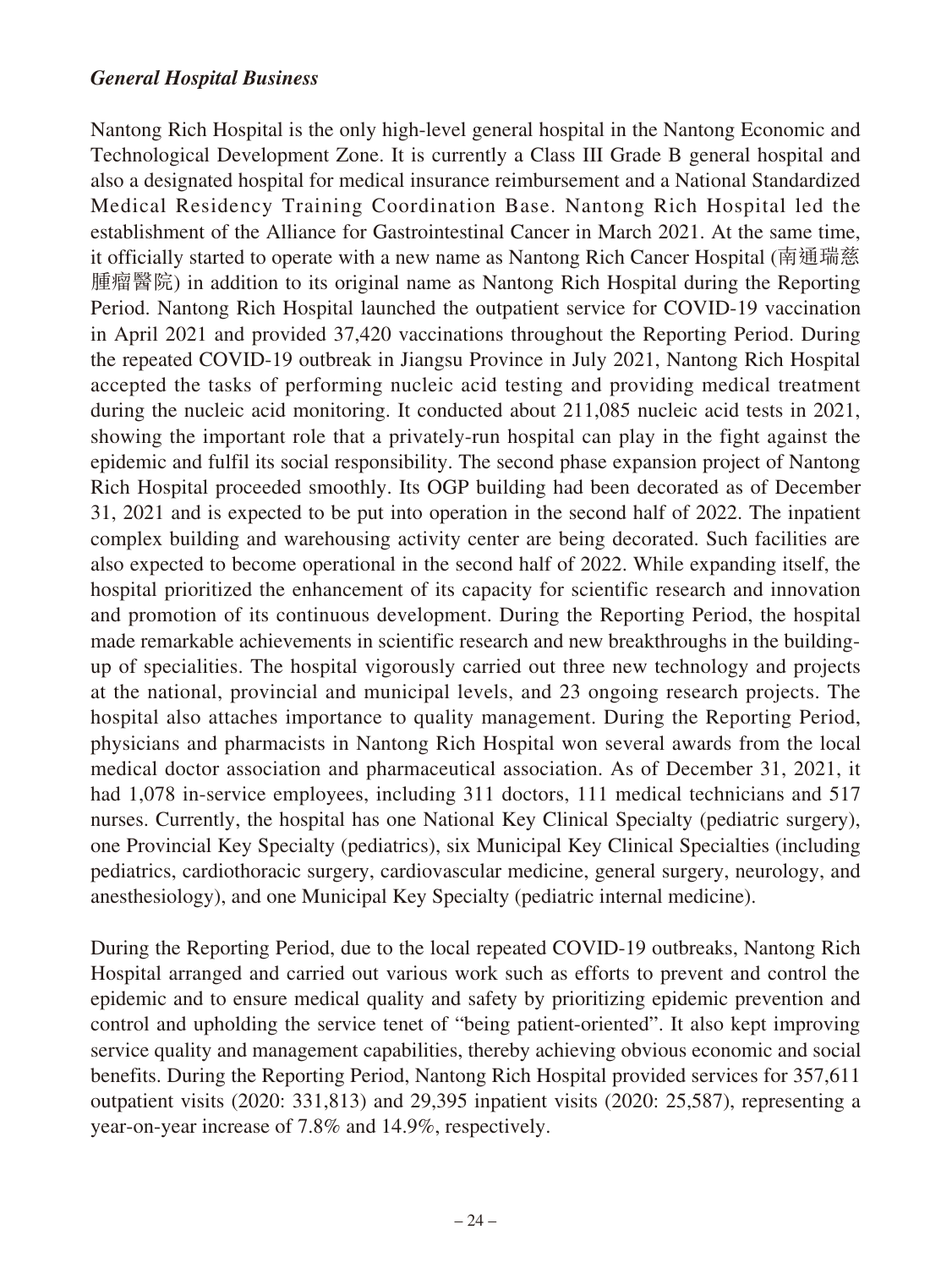Leveraging on the medical resources of Nantong Rich Hospital, the Group established Rich Meidi Elderly Care Center and achieved synergy with it. As of December 31, 2021, Rich Meidi Elderly Care Center served 101 elderly people (2020: 103) with an occupancy rate of 95.3% (2020: 97.2%). Due to the implementation of epidemic prevention measures, Rich Meidi Elderly Care Center has been under closed-loop management so that occupants might leave but no admission was allowed. Therefore, the occupancy rate decreased by 1.9% during the Reporting Period as compared with the same period of the last year.

#### **Medical Examination Business**

The revenue of the medical examination business accounted for the largest portion of the Group's total revenue. In the Reporting Period, the medical examination chain segment continued its dual branding strategy by promoting its mid-to-high-end brand "Rici Medical Examination" and the high-end brand "XMEDIC". In addition, the segment implemented a strategy of expanding in key markets. It kept increasing its presence in Shanghai and Jiangsu and exploring the Guangdong-Hong Kong-Macao Greater Bay Area and other regional central cities.

As of December 31, 2021, the Group had 68 medical examination centers in China (2020: 61), representing a year-on-year growth of 11.5%, among which 58 centers were in operation (2020: 57), representing a year-on-year growth of 1.8%. It has presence in 28 cities which are mainly first-tier, new first-tier and second-tier cities.

Our daily business was affected in a short term during the Reporting Period due to the sporadic spread of the epidemic in some regions and especially because of the strict prevention and control measures taken by our branches in Jiangsu Province according to local epidemic prevention policies. While actively implementing epidemic control measures, the medical examination chain segment sticked to its core function of medical care by improving medical technologies, skills and service capabilities and improving its operational control system. Meanwhile, the segment strengthened online sales to actively promote the recovery of its operating performance and minimize the impact of the epidemic on its main business. In addition, thanks to the peak season for traditional medical examinations in the second half of the year, the overall market demand gradually increased. Therefore, the medical examination business still recorded high-quality growth during the Reporting Period. During the Reporting Period, the total number of customer visits under the medical examination business was 3,243,761 (2020: 2,531,668), representing a year-on-year increase of 28.1%, of which corporate customers accounted for around 74.8% of the Group's major customer base of the medical examination services. During the Reporting Period, corporate and individual customers paid 2,426,879 and 816,882 visits, respectively (2020: 1,964,457 and 567,211 respectively), an increase of 23.5% and 44.0%, respectively, compared to the same period last year. The average spending per capita was RMB523 (2020: RMB504).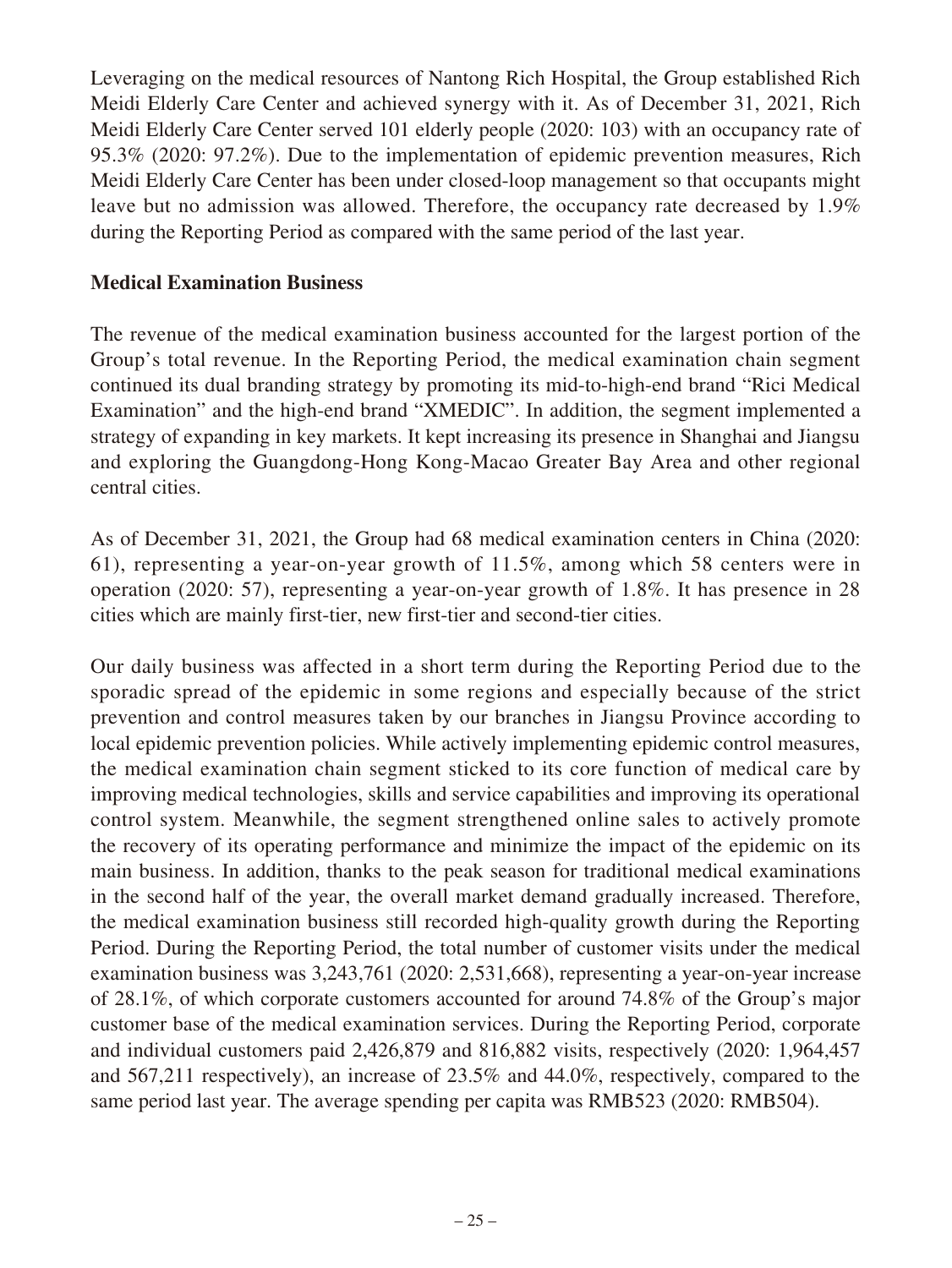### **Specialty Hospital Business**

The OGP segment established a comprehensive strategic partnership with Children's Hospital of Fudan University, Obstetrics and Gynecology Hospital of Fudan University and Children's Hospital of Shanghai Jiao Tong University. Currently, there are three OGP hospitals under the segment, which are located in Changzhou, Shanghai and Wuxi, respectively. The three hospitals are aimed at providing OGP services for high-net-worth individuals, under the support of medical-graded maternity care centers which are rare in the market.

During the Reporting Period, Changzhou Rich Hospital was officially approved as a Class II general hospital, and the digestive endoscopy center was successfully built, continuing the transformation from an OGP hospital to a general hospital. Shanghai Shuixian Obstetrics, Gynecology & Pediatric Hospital officially set up a department for cervical diseases, a department of medicine and surgery, and a department of otolaryngology. The business pattern of a large specialty hospital and a small general hospital emerged. It has officially begun to deepen cooperation with some insurance companies. Wuxi Rich Obstetrics & Gynecology Hospital focused on the principal business of obstetrics, striving to optimize customers' medical experience and improve service quality.

During the Reporting Period, affected by the repeated epidemic in Jiangsu Province, the three OGP hospitals served a total of 58,472 outpatients and 1,127 inpatients, representing a year-on-year increase of 36.2% and 9.1%, respectively. Their maternity care centers served 975 inpatients, representing a year-on-year growth of 6.6%.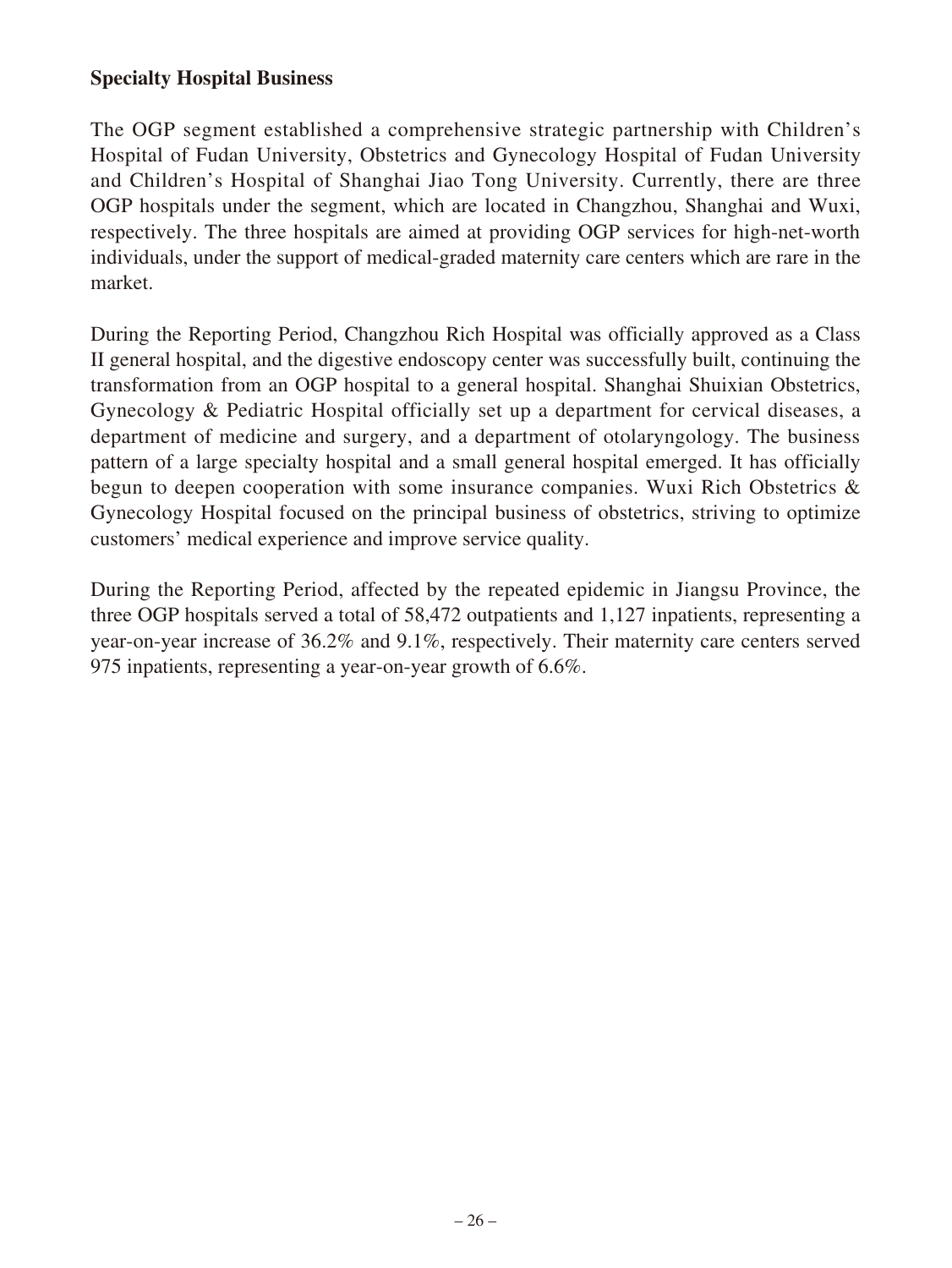## **Prospects**

Nantong Rich Hospital will take the opportunity of the opening of the new Integrated Ward Building to comprehensively improve the medical service environment and expand the medical service capacity, which will bring about a "building effect". With highlighted high-end gynecological and obstetric services, the hospital will enhance competitiveness beyond the basic medical care to differentiate itself from public hospitals, in a bid to further meet the needs of citizens and the needs for social and economic development in Nantong. Driven by the cooperation with the affiliated hospitals of Fudan University, the hospital will concentrate on surgical oncology, cerebrovascular disease, cardiology, orthopedics and OGP to strengthen the development of distinctive disciplines and technologies and accelerate the construction of a talent echelon. Efforts will be made to establish a brand and grow internal businesses to build a first-class regional medical center. It will strengthen quality management, set up an innovative service model, improve business processes, upgrade software and hardware facilities, and bring patients a stronger sense of access to medical treatment. Nantong Rich Hospital has been moving towards a teaching general hospital, striving to become a high-level regional hospital that enjoys basically the same reputation with Affiliated Hospital of Nantong University and Nantong First People's Hospital and serves more than 10 million people. The Phase II expansion project of Nantong Rich Hospital is progressing smoothly. The number of beds is expected to increase significantly upon construction completion, which will solve the current shortage of beds.

The private medical examination industry, which has seen a relatively fierce exogenous expansion in the recent years, has turned into a model of endogenous growth. On the one hand, internet will enable the number of 2C customers in the medical examination industry to increase greatly. On the other hand, the average cost of medical examination in China is still very low compared to that in developed markets, and residents will have increasingly greater willingness for high-quality medical services and products. In this context, the Group's medical examination chain segment will, on the one hand, continue carrying out its dual branding strategy by promoting its mid-to-high-end brand "Rici Medical Examination" and the high-end brand "XMEDIC" to meet Chinese consumers' demand for more accurate and personalized medical examination services; on the other hand, it will step up its presence in Shanghai and Jiangsu, expand its footprint in Zhejiang and the Greater Bay Area, and strategically tap into other key cities.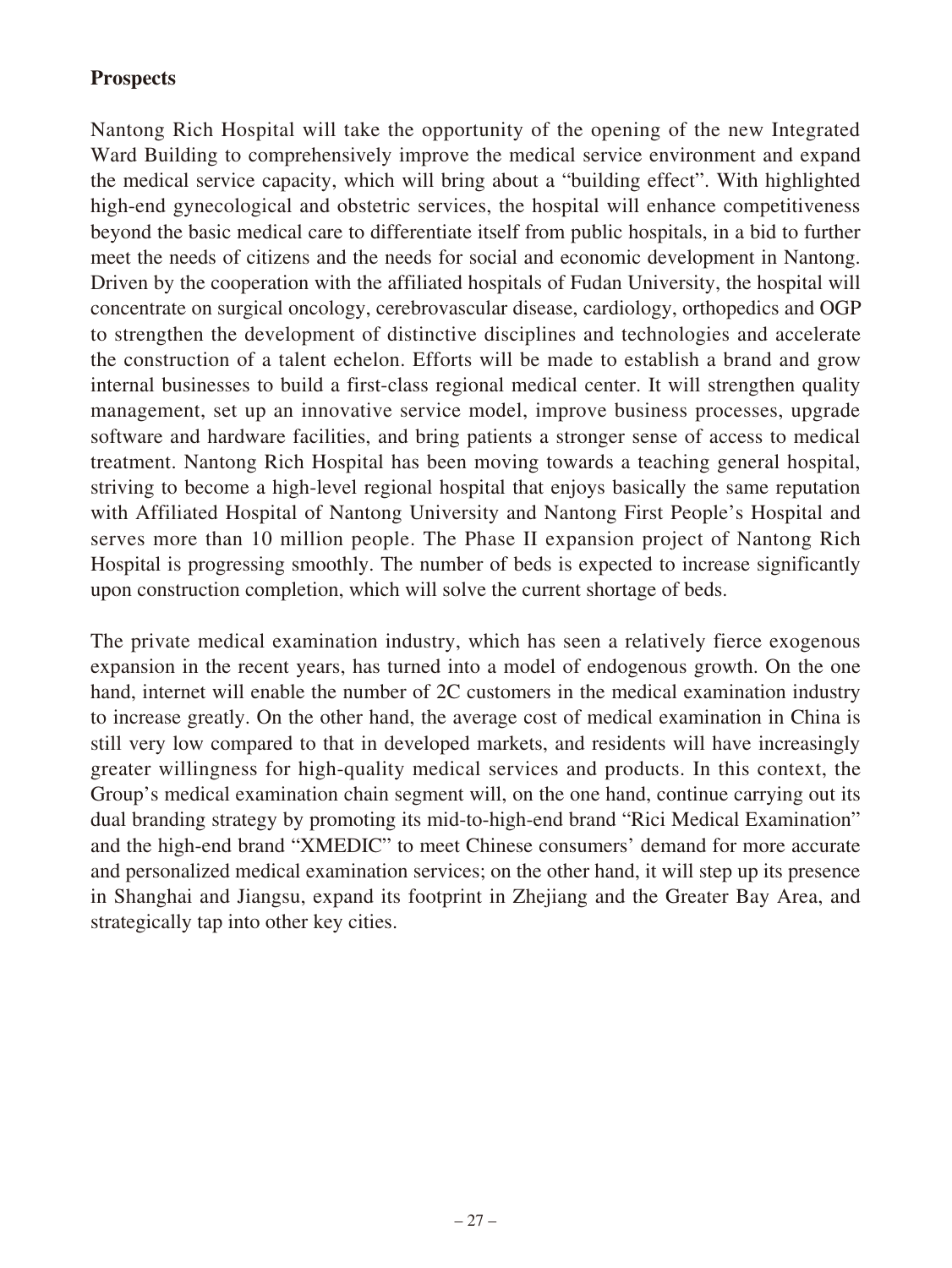With the full implementation of the third-child policy, the proportion of pregnant and lyingin women with a second or more children is expected to go up further in the future. The new generation of informed parents have higher requirements for nurturing the next generation. The previous demand for antenatal check and maternity services related to OGP has shifted to diversified and personalized medical and health management needs, bringing new opportunities to the OGP sector.

### **Financial Review**

#### **Revenue**

We derive revenue mainly from our general hospital business and medical examination business. The following table sets forth the components of our revenue by operating segments for the periods indicated:

|                                     | <b>Year ended December 31</b> |           |                        |
|-------------------------------------|-------------------------------|-----------|------------------------|
|                                     | 2021                          |           | 2020 Percentage change |
|                                     | (RMB'000)                     | (RMB'000) |                        |
| <b>General Hospital Business</b>    | 704,209(1)                    | 579,927   | 21.4%                  |
| <b>Medical Examination Business</b> | 1,696,363                     | 1,278,598 | 32.7%                  |
| <b>Specialty Hospital Business</b>  | 129,315                       | 94,959    | $36.2\%$               |
| Inter-segment                       | (23,365)                      | (28, 294) | $(17.4\%)$             |
| Total                               | 2,506,522                     | 1,925,190 | 30.2%                  |
|                                     |                               |           |                        |

*Note:*

(1) Included the revenue from hemodialysis business.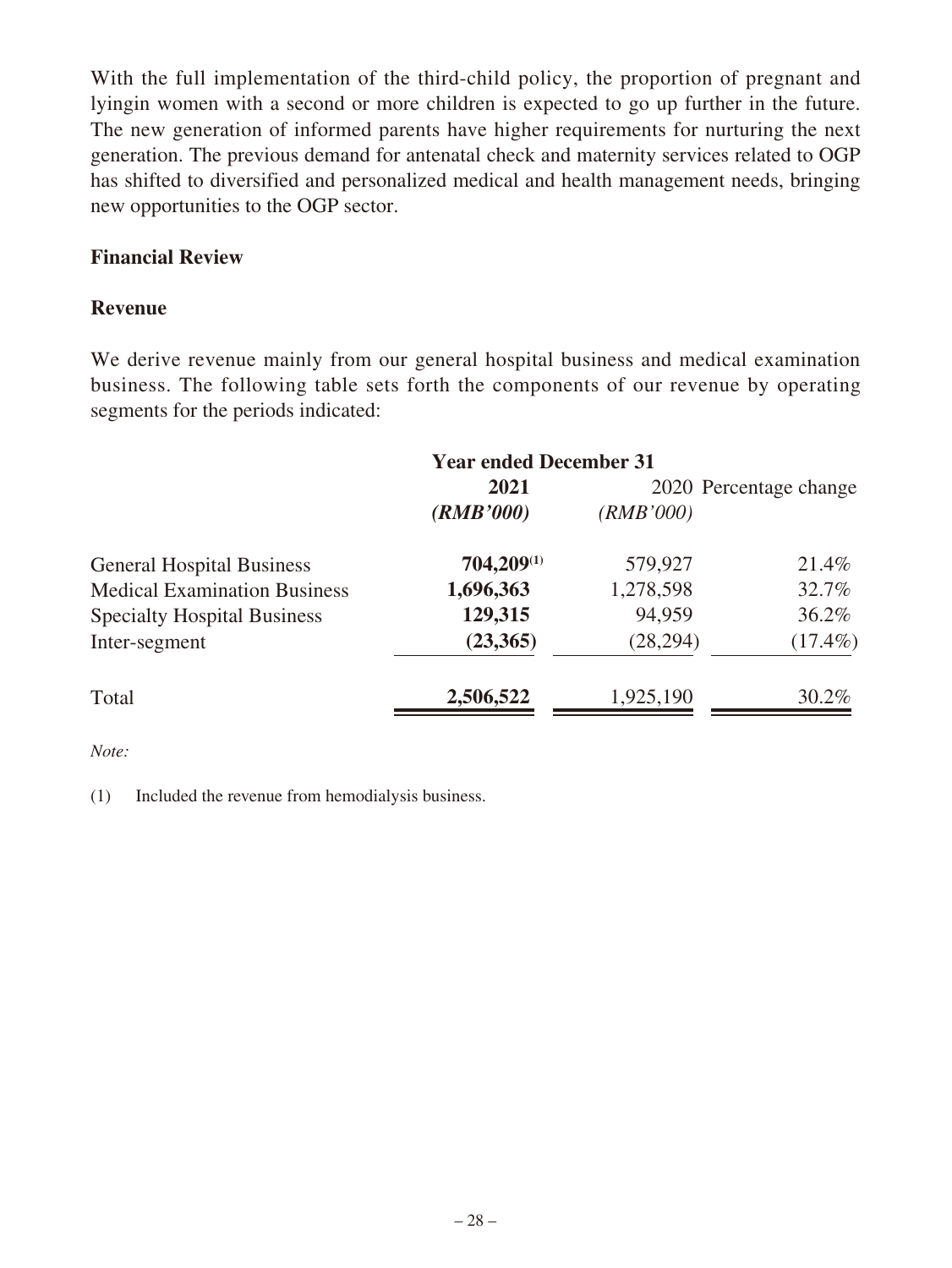Our revenue increased by 30.2% from RMB1,925.2 million in 2020 to RMB2,506.5 million in 2021.

Revenue from the general hospital business in 2021 amounted to RMB680.8 million, representing an increase of 23.4% from RMB551.6 million in 2020, excluding inter-segment revenue of RMB23.4 million and RMB28.3 million in 2021 and 2020, respectively. This is largely because inpatient revenue increased by RMB85.3 million due to a rise of 14.9% in the number of inpatient visits. Meanwhile, outpatient revenue rose by RMB44.0 million due to an increase of 7.8% in the numbers of outpatient visits.

Revenue from the medical examination business in 2021 amounted to RMB1,696.4 million, representing an increase of 32.7% from RMB1,278.6 million in 2020, primarily due to an increase of 28.1% in the numbers of customer visits.

Revenue from the specialty hospital business in 2021 amounted to RMB129.3 million (2020: RMB95.0 million), mainly due to the increase in the numbers of outpatient and inpatient visits. In 2021, the numbers of outpatient visits and inpatient visits in our specialty hospitals were 58,472 and 2,102, respectively. Revenue generated from outpatient visits and inpatient visits were RMB50.4 million and RMB78.9 million, respectively.

### **Cost of Sales**

Cost of sales primarily consists of pharmaceuticals and medical consumables costs, staff costs and depreciation and amortisation expenses. The following table sets forth an analysis of cost of sales by operating segments for the periods indicated:

|                                     | <b>Year ended December 31</b> |           |                        |
|-------------------------------------|-------------------------------|-----------|------------------------|
|                                     | 2021                          |           | 2020 Percentage change |
|                                     | (RMB'000)                     | (RMB'000) |                        |
| <b>General Hospital Business</b>    | $517,350^{(1)}$               | 415,322   | 24.6%                  |
| <b>Medical Examination Business</b> | 897,220                       | 772,780   | 16.1%                  |
| <b>Specialty Hospital Business</b>  | 216,192                       | 184,718   | 17.0%                  |
| Inter-segment                       | (23,365)                      | (28, 294) | $(17.4\%)$             |
| Total                               | 1,607,397                     | 1,344,526 | 19.6%                  |

*Note:*

(1) Included the cost of sales of hemodialysis business.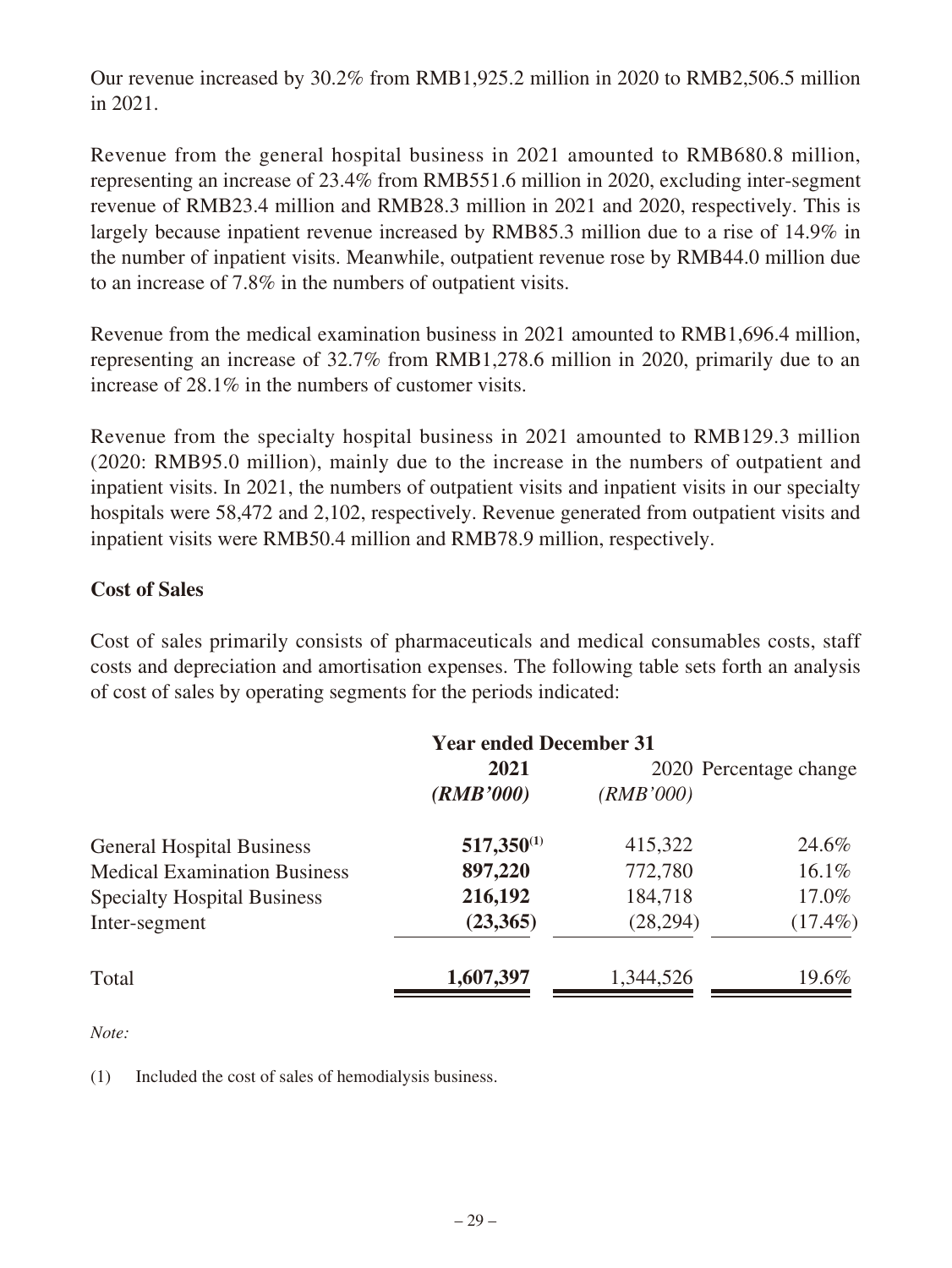Our cost of sales increased by 19.6% from RMB1,344.5 million in 2020 to RMB1,607.4 million in 2021.

Cost of sales of the general hospital business in 2021 amounted to RMB517.4 million, representing an increase of 24.6% from RMB415.3 million in 2020. The increase of cost of sales is mainly due to the expansion of revenue scale of the general hospital business in 2021.

Cost of sales of the medical examination business in 2021 amounted to RMB897.2 million, representing an increase of 16.1% from RMB772.8 million in 2020. The main reason is the expansion of revenue scale of medical examination business in 2021. Notwithstanding the foregoing, as the fixed costs such as depreciation and amortisation expenses remained relatively stable, the increase in cost is lower than that in revenue.

Cost of sales of the specialty hospital business in 2021 amounted to RMB216.2 million, representing an increase of 17.0% from RMB184.7 million in 2020. This is because (i) the expansion of revenue scale led to a rise in the pharmaceutical costs and medical consumables costs; and (ii) there was no significant change in the composition of the staff and facilities of our OGP hospitals, and thus the fixed costs such as employee compensation and fixed depreciation and amortisation expenses remained relatively stable, and the increase in cost is much lower than that in revenue.

# **Gross Profit**

Our gross profit increased from RMB580.7 million in 2020 to RMB899.1 million in 2021. Gross profit margin increased by 5.7% from 30.2% in 2020 to 35.9% in 2021.

### **Distribution Costs and Selling Expenses**

Distribution costs and selling expenses amounted to RMB281.3 million in 2021, as compared to RMB226.3 million in 2020. The growth was mainly due to the fact that advertising expenses were at a low level in 2020 affected by the pandemic and returned to normal in 2021.

### **Administrative Expenses**

Administrative expenses amounted to RMB248.4 million in 2021, as compared to RMB294.2 million in 2020. The decrease is mainly due to the decrease of professional service charges.

### **Other Income**

Our other income, which mainly comprised of government subsidies, rental income and income from short-term wealth management products, amounted to RMB21.9 million in 2021 (2020: RMB23.3 million).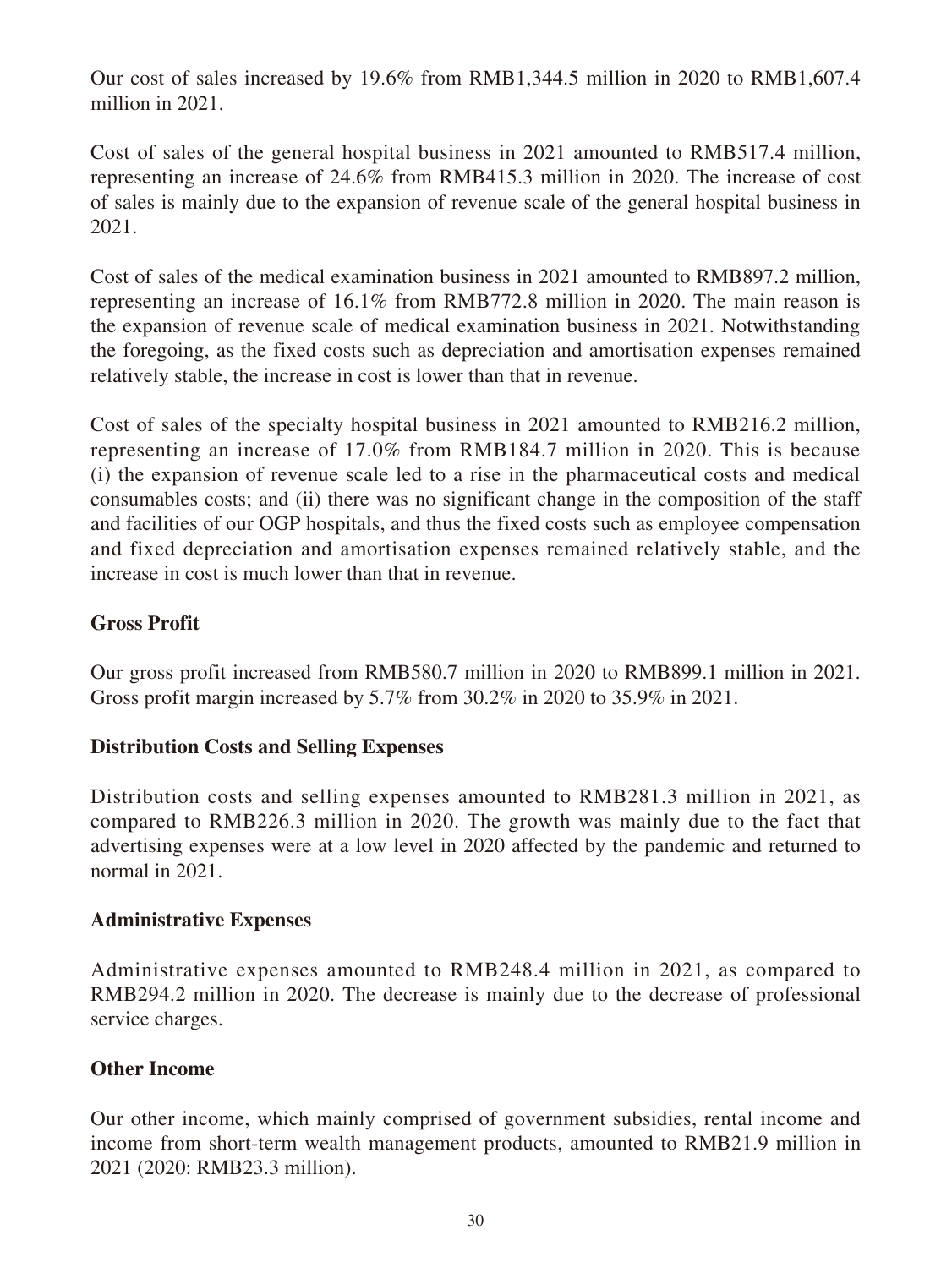### **Other Losses**

Our other losses, which mainly comprised of losses on disposal of property and equipment, amounted to RMB6.0 million in 2021 (2020: RMB9.1 million).

### **Finance Costs — Net**

Our net finance costs amounted to RMB156.7 million in 2021, as compared to the net finance costs of RMB185.4 million in 2020. Interest expenses amounted to RMB155.2 million in 2021, representing a decline of RMB12.4 million from RMB167.6 million in 2020. Exchange losses amounted to RMB8.5 million in 2021, representing a decline of RMB17.7 million from RMB26.2 million in 2020.

### **Share of Results of Investments Accounted for Using Equity Method**

In 2021, the Group recognised a share of profit of RMB0.8 million from investments accounted for using equity method (2020: RMB0.8 million) in its consolidated results, mainly due to (i) a share of profit of investments accounted for using equity method of RMB0.7 million of Nantong Rich Meidi Elderly Care Centre Co., Ltd, a subsidiary of a joint venture of the Group, whose business operation has been stable since its establishment in the second half of 2014; and (ii) a share of profit of investments accounted for using equity method of RMB0.1 million of Neijiang Rich Ruichuan Clinic Co., Ltd., an associate of the Group primarily engaged in providing medical examination services.

### **Income Tax Expense**/**Credit**

In 2021, income tax expense amounted to RMB101.4 million (2020: income tax credit of RMB16.3 million). The growth in income tax expense was mainly due to an increase in the profit for the year.

### **Profit for the Year**

For the foregoing reasons, we recorded a net profit of RMB126.1 million in 2021 (2020: a net loss of RMB92.5 million). The increase of the net profit was mainly due to the increase of revenue derived from all business segments of the Group.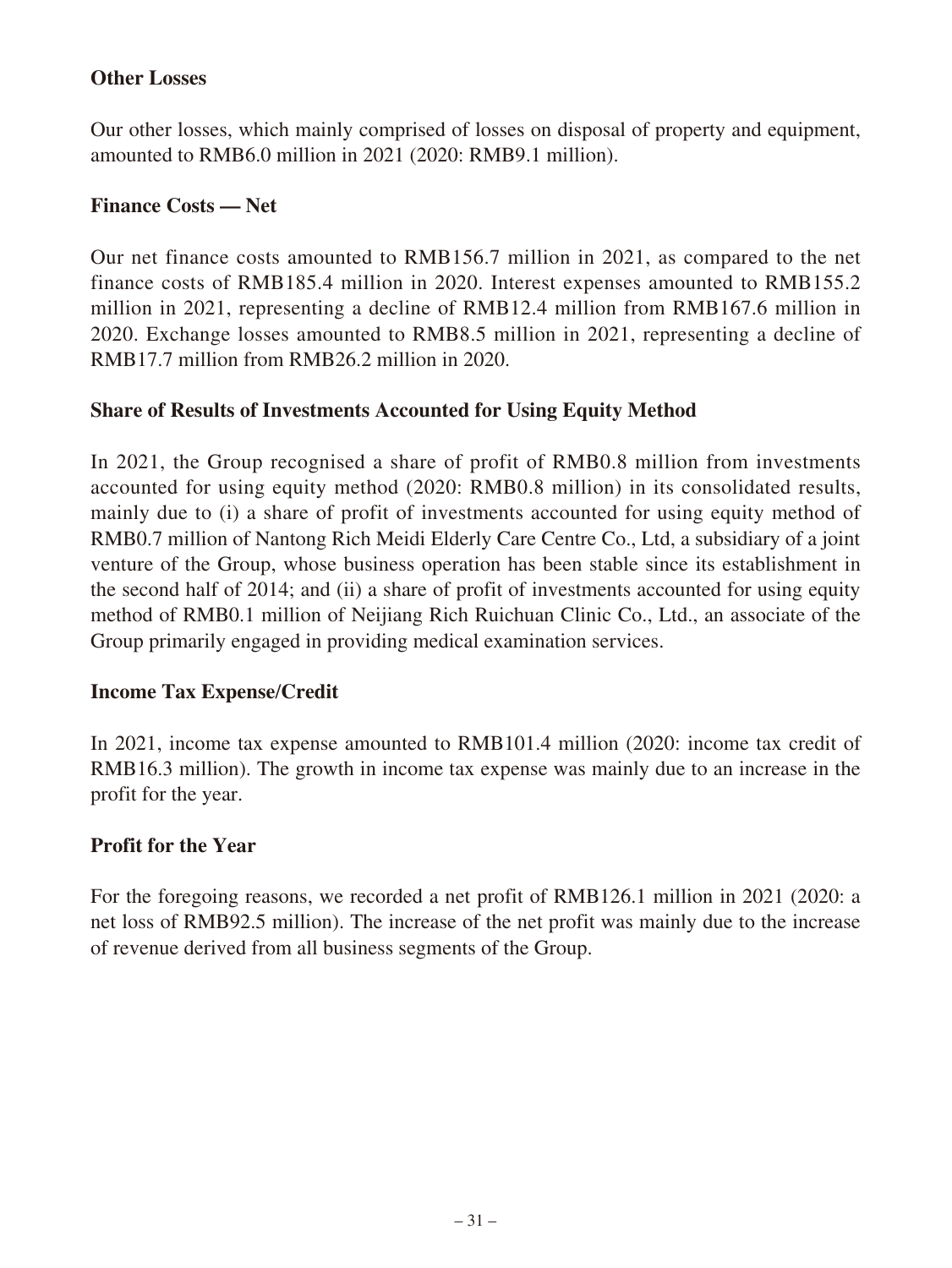## **Adjusted EBITDA**

To supplement our consolidated financial statements which are presented in accordance with HKFRSs, we adopted adjusted EBITDA as an additional financial measure. We define adjusted EBITDA as loss/profit for the year before certain expenses and depreciation and amortisation as set out in the table below. Adjusted EBITDA is not an alternative to (i) loss/profit before income tax or loss/profit for the year (as determined in accordance with HKFRSs) as a measure of our operating performance; (ii) cash flows from operating, investing and financing activities as a measure of our ability to meet our cash needs; or (iii) any other measures of performance or liquidity. The following table reconciles our loss for the year under HKFRSs to our definition of adjusted EBITDA for the years indicated.

|                                              | <b>Year ended December 31</b> |           |
|----------------------------------------------|-------------------------------|-----------|
|                                              | 2021                          | 2020      |
|                                              | (RMB'000)                     | (RMB'000) |
| <b>Calculation of adjusted EBITDA</b>        |                               |           |
| <b>Profit/(loss) for the year</b>            | 126,105                       | (92, 497) |
| Adjustments to the following items:          |                               |           |
| Income tax expense/(credit)                  | 101,372                       | (16,326)  |
| $Finance costs - net$                        | 156,706                       | 185,378   |
| Depreciation and amortisation                | 384,511                       | 371,540   |
| Pre-opening expenses and EBITDA loss of      |                               |           |
| soft-opening $(1)$                           | 1,527                         | 2,768     |
| Share option expenses                        | 16,861                        | 17,351    |
| <b>Adjusted EBITDA</b>                       | 787,082                       | 468,214   |
| <b>Adjusted EBITDA margin</b> <sup>(2)</sup> | $31.4\%$                      | 24.3%     |

*Notes:*

- (1) Primarily represents (a) the pre-opening expenses, such as staff costs and rental expenses, incurred in the applicable period in connection with the construction of medical examination centers; and (b) the EBITDA loss incurred during the period when the newly opened medical examination centers commenced their operations.
- (2) The calculation of adjusted EBITDA margin is based on adjusted EBITDA divided by revenue and multiplied by 100%.

Adjusted EBITDA amounted to RMB787.1 million in 2021, representing an increase of 68.1% from RMB468.2 million in 2020. This is largely because of a rise in profit due to a significant increase in revenue for the year.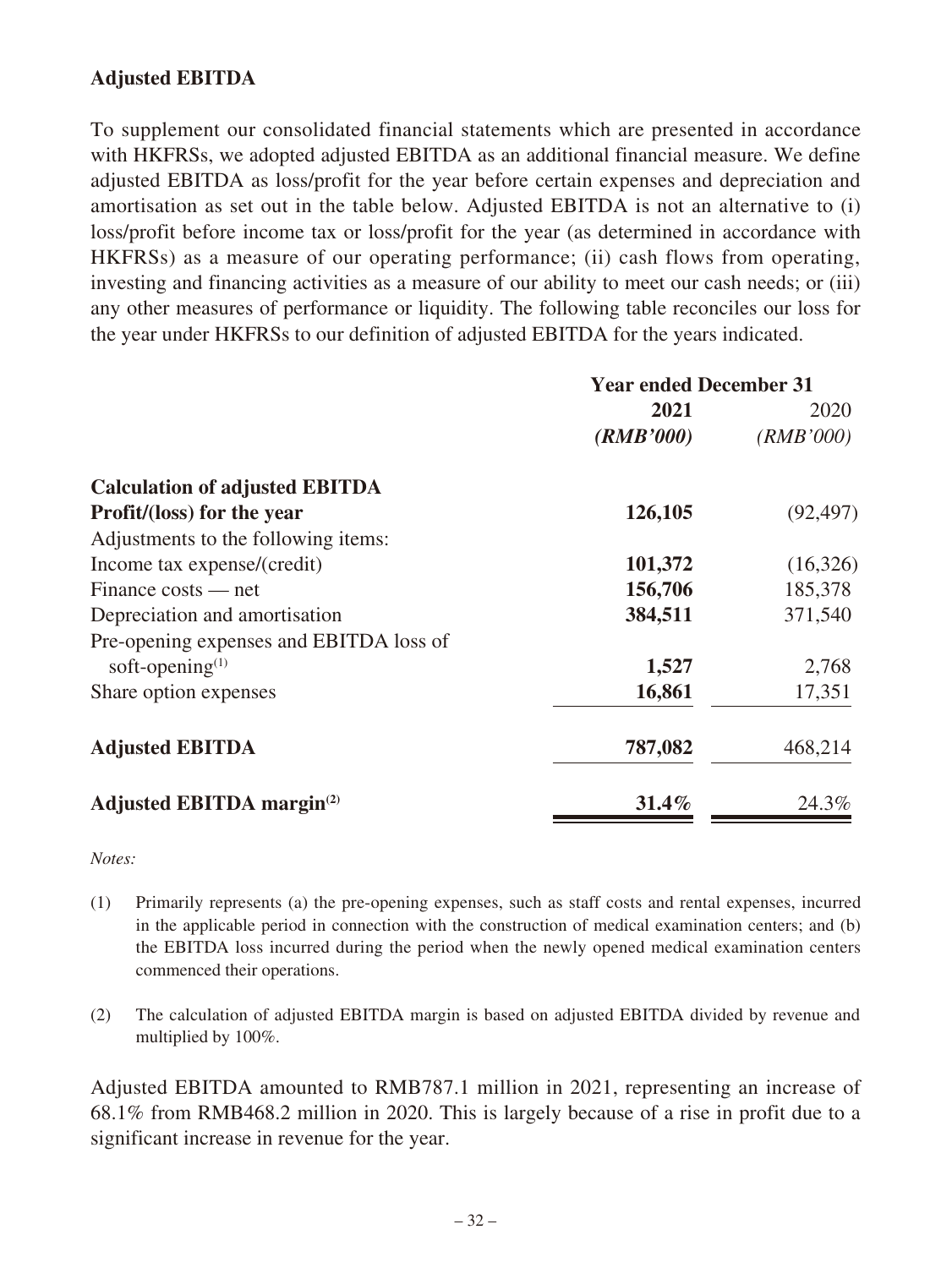# **FINANCIAL POSITION**

### **Property and Equipment**

Property and equipment primarily consist of buildings, medical equipment, general equipment, leasehold improvements and construction in progress. As at December 31, 2021, the property and equipment of the Group totally amounted to RMB1,499.0 million, representing an increase of RMB256.3 million as compared to RMB1,242.7 million as at December 31, 2020. The increase in properties and equipment was primarily due to the expansion project of Nantong Rich Hospital and the purchase of equipment and decoration for newly opened medical examination centers.

#### **Trade Receivables**

As at December 31, 2021, the trade receivables of the Group amounted to RMB346.3 million, representing an increase of RMB63.7 million as compared to RMB282.7 million as at December 31, 2020, mainly due to the increase in revenue derived from all business segments of the Group.

#### **Net Current Liabilities**

As at December 31, 2021, the Group's current liabilities exceeded its current assets by RMB588.4 million (as at December 31, 2020: current liabilities exceeded its current assets by RMB737.7 million). The decline in the Group's net current liabilities were mainly due to a significant increase in the year-end balance of the Group's cash and cash equivalents and accounts receivable as a result of a high growth in revenue in 2021.

### **Liquidity and Capital Resources**

As at December 31, 2021, the Group had cash and cash equivalents of RMB771.3 million (as at December 31, 2020: RMB561.8 million), with available unused bank facilities of RMB281.2 million (as at December 31, 2020: RMB162.4 million). As at December 31, 2021, the Group had outstanding borrowings of RMB1,248.9 million (as at December 31, 2020: RMB1,285.2 million), with non-current portion of long-term borrowings of RMB474.7 million (as at December 31, 2020: RMB546.3 million). Based on the Group's past experience and good credit standing, the Directors are confident that such bank facilities could be renewed or extended for at least another 12 months upon maturity. We adopt prudent treasury policies in cash and financial management to achieve better risk control, manage financial resources efficiently and minimize the cost of funds. For the currency in which cash and cash equivalents are denominated, please refer to Note 8 to the consolidated financial statements.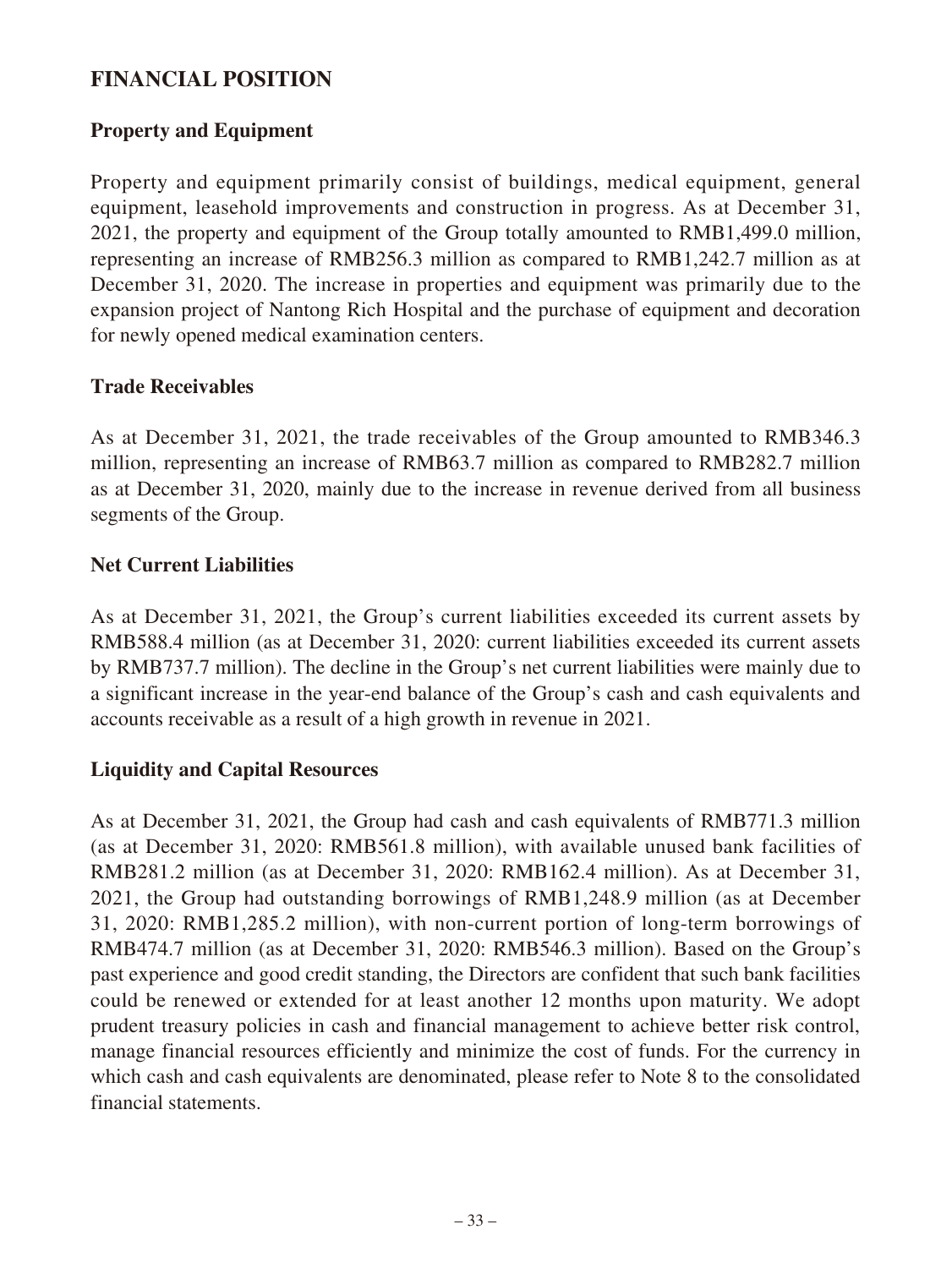## **Capital Expenditure and Commitments**

For 2021, the Group incurred capital expenditures of RMB592.7 million (2020: RMB296.9 million), primarily due to (i) the second phase expansion project of Nantong Rich Hospital; (ii) purchases of medical equipment as well as renovation for our medical examination centers, general hospitals and specialty hospitals; and (iii) the lease of business premises for new medical examination centers.

As at December 31, 2021, the Group had a total capital commitment of RMB101.3 million (as at December 31, 2020: RMB74.7 million), mainly comprising the related contracts of the second phase expansion project of Nantong Rich Hospital and the Group's information system upgrade.

### **Borrowings**

As at December 31, 2021, the Group had total bank and other borrowings of RMB1,248.9 million (as at December 31, 2020: RMB1,285.2 million). Please refer to Note 11 to the consolidated financial statements for more details.

### **Contingent Liabilities**

The Group had no material contingent liability as at December 31, 2021 (as at December 31, 2020: Nil).

### **Financial Instruments**

The Group did not have any financial instruments as at December 31, 2021 (as at December 31, 2020: Nil).

# **Gearing Ratio**

As at December 31, 2021, on the basis of net debt divided by total capital, the Group's gearing ratio was 77.1% (as at December 31, 2020: 87.1%). The decrease in gearing ratio was mainly due to the increase in the Group's cash and cash equivalents which is in line with the increasing trend of the Group's revenue in 2021.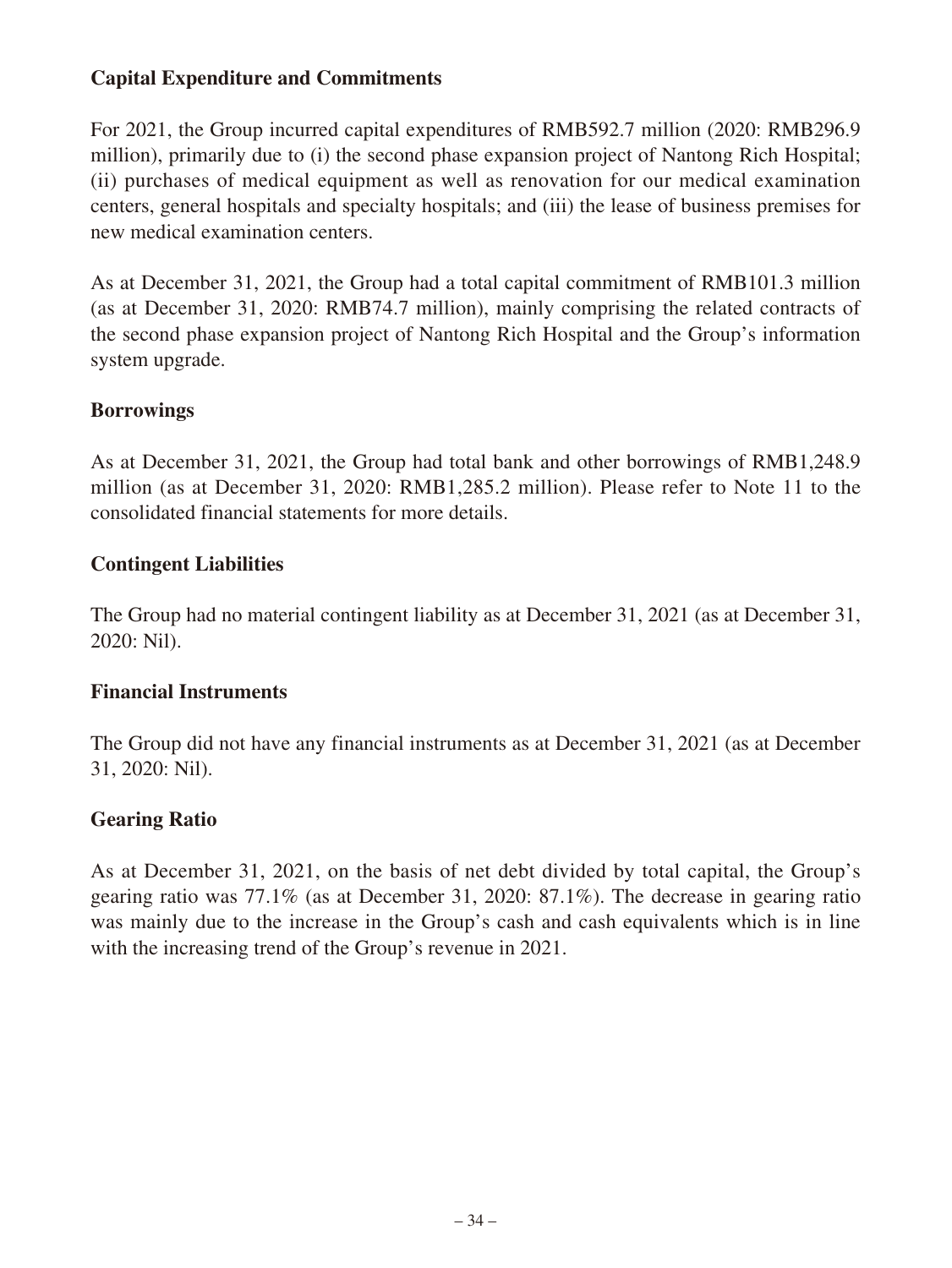## **Cash Flow and Fair Value Interest Rate Risk**

Our exposure to changes in interest rates is mainly attributable to our borrowings and lease liabilities.

Borrowings obtained at variable rates expose us to cash flow interest rate risk. Borrowings obtained at fixed rates expose us to fair value interest rate risk. As at December 31, 2021, borrowings of RMB865,923,000 were with floating interest rates. We did not hedge our cash flow and fair value interest rate risk during the year ended December 31, 2021.

### **Foreign Exchange Risk**

For the year ended December 31, 2021, the Group was not exposed to significant foreign currency risk, except for the remaining bank deposits from the Company's initial public offering on October 6, 2016 (the "**IPO**"), which were denominated in Hong Kong dollar, and the bank deposits denominated in United States dollar. The Group currently does not have a foreign currency hedging policy. However, the management closely monitors foreign exchange exposure and will consider hedging significant foreign exchange exposure should the need arise.

# **Credit Risk**

We have no significant concentration of credit risk. The carrying amount of cash and cash equivalents, trade and other receivables, accounts receivable from related persons, and deposits from long-term leases represent our maximum exposure to credit risk in relation to our financial assets. The objective of our measures to manage credit risk is to control potential exposure to recoverability problem.

Cash and cash equivalents were deposited in the major financial institutions, which the directors believe are of high credit quality.

The Group has policies in place to ensure that receivables with credit terms are made to counterparties with an appropriate credit history and the management performs ongoing credit evaluations of the counterparties. The credit period granted to the customers and the credit quality of these customers are assessed, which takes into account their financial position, past experience and available forward-looking information. The Group considers the probability of default upon initial recognition of a financial asset and whether there has been a significant increase in credit risk on an ongoing basis throughout each reporting period. The Group also considers available reasonable and supportive forward-looking information.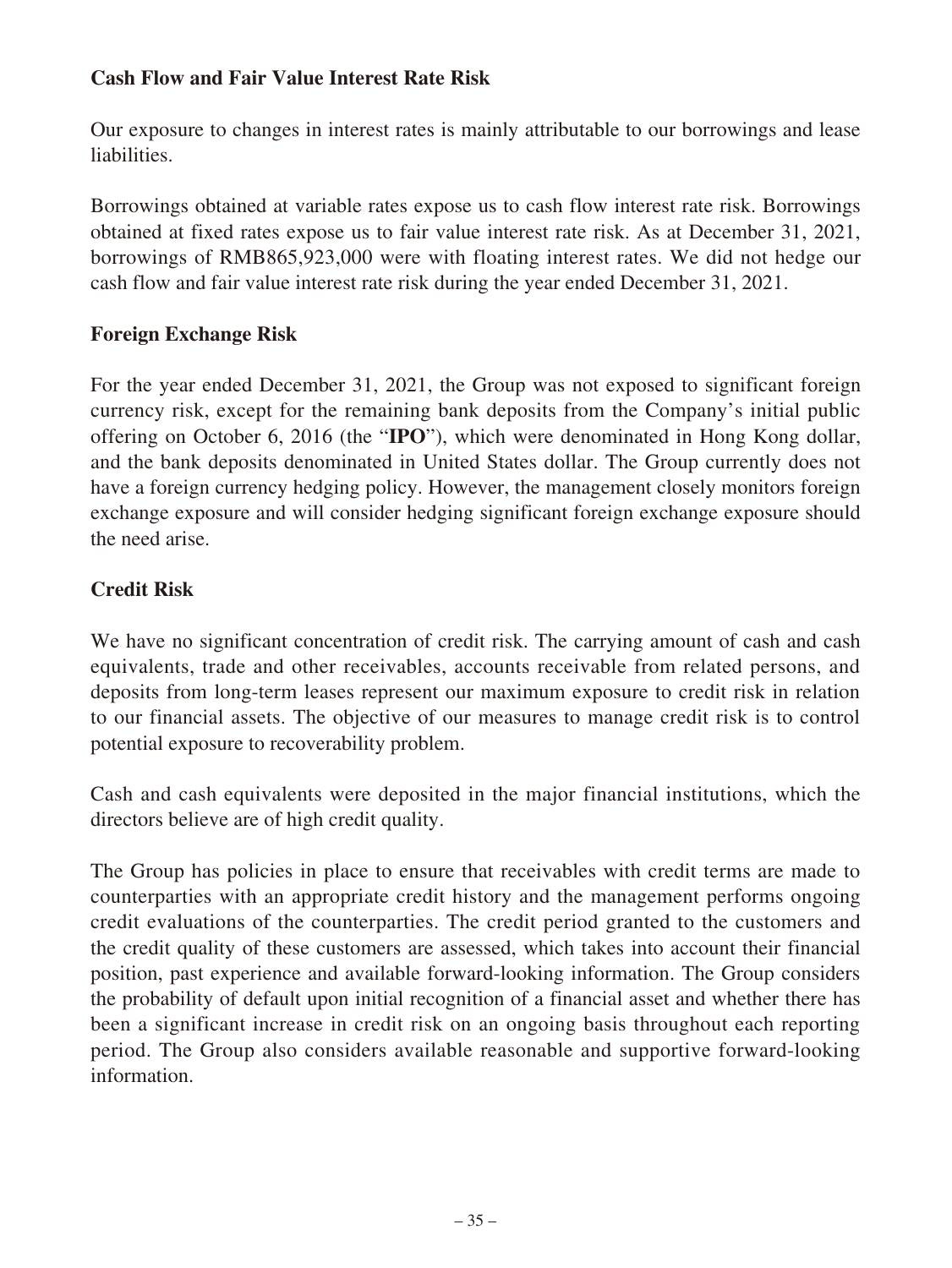The credit risk of hospital business is related to the recoverability of trade receivables and other receivables. The credit risk of medical examination business is related to the length of the overdue period of trade receivables from corporate customers and other receivables.

# **Liquidity Risk**

Our finance department monitors rolling forecasts of our liquidity requirements to ensure that we have sufficient cash to meet operational needs while maintaining sufficient headroom on our undrawn borrowing facilities at all times so that we do not breach borrowing limits or covenants (where applicable) on any of our borrowing facilities. We expect to fund the future cash flow needs through cash flows generated from operations, borrowings from financial institutions and issuing debt instruments or capital contribution from the shareholders of the Company (the "**Shareholders**"), as necessary. Based on contractual undiscounted payments, our financial liabilities were RMB3,985.5 million as at December 31, 2021 (as at December 31, 2020: RMB4,224.3 million).

# **Pledge of Assets**

As at December 31, 2021, the Group had assets with a total carrying amount of RMB265,682,000 (as at December 31, 2020: assets of RMB159,314,000) and restricted deposits with an amount of USD10,250,000 (equivalent to RMB65,351,000) and restricted deposits with an amount of RMB115,500,000 (as at December 31, 2020: USD38,650,000, equivalent to RMB252,187,000) pledged for the Group's borrowings.

Besides, the Group had 22.06% equity interest in Nantong Rich Hospital (as at December 31, 2020: 22.06%) secured to guarantee the exercise of the option right granted to Everbright (Haimen) Senior Healthcare Investment Fund (Limited Partnership) (海門光控健康養 老產業投資合夥企業 (有限合夥)). For details, please refer to the announcement of the Company dated September 3, 2018.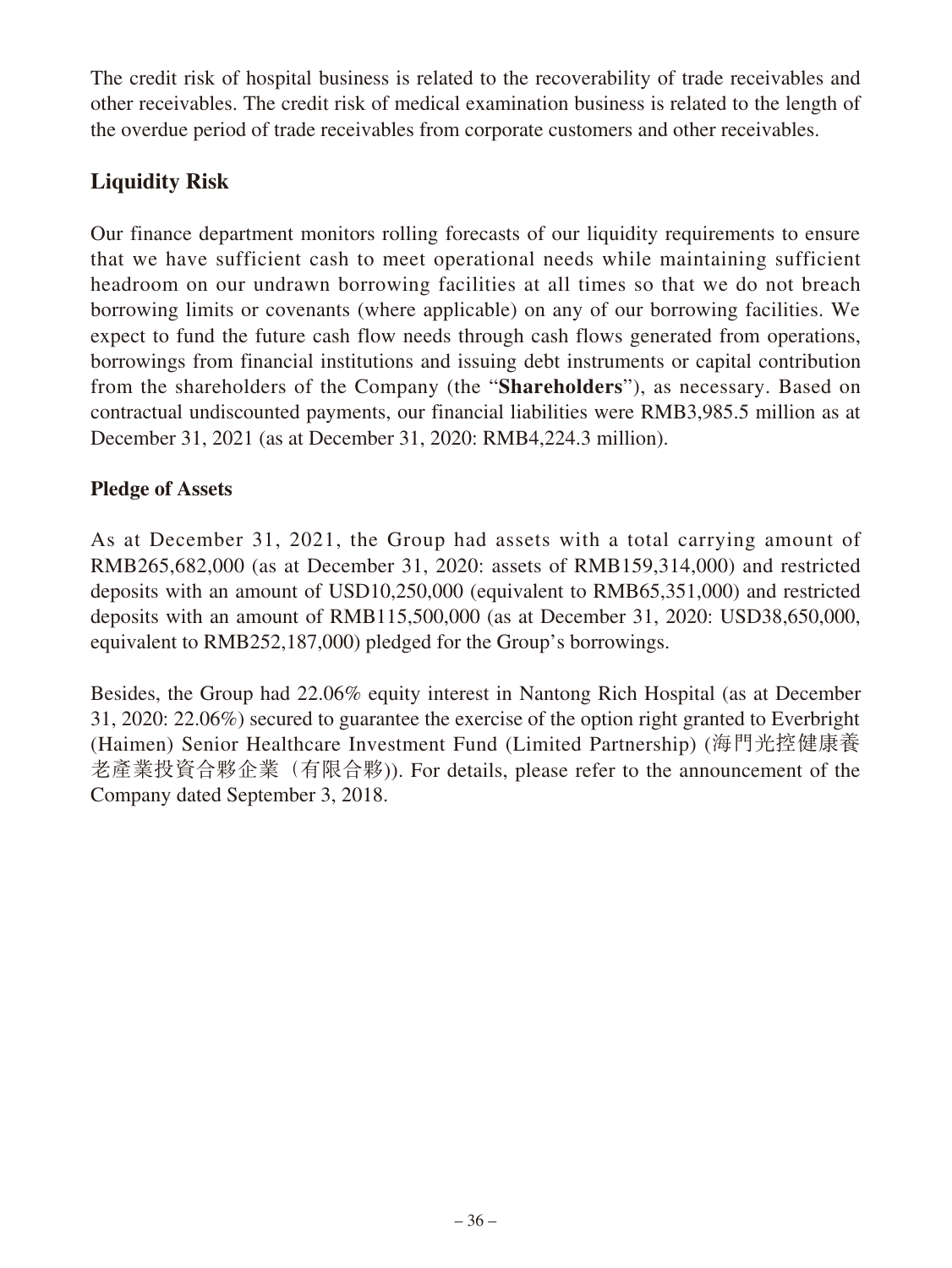# **USE OF PROCEEDS FROM THE IPO**

The net proceeds from the IPO amounted to RMB682.7 million after deducting share issuance costs and listing expenses. During the Reporting Period, the net proceeds from the IPO in an amount of RMB179.4 million were utilised in accordance with the intended use which was disclosed in the first place in the Company's prospectus dated September 26, 2016 and subsequently changed and disclosed in the Company's announcements dated February 18, 2020 and June 15, 2021, with the balance amounting to approximately RMB5.9 million. The remaining unutilised net proceeds from the IPO will be used in accordance with the Group's development strategies, market conditions and intended use of such proceeds, with details set out below, and are expected to be fully utilised on or before December 31, 2022.

|                                                                                                                        | <b>Net amount</b><br>available as at<br>December 31,<br>2020<br>(RMB'000) | <b>Actual amount</b><br>utilised during<br>the Reporting<br><b>Period</b><br>(RMB'000) | <b>Unutilised</b><br>amount as at<br>December 31,<br>2021<br>(RMB'000) |
|------------------------------------------------------------------------------------------------------------------------|---------------------------------------------------------------------------|----------------------------------------------------------------------------------------|------------------------------------------------------------------------|
| Second phase expansion project of                                                                                      |                                                                           |                                                                                        |                                                                        |
| Nantong Rich Hospital                                                                                                  | 65,256                                                                    | 59,397                                                                                 | 5,859                                                                  |
| General working capital                                                                                                | 60,000                                                                    | 60,000                                                                                 |                                                                        |
| Establishment of new medical<br>examination centers and<br>upgrading and renovation of<br>existing medical examination |                                                                           |                                                                                        |                                                                        |
| centers                                                                                                                | 60,000                                                                    | 60,000                                                                                 |                                                                        |
| Total                                                                                                                  | 185,256                                                                   | 179,397                                                                                | 5,859                                                                  |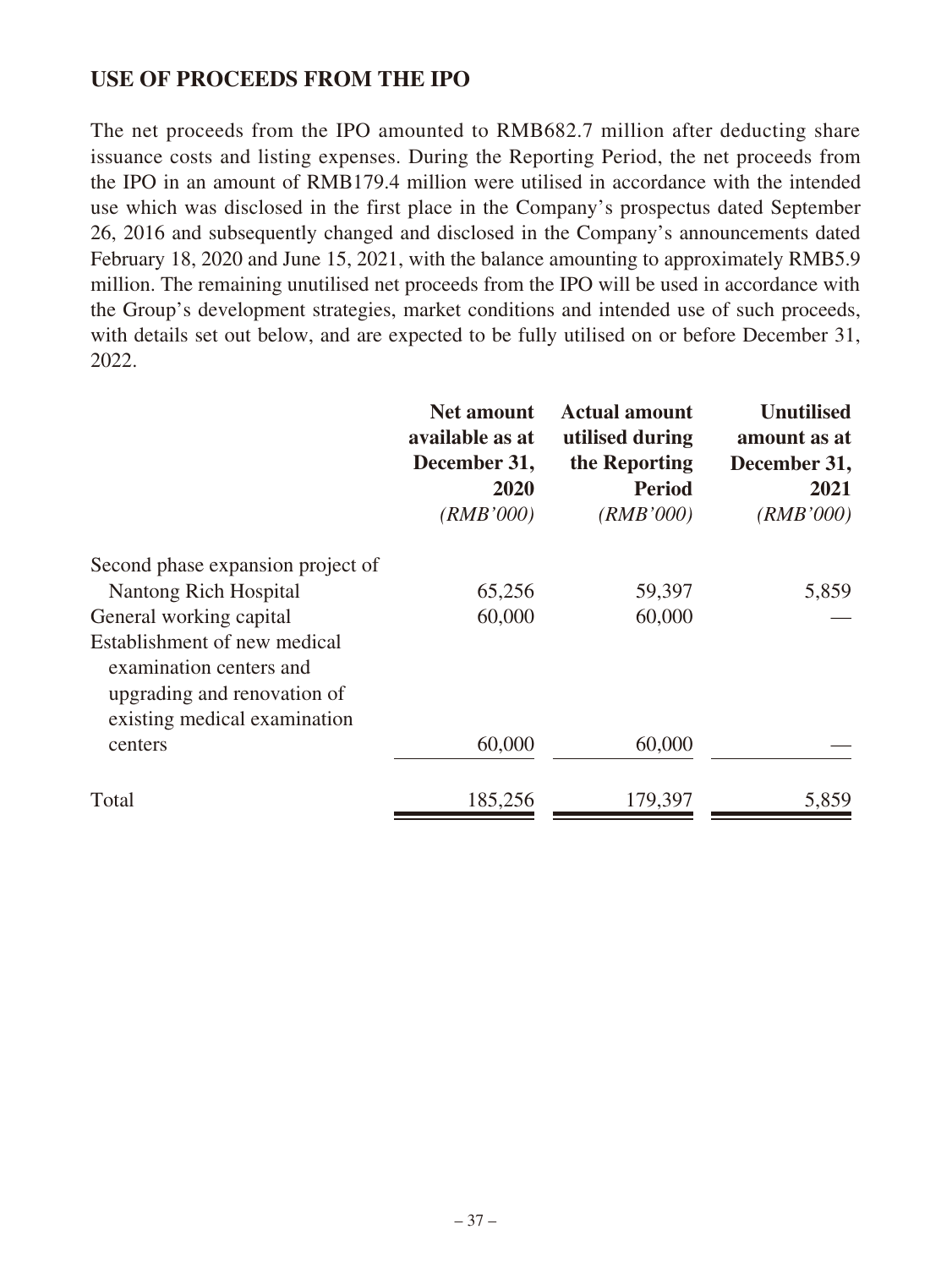# **HUMAN RESOURCES**

The Group had 7,706 employees as at December 31, 2021, as compared to 7,162 employees as at December 31, 2020. The Group enters into employment contracts with its employees to cover matters such as position, term of employment, wage, employee benefits and liabilities for breaches and grounds for termination. Remuneration of the Group's employees includes basic salaries, allowances, bonus, share options and other employee benefits, and is determined with reference to their experience, qualifications and general market conditions. The emolument policy for the employees of the Group is set up by the Board on the basis of their merit, qualification and competence. We provide regular training to our employees in order to improve their skills and knowledge. The training courses range from further educational studies to skill training to professional development courses for management personnel, including a management trainee program.

# **PRE-EMPTIVE RIGHTS**

There are no provisions for pre-emptive rights under the articles of association of the Company or the laws of Cayman Islands, which would oblige the Company to offer new shares of the Company (the "**Shares**") on a pro-rata basis to the existing Shareholders.

# **PURCHASE, SALE OR REDEMPTION OF THE COMPANY'S LISTED SECURITIES**

Neither the Company, nor any of its subsidiaries purchased, sold or redeemed any of the Company's listed securities during the year ended December 31, 2021.

# **FINAL DIVIDEND**

The Board has resolved not to declare any final dividend for the year ended December 31, 2021.

### **SUBSEQUENT EVENT**

In March 2022, due to the spread of Coronavirus Disease (the "**COVID**") in Shanghai and other cities, the examination centers in Shanghai have been temporarily closed down. The pandemic situation has certain impact on the Group's operation, the extent of which will depend on the duration of the epidemic and the implementation of containment measures. The Company will continuously pay close attention to the development of the COVID spread and evaluate its impacts on the Group's financial position and operating results, and cash flows.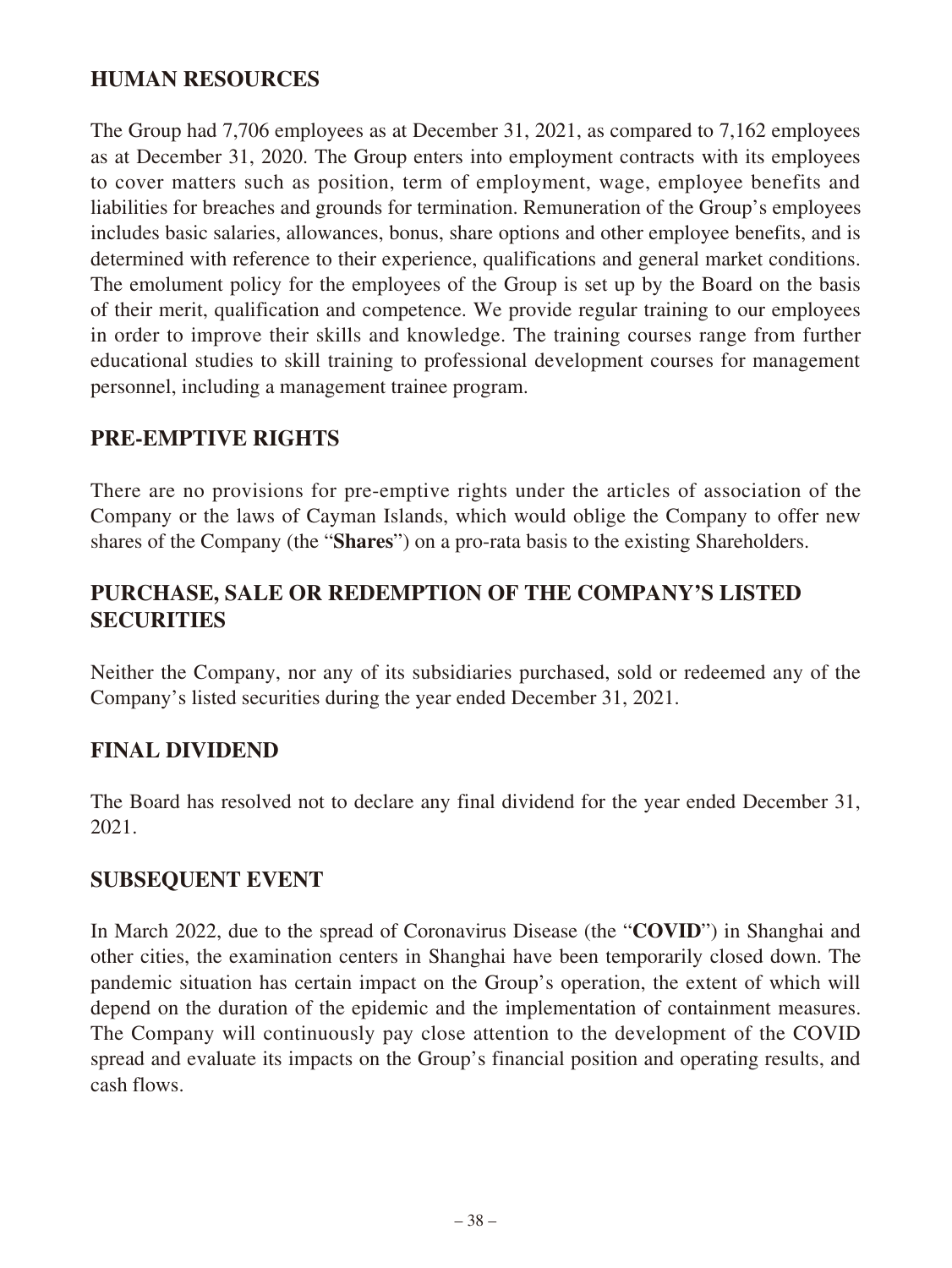# **CLOSURE OF THE REGISTER OF MEMBERS**

The register of members of the Company will be closed from June 14, 2022 to June 17, 2022, both days inclusive and during which period no share transfer will be effected, for the purpose of ascertaining shareholders' entitlement to attend and vote at the annual general meeting of the Company to be held on June 17, 2022 (the "**2022 AGM**"). In order to be eligible to attend and vote at the 2022 AGM, all transfer documents accompanied by the relevant share certificates must be lodged for registration with the Company's Hong Kong branch share registrar, Computershare Hong Kong Investor Services Limited, at Shops 1712–1716, 17th Floor, Hopewell Center, 183 Queen's Road East, Wanchai, Hong Kong, not later than 4:30 p.m. on June 13, 2022.

# **SUFFICIENCY OF PUBLIC FLOAT**

According to the information that is publicly available to the Company and within the knowledge of the Board, as at the date of this announcement, the Company has maintained the public float as required under the Rules Governing the Listing of Securities on The Stock Exchange of Hong Kong Limited (the "**Listing Rules**").

# **CORPORATE GOVERNANCE**

The Company recognises the importance of good corporate governance for enhancing the management of the Company as well as preserving the interests of the Shareholders as a whole. The Company has adopted the code provisions set out in the Corporate Governance Code (the "**CG Code**") as contained in Appendix 14 to the Listing Rules as its own code to govern its corporate governance practices.

In the opinion of the Directors, the Company has complied with the relevant code provisions contained in the CG Code during the year, save for deviation from code provision A.2.1 of the CG Code.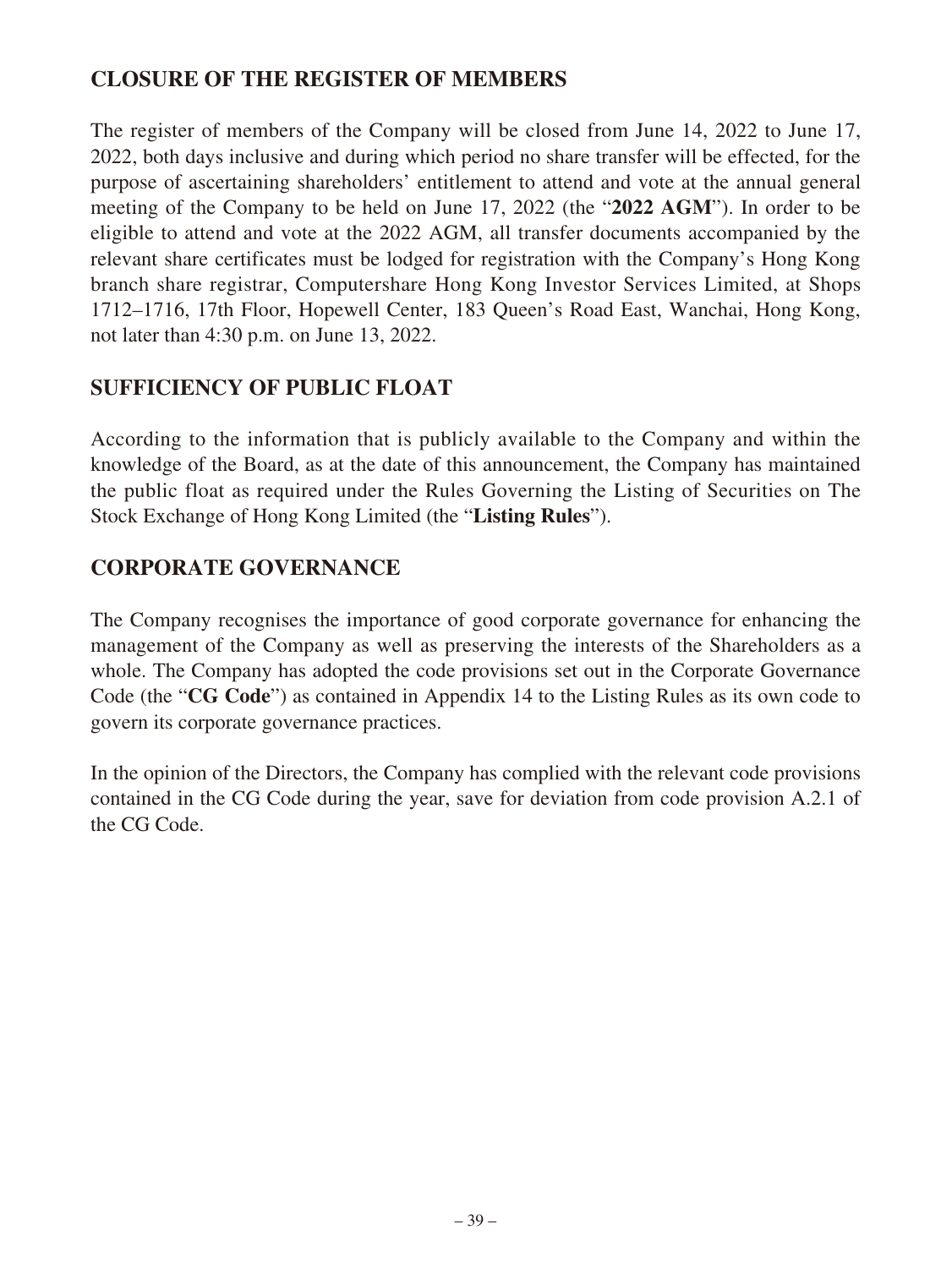Pursuant to code provision A.2.1 of the CG Code, the responsibility between the chairman and the chief executive officer should be segregated and should not be performed by the same individual. However, the Company does not have a separate chairman and the chief executive officer and Dr. Fang Yixin performs these two roles. The Board considers that vesting the roles of the chairman and the chief executive officer in Dr. Fang Yixin is beneficial to the Group for implementing its new business strategies given his abundant experience in the healthcare industry and longtime and substantive involvement in the day to day management and operation of the Group. In addition, the balance of power and authority is ensured by the operation of the Board and the senior management, which comprises experienced and capable individuals independent from Dr. Fang Yixin (except his spouse, Dr. Mei Hong, and Mr. Fang Haoze, his son). The Board comprises four executive Directors, and three independent non-executive Directors as at the date of this announcement and has a fairly strong independence element in its composition.

The Board will continue to review and monitor the practices of the Company with an aim to maintaining a high standard of corporate governance.

# **MODEL CODE FOR SECURITIES TRANSACTIONS**

The Company has adopted the "Model Code for Securities Transactions by Directors of Listed Issuer" (the "**Model Code**") set out in Appendix 10 to the Listing Rules as its code of conduct regarding dealings in the securities of the Company by the Directors and the Group's senior management who, because of his/her office or employment, is likely to possess inside information in relation to the Group or the Company's securities. Upon specific enquiry, all Directors confirmed that they have complied with the Model Code during the Reporting Period. In addition, the Company is not aware of any non-compliance of the Model Code by the senior management of the Group during the Reporting Period.

# **REVIEW OF FINANCIAL INFORMATION**

# **Audit Committee**

The audit committee of the Board (comprising Dr. Wang Yong, Mr. Jiang Peixing and Ms. Wong Sze Wing (each of them being an independent non-executive Director)) has reviewed with the management of the Company the consolidated financial statements of the Company for the year ended December 31, 2021, including accounting principles and practices adopted by the Group, and discussed internal controls and financial reporting matters.